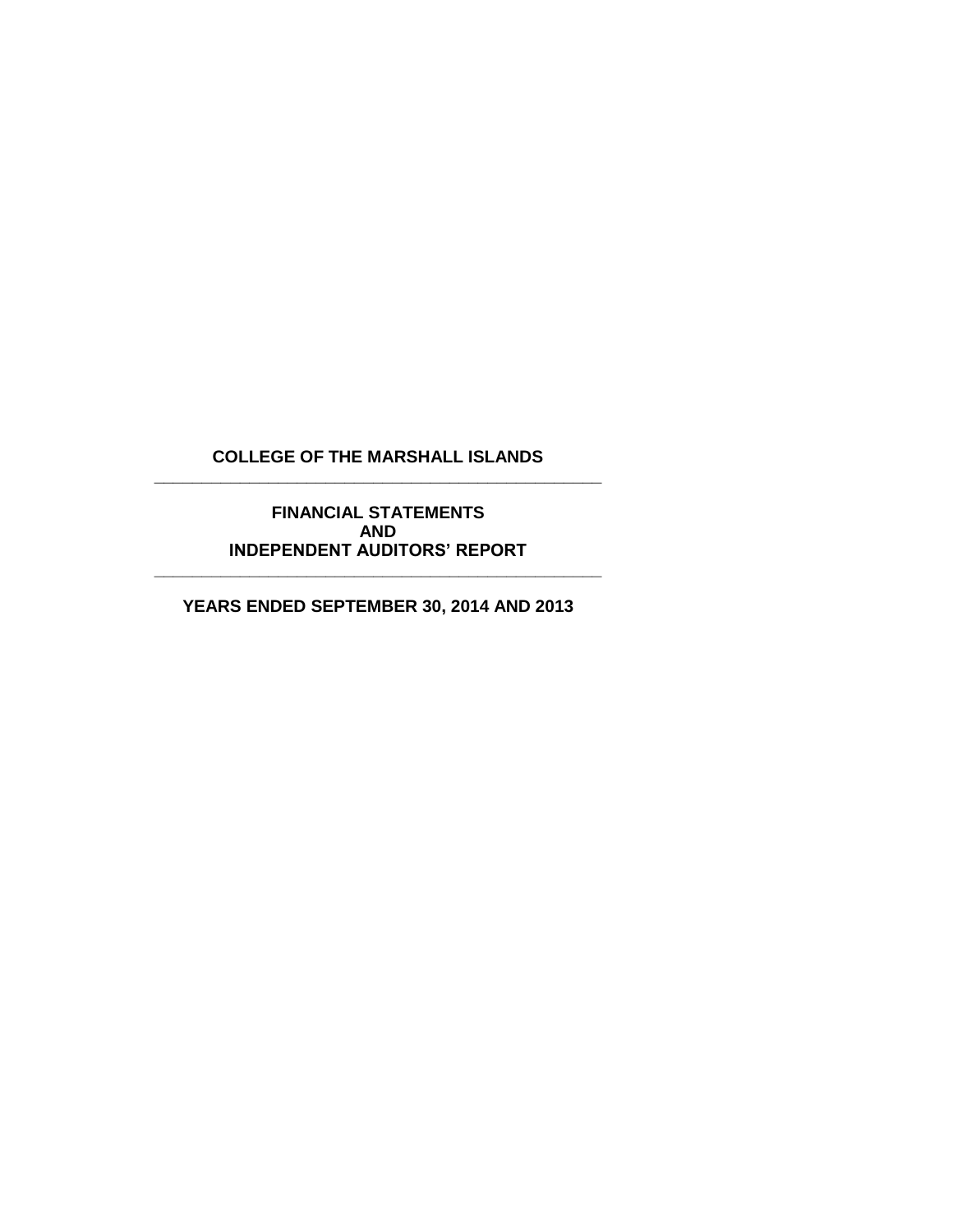# Table of Contents Years Ended September 30, 2014 and 2013

|      |                                                                                                                                                                                                                                                                                       | Page                              |
|------|---------------------------------------------------------------------------------------------------------------------------------------------------------------------------------------------------------------------------------------------------------------------------------------|-----------------------------------|
| I.   | <b>INDEPENDENT AUDITORS' REPORT</b>                                                                                                                                                                                                                                                   | 1                                 |
| II.  | <b>MANAGEMENT'S DISCUSSION AND ANALYSIS</b>                                                                                                                                                                                                                                           | 3                                 |
| III. | <b>FINANCIAL STATEMENTS:</b>                                                                                                                                                                                                                                                          |                                   |
|      | <b>Statements of Net Position</b><br>Statements of Revenues, Expenses and Changes in Net Position<br><b>Statements of Cash Flows</b><br><b>Notes to Financial Statements</b>                                                                                                          | 11<br>12 <sup>2</sup><br>13<br>15 |
| IV.  | INDEPENDENT AUDITOR'S REPORTS ON COMPLIANCE WITH<br><b>LAWS AND REGULATIONS</b>                                                                                                                                                                                                       |                                   |
|      | Independent Auditors' Report on Internal Control Over<br>Financial Reporting and on Compliance and Other Matters<br>Based on an Audit of Financial Statements Performed in<br>Accordance with Government Auditing Standards                                                           | 26                                |
|      | Independent Auditors' Report on<br>Compliance<br>With<br>Requirements that could have a Direct and Material Effect on<br>Each Major Program and on Internal Control Over Compliance<br>in Accordance With OMB Circular A-133 and on the Schedule<br>of Expenditures of Federal Awards | 28                                |
|      | Schedule of Expenditures of Federal Awards                                                                                                                                                                                                                                            | 31                                |
|      | Notes to Schedule of Expenditures of Federal Awards                                                                                                                                                                                                                                   | 33                                |
|      | Schedule of Findings and Questioned Costs                                                                                                                                                                                                                                             | 34                                |
|      | Unresolved Prior Year Findings and Questioned Costs                                                                                                                                                                                                                                   | 43                                |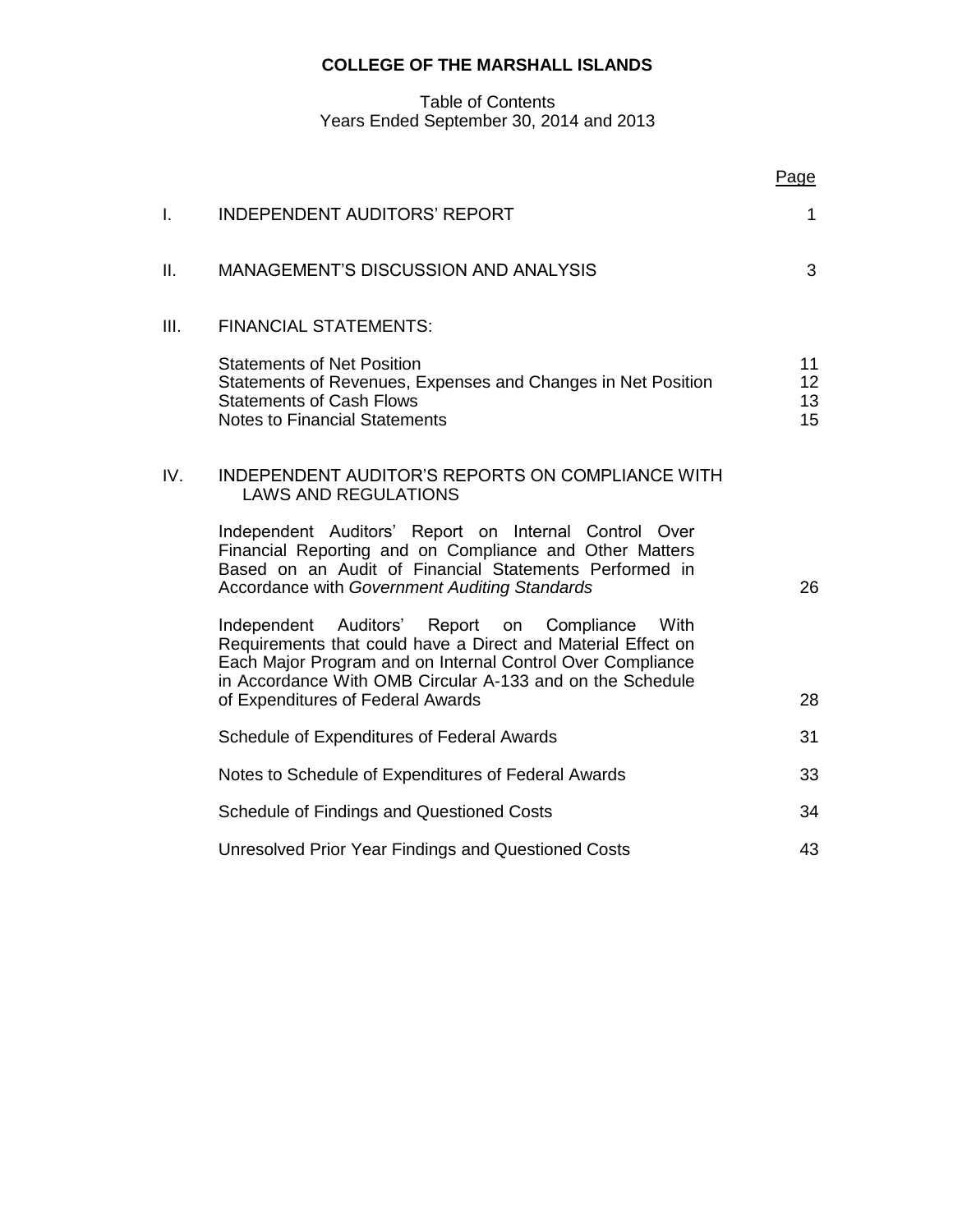

Deloitte & Touche LLP 361 South Marine Corps Drive Tamuning, GU 96913-3911 USA

Tel: (671)646-3884 Fax: (671)649-4932 www.deloitte.com

# **INDEPENDENT AUDITORS' REPORT**

Board of Regents College of the Marshall Islands:

### **Report on the Financial Statements**

We have audited the accompanying financial statements of the College of the Marshall Islands (the College), a component unit of the Republic of the Marshall Islands, which comprise the statements of net position as of September 30, 2014 and 2013, and the related statements of revenues, expenses and changes in net position and of cash flows for the years then ended, and the related notes to the financial statements.

### *Management's Responsibility for the Financial Statements*

Management is responsible for the preparation and fair presentation of these financial statements in accordance with accounting principles generally accepted in the United States of America; this includes the design, implementation, and maintenance of internal control relevant to the preparation and fair presentation of financial statements that are free from material misstatement, whether due to fraud or error.

#### *Auditors' Responsibility*

Our responsibility is to express an opinion on these financial statements based on our audits. We conducted our audits in accordance with auditing standards generally accepted in the United States of America and the standards applicable to financial audits contained in *Government Auditing Standards,*  issued by the Comptroller General of the United States. Those standards require that we plan and perform the audit to obtain reasonable assurance about whether the financial statements are free from material misstatement.

An audit involves performing procedures to obtain audit evidence about the amounts and disclosures in the financial statements. The procedures selected depend on the auditor's judgment, including the assessment of the risks of material misstatement of the financial statements, whether due to fraud or error. In making those risk assessments, the auditor considers internal control relevant to the entity's preparation and fair presentation of the financial statements in order to design audit procedures that are appropriate in the circumstances, but not for the purpose of expressing an opinion on the effectiveness of the entity's internal control. Accordingly, we express no such opinion. An audit also includes evaluating the appropriateness of accounting policies used and the reasonableness of significant accounting estimates made by management, as well as evaluating the overall presentation of the financial statements.

We believe that the audit evidence we have obtained is sufficient and appropriate to provide a basis for our audit opinion.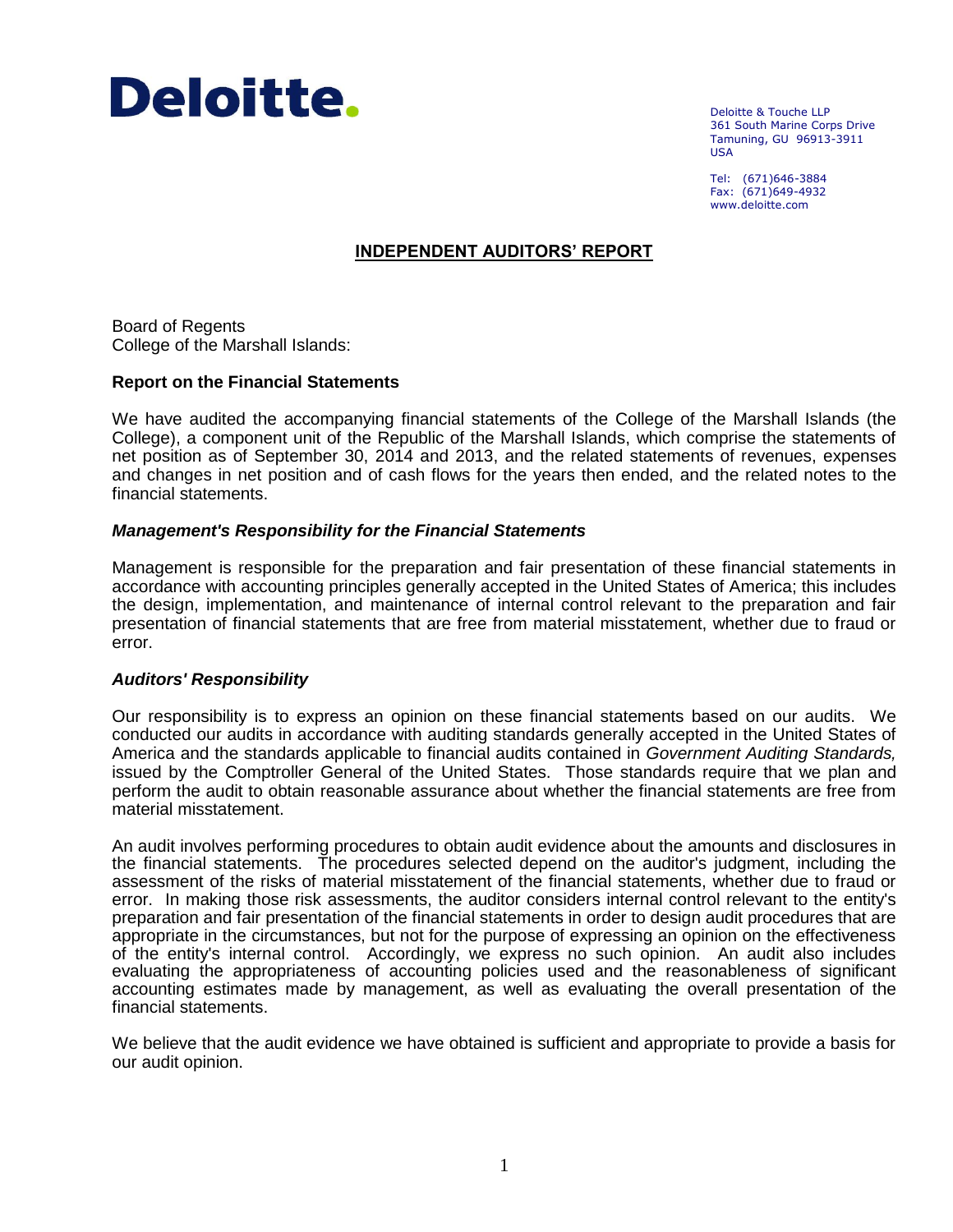# *Opinion*

In our opinion, the financial statements referred to above present fairly, in all material respects, the financial position of the College as of September 30, 2014 and 2013, and the results of its operations and its cash flows for the years then ended in accordance with accounting principles generally accepted in the United States of America.

# *Emphasis of Matter Regarding Going Concern*

The accompanying financial statements have been prepared assuming that the College will continue as a going concern. As discussed in Note 10 to the financial statements, the College has suffered recurring losses from operations and has a deficient unrestricted net position that raises substantial doubt about its ability to continue as a going concern. Management's plans in regards to these matters are also described in Note 10 to the financial statements. The financial statements do not include any adjustments that might result from the outcome of this uncertainty. Our opinion is not modified with respect to this matter.

# *Other Matters*

### *Required Supplementary Information*

Accounting principles generally accepted in the United States of America require that the Management's Discussion and Analysis on pages 3 through 10 be presented to supplement the financial statements. Such information, although not a part of the financial statements, is required by the Governmental Accounting Standards Board who considers it to be an essential part of financial reporting for placing the financial statements in an appropriate operational, economic, or historical context. We have applied certain limited procedures to the required supplementary information in accordance with auditing standards generally accepted in the United States of America, which consisted of inquiries of management about the methods of preparing the information and comparing the information for consistency with management's responses to our inquiries, the financial statements, and other knowledge we obtained during our audit of the financial statements. We do not express an opinion or provide any assurance on the information because the limited procedures do not provide us with sufficient evidence to express an opinion or provide any assurance.

### **Other Reporting Required by** *Government Auditing Standards*

In accordance with *Government Auditing Standards*, we have also issued our report dated May 29, 2015, on our consideration of the College's internal control over financial reporting and on our tests of its compliance with certain provisions of laws, regulations, contracts, and grant agreements and other matters. The purpose of that report is to describe the scope of our testing of internal control over financial reporting and compliance and the results of that testing, and not to provide an opinion on internal control over financial reporting or on compliance. That report is an integral part of an audit performed in accordance with *Government Auditing Standards* in considering the College's internal control over financial reporting and compliance.

eloite Nachell

May 29, 2015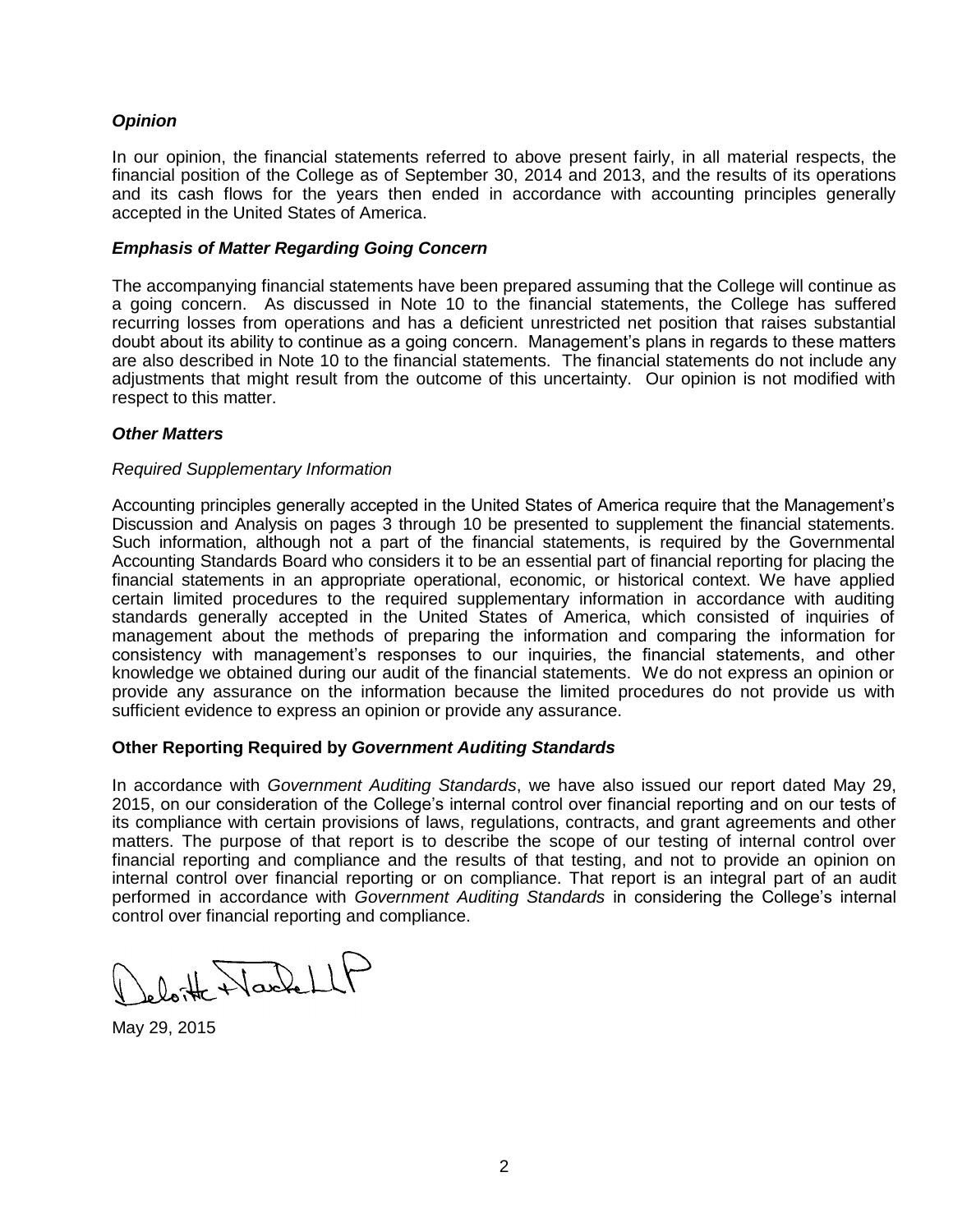Management's Discussion and Analysis Years Ended September 30, 2014 and 2013

# **Introduction**

This section of the College of the Marshall Islands Annual Financial Report presents an analysis of the financial activities of the College for fiscal year ended September 30, 2014. This discussion has been prepared by management along with the financial statements and related footnote disclosures and should be read in conjunction with them. Consequently, management assumes full responsibility for the completeness and reliability of the information presented in this report. This discussion is designed to focus on current activities, resulting changes and current known facts. Responsibility for the completeness and fairness of this information rests with the College.

# **Accounting Standards**

In June 1999, the Governmental Accounting Standards Board (GASB) released Statement No. 34 "*Basic Financial Statements-and Management's Discussion and Analysis-for State and Local Governments*" which established a new reporting format for governmental financial statements. Statement No. 34 requires a comprehensive one-column look at the entity as a whole, along with recognition of depreciation on capital assets. In November 1999, GASB issued Statement No. 35 "*Basic Financial Statements-and Management's Discussion and Analysis-for Public Colleges and Universities*," which established new reporting standards for public colleges and universities.

In 2003, the College implemented Governmental Accounting Standards Board Standard 35 (GASB 35). With the new standard, the College's funds are now presented in consolidated financial statements, just as in a business concern. This contrasts with the accounting by funds presentation from previous years.

For 2014, the College presents three years of financial statements in accordance with GASB 35 standards, allowing comparisons of year-to-year performance. The following is management's discussion and analysis of the College's financial performance during the fiscal year ended September 30, 2014, as compared to two Fiscal Years 2013 and 2012. This discussion has been prepared by the College management and should be read in conjunction with the financial statements and related notes that follow.

### **Overview of the Financial Statements**

This discussion and analysis is intended to serve as an introduction to College of the Marshall Islands' basic financial statements, which are comprised of entity-wide financial statements prepared in accordance with the accrual basis of accounting, and notes to the financial statements. This report also contains other supplementary information in addition to the basic financial statements themselves.

The entity-wide financial statements are designed to provide readers with a broad overview of the College's finances, in a manner similar to a private-sector business. These statements focus on the financial condition of the College, the results of operations, and cash flows of the College as a whole. The entity-wide statements are comprised of the following:

 The *Statement of Net Position* presents information on all of the College's assets and liabilities, with the difference between the two reported as *net position*. Over time, increases or decreases in net position are indicators of the improvement or erosion of the College's financial health when considered along with non-financial facts such as enrollment levels and the condition of the facilities.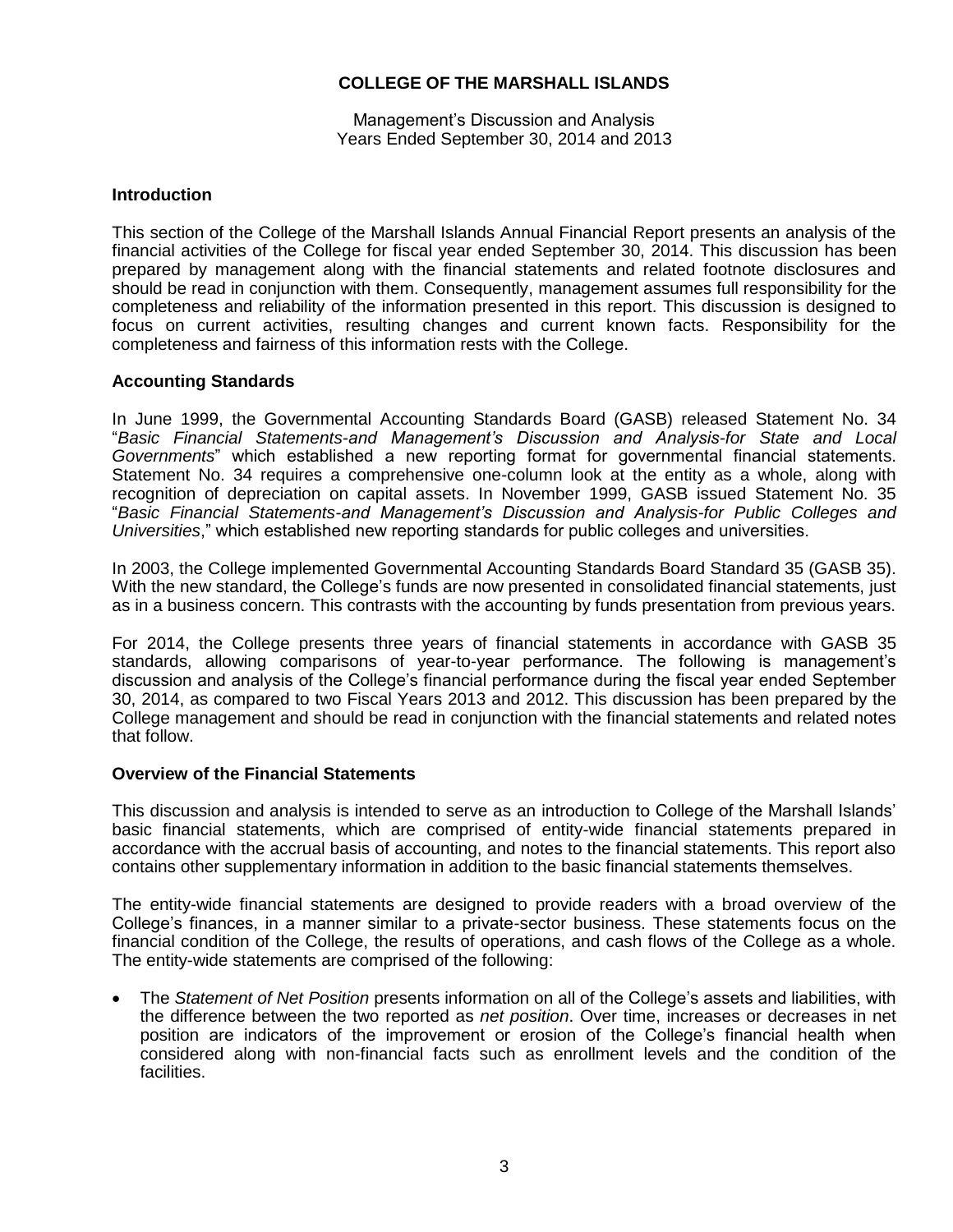### Management's Discussion and Analysis, Continued Years Ended September 30, 2014 and 2013

- The *Statement of Revenues, Expenses and Changes in Net Position* presents the revenues earned and the expenses incurred during the year. All changes in net position are reported under accrual basis of accounting, or as soon as underlying events giving rise to the changes occur, regardless of the timing when the cash is received or disbursed. Thus, revenues and expenses are reported in the statement for some items that will result in cash flows in future fiscal periods. The utilization of long-lived assets is reflected in the financial statements as depreciation, which amortizes the cost of the capital asset over the expected useful life. Revenues and expenses are reported as either operating or non-operating with operating revenues primarily coming from tuition.
- The *Statement of Cash Flows* presents information on cash flows from operating activities, noncapital financial activities, capital, financing activities and investing activities. It provides the net increase or decrease in cash between the beginning and the end of the fiscal year. This statement assists in evaluating financial viability and the College's ability to meet financial obligations as they become due.
- The Notes to the Basic Financial Statements provide additional information that is essential to a full understanding of the data provided in the entity-wide financial statements.

# **Financial Highlights**

There are many factors used to evaluate the financial health of the College. These include its strategic direction, financial status, student enrollment, human resources, facilities, and institutional capacity. In evaluating financial status, one of the most important questions is whether the institution is financially better off at the beginning of the year or at the end of the year. In FY14, the College overall financial position continuously improved compared to the beginning of the year.

### **Statement of Net Position**

The Statement of Net Position presents the overall financial condition of CMI at the end of September 30, 2014. Total net position represents the difference between total assets and total liabilities and is one of the indicators of the current financial condition of the College. Readers of the Statement of Net Position are able to determine the assets available to continue the operation of the College. Over time, changes in net position are indicators of the improvement or erosion of the College's financial health when considered along with non-financial facts, such as enrollment changes and the condition of facilities.

The assets and liabilities are categorized between current and noncurrent. Current assets and current liabilities mature or become payable within the normal 12-month accounting cycles while noncurrent assets and liabilities mature or become payable after 12 months. For September 30, 2014, the College's current assets consist primarily of cash and short-term investments while noncurrent assets consist primarily of capital assets, including property, plant, and equipment maintained by the College. All of the College's liabilities are considered short-term in nature.

Fiscal Year 2014 compare to Fiscal Year 2013. The net position increased \$200,182 from \$17,621,655 in FY2013 to \$17,821,837 in FY2014. This can be attributed to the transfer of money from CMI's Foundation to CMI's Endowment Fund amounting to \$995,486.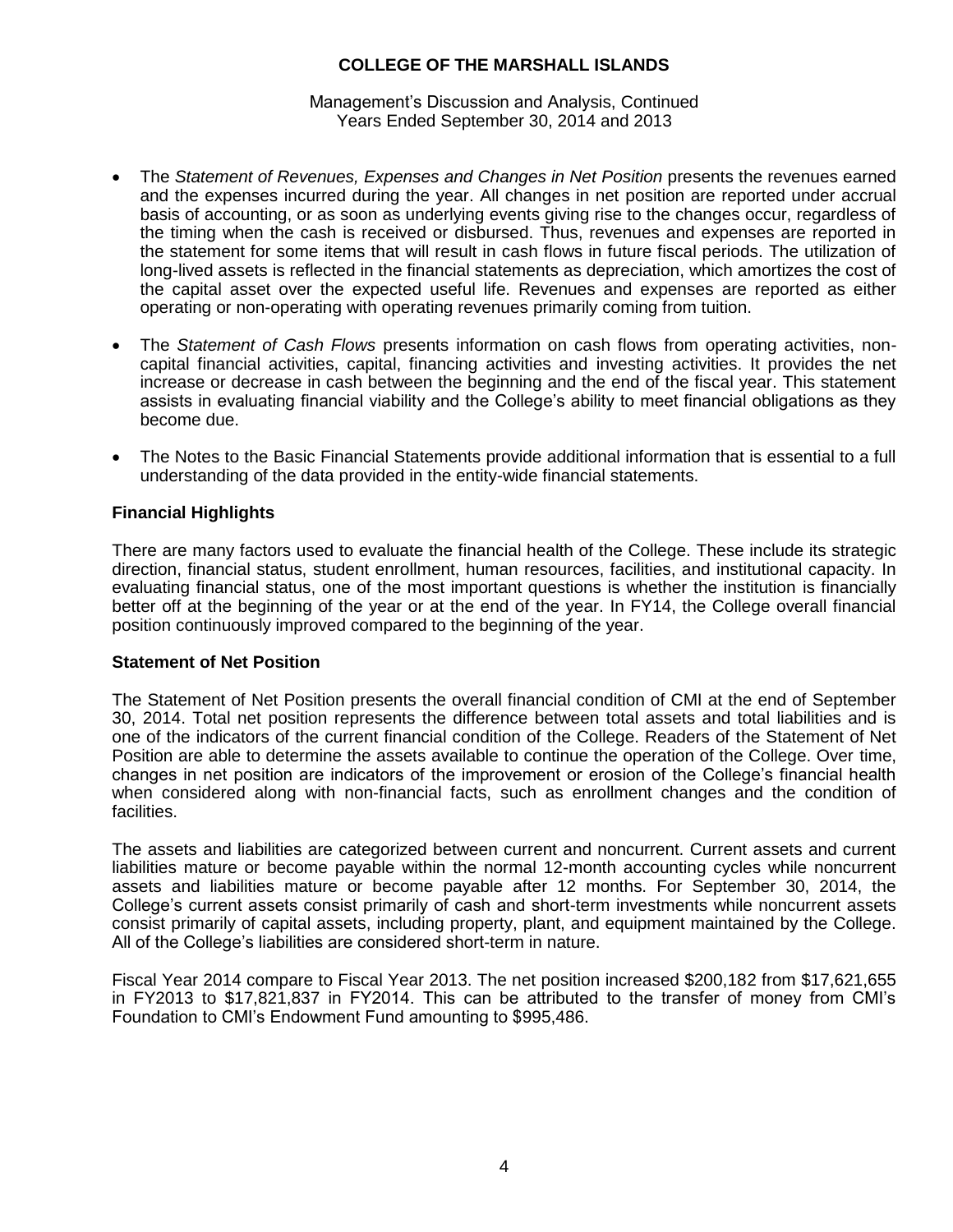Management's Discussion and Analysis, Continued Years Ended September 30, 2014 and 2013

| Table I                               |
|---------------------------------------|
| Summary of Statements of Net Position |

% change

|                                    | 2014             | 2013                | 2012         | $13 - 14$      | <u> 12-13 </u>  |
|------------------------------------|------------------|---------------------|--------------|----------------|-----------------|
| Assets                             |                  |                     |              |                |                 |
| <b>Current Assets</b>              | \$2,844,945      | \$3,161,483         | \$2,212,901  | $(10.01\%)$    | 42.87%          |
| Investments                        | 1,054,293        | 60,947              | 41,089       | 1629.85%       | 48.33%          |
| Property, Plant and Equipment, net | 17,489,530       | 18,800,294          | 20,079,847   | (6.97%)        | (6.37%)         |
| <b>Total Assets</b>                | \$21,388,768     | \$22,022,724        | \$22,333,837 | $(2.88\%)$     | <u>(1.39</u> %) |
| Liabilities                        |                  |                     |              |                |                 |
| <b>Current Liabilities</b>         | \$3,566,931      | \$4,401,069         | \$3,982,111  | (18.95%)       | 10.52%          |
| Total Liabilities                  | 3,566,931        | 4,401,069           | 3,982,111    | (18.95%)       | 10.52%          |
| <b>Net Position</b>                |                  |                     |              |                |                 |
| Investment in capital assets       | 17,489,530       | 18,800,294          | 20,079,847   | (6.97%)        | (6.37%)         |
| Restricted-Nonexpendable           | 1,054,293        | 60,947              | 41,089       | 1629.85%       | 48.33%          |
| Unrestricted                       | <u>(721,986)</u> | (1,239,586)         | (1,769,210)  | (41.76%)       | (29.94%)        |
| <b>Total Net Position</b>          | 17,821,837       | 17,621,655          | 18,351,726   | 1.14%          | $(3.98\%)$      |
| Total Liabilities & Net Position   | \$21,388,768     | <u>\$22,022,724</u> | \$22,333,837 | <u>(2.88%)</u> | $(1.39\%)$      |

Total assets showed a decrease of \$633,956 from \$22,022,724 to \$21,388,768 or 2.88% from that of prior year. This was brought about by the following:

- 1. Net decrease in cash and cash equivalents totaling \$314,684 from a net increase of \$511,099 in FY 2013.
- 2. Decrease of \$317,445 or 19.27% in accounts receivable and unbilled charges due to a significant collection of past due balances from MOE In-Service teachers and condoning of student's past due balances in FY14.
- 3. Decrease in the due from Repmar by \$167,742 or 57.88% due to the payment of the old AE/CE balances from the SEG money by the government.
- 4. Decrease in total assets due to the continuous erosion in capital assets of \$1,310,764 or 6.97% due to the regular provision of non-cash depreciation expense that reduced the net book value of the capital assets and the culmination of CMI's Capital Improvement Projects two years ago. This downward trend on capital assets will likely continue in the next few years. For additional information on capital assets, please refer to note 6 to the financial statements.
- 5. The aggregate amounts of the aforementioned accounts negated the increase in due from grantor agencies by \$98,791, prepaid items amounting to \$13,761 or 45.79% and inventories by \$370,781 or 111.55% vis-à-vis prior year.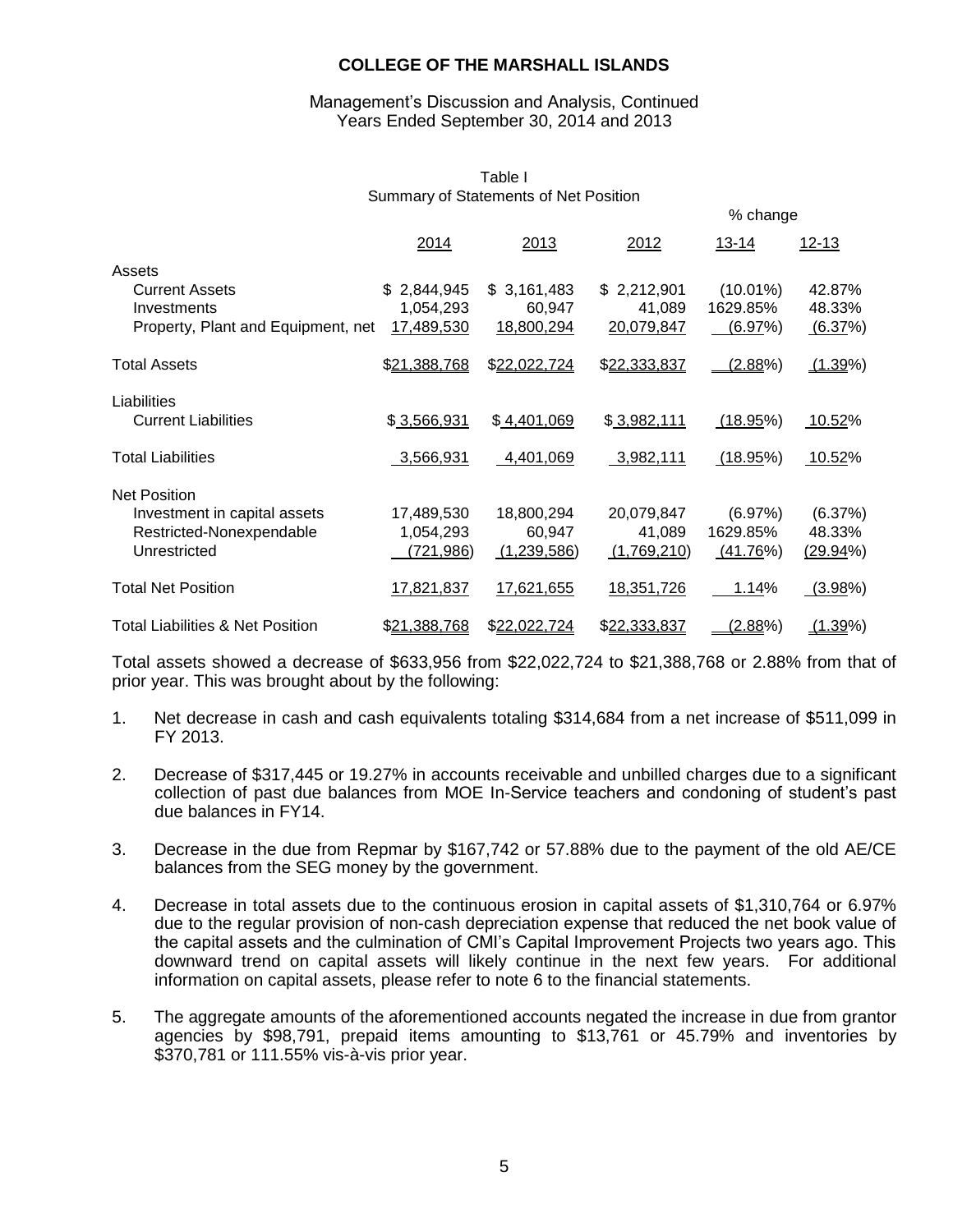Management's Discussion and Analysis, Continued Years Ended September 30, 2014 and 2013

- 6. Substantial increase in the investment account of \$993,346 or 1,629.85% as a result of the transfer of money from CMI Foundation to CMI Endowment Fund. CMI's level of commitment to maintain the level of contribution to the Endowment Fund remains the same.
- 7. The scarcity and timing of the inflow of cash that perpetually hounds the College still remains a major constraint in meeting CMI's plans and programs but with CMI's conservative approach to its overall finances enables the College to continue serving its students, vendors, employees and other government agencies. The payments of financial obligations to these cohorts have to be prioritized and queued despite the privilege of an advance method of payment for Title IV funds and other federal grants. Nonetheless, CMI is not a low-risk auditee as defined in OMB Circular A-133. The College has not incurred any long term debt to date.
- 8. One of the financial indicators that is used to measure the institution's financial capacities to meet current obligations is the current or liquidity ratio. At the end of September 30, 2014, the College's current or liquidity ratio was reported at 0.80:1. This benchmark can be interpreted that CMI has only 80 cents in its coffers for every 1 dollar current obligation. This is an improvement compared to FY12 & FY13 which were pegged at 56 cents and 72 cents, respectively. The increasing trend on current or liquidity ratio demonstrates that CMI is rapidly recovering its financial stability.
- 9. The Statement of Net Position is highlighted by the contraction of the negative Unrestricted Net Position by \$517,600 or approximately 42% from FY13. The favorable outcome of Unrestricted Net Position, which is the difference of Current Assets and Current Liabilities, was a major development going forward since this has been CMI's bottleneck in FY12 and earlier years. This is the 2nd-year-in-a-row that CMI narrowed the gap following years of accumulated deficits in working capital.

### **Statement of Revenues, Expenses and Changes in Net Position**

The purpose of this statement is to present the revenues received and expenses paid for by the College, both operating and non-operating, as well as any other revenues, expenses, gains and losses received or spent by the institution, over a period of time.

| Table II.                                                               |
|-------------------------------------------------------------------------|
| Summary of Statements of Revenues, Expenses and Changes in Net Position |
|                                                                         |
| $0/$ chonge                                                             |

|                                                                                                     |                           |                           |                           | $\frac{1}{2}$ original |                     |
|-----------------------------------------------------------------------------------------------------|---------------------------|---------------------------|---------------------------|------------------------|---------------------|
|                                                                                                     | 2014                      | 2013                      | 2012                      | $13 - 14$              | $12 - 13$           |
| Operating revenues<br>Operating expenses                                                            | \$8,732,766<br>12,672,782 | \$7,004,776<br>11,224,632 | \$7,020,791<br>12,480,975 | 24.67%<br>12.90%       | (0.23%)<br>(10.07%) |
| Operating loss                                                                                      | (3,940,016)               | (4,219,856)               | (5,460,184)               | (6.63%)                | (22.72%)            |
| Non-operating revenues (expenses)<br><b>Capital Contributions</b><br>Special item-contribution from | 2,835,116<br>309,596      | 2,900,114<br>589,671      | 3,093,989<br>2,334,784    | (2.24%)<br>(47.50%)    | (6.27%)<br>(74.74%) |
| <b>CMI Foundation Inc.</b>                                                                          | 995,486                   |                           |                           | 0.00%                  | $0.00\%$            |
| Increase (decrease) in net position                                                                 | 200,182                   | (730, 071)                | (31, 411)                 | (127.42%) 2,224.25%    |                     |
| Net position-beginning of year                                                                      | 17,621,655                | 18,351,726                | 18,383,137                | (3.98%)                | (0.17%)             |
| Net position-end of year                                                                            | \$17,821,837              | \$17,621,655              | \$18,351,726              | 1.14%                  | $(3.98\%)$          |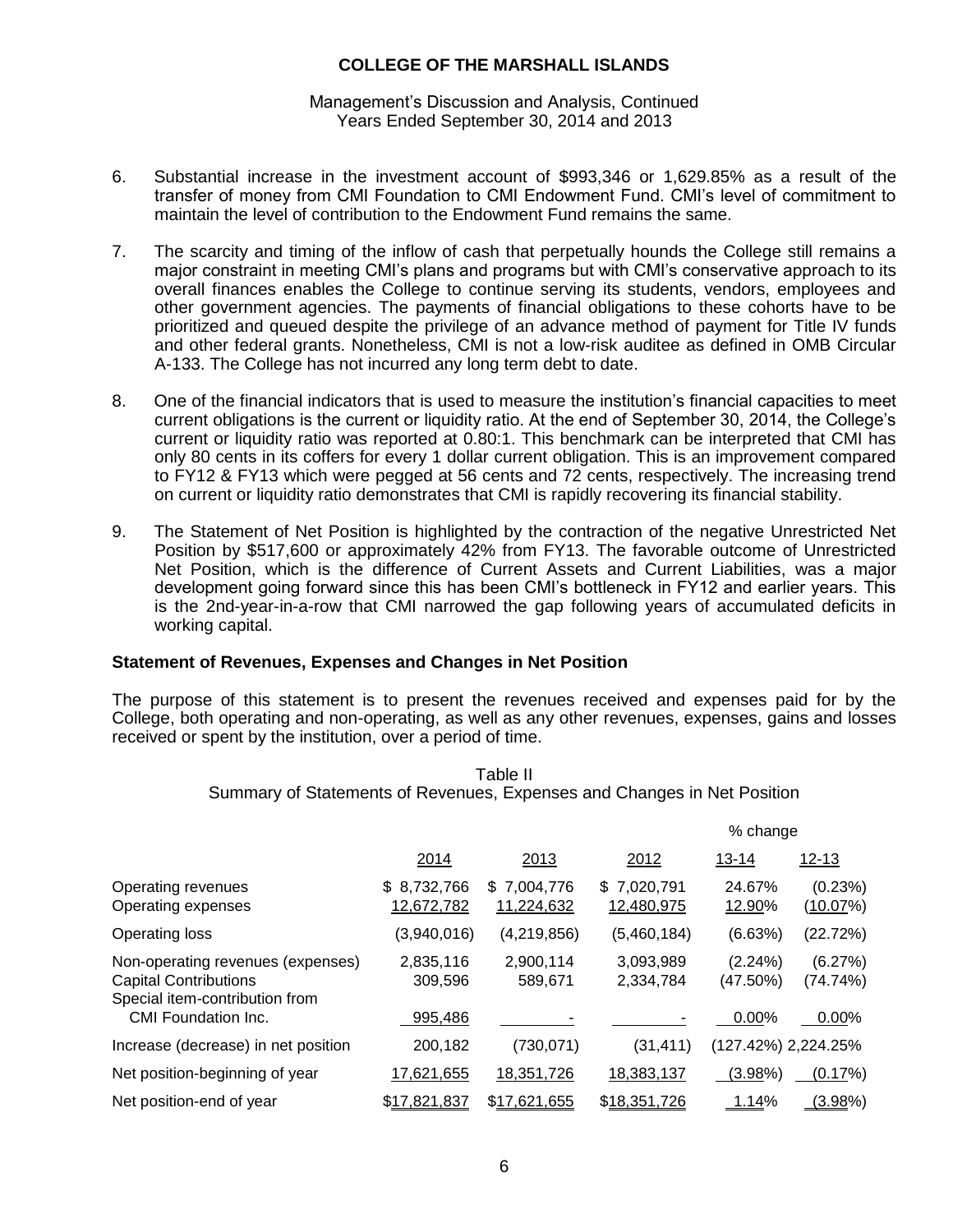### Management's Discussion and Analysis, Continued Years Ended September 30, 2014 and 2013

Generally speaking, operating revenues are received for providing goods and services to students and other various constituencies and customers of the College. Operating expenses are paid to acquire or produce the goods and services that are provided in return for operating revenues, thus carrying out the mission of the College. Non-operating revenues are receipts for which goods and/or services are not provided. For example, RMI and other Government pass-through grants that are appropriated are considered non-operating because they are provided to the College by the Nitijela without it directly receiving commensurate goods and/or services.

Fiscal Year 2014 compared to Fiscal Year 2013. The College's overall net position increased by \$200,182 or by 1.14 percent. Operating revenues showed an increase by \$1,727,990 or 24.67% as compared to FY13. This is attributed to the following:

- 1. There was a minimal increase in student tuition and fees amounting to \$90,713 or 2.14%. The increase in selected tuition and fees for FY14 has no major impact since it was mitigated by a lower number of enrollment figures for the same fiscal year.
- 2. U.S. Federal Grants indicated a significant increase of \$1,404,942 or 26.85% owing to an increase in Pell Grant Award for each student from \$2,775 to \$2,865 and was further increased by the Pell Grants awarded to various students by the Financial Aid Office at the early part of FY14 which pertains to FY13.
- 3. Private gifts, grants and donations showed a modest increase of \$49,317 or 21.18% due to a steady growth in number of grants received. CMI is increasingly being invited by partner institutions to prepare collaborative grants to enhance health care; science and mathematics preparation in the region.
- 4. Auxiliary enterprises indicated an increase totaling \$317,489 or 48.10%. In FY14, most of the materials and supplies needed by all departments were taken at the Bookstore. Level of inventory items for sale at the Bookstore has dramatically increased to attract students, employees and the public.

Total operating expenses increased by \$1,448,150 or 12.90% in comparison with FY13. Major contributors to the increment were instruction (\$1,517,083 or 36.92%), institutional support (\$265,629 or 13.12%), and auxiliary enterprises (\$238,146 or 36.97%).

For FY14, total operating revenues was totally overshadowed by the total operating expenses and it resulted in a total operating loss of \$3,940,016 which is down by \$279,840 or 6.63% from previous year.

CMI's net non-operating revenues is similar to prior year and showed a net amount of \$2,835,116, which is down by \$64,998 or 2.24% from FY13.

RMI subsidies from government and Compact Funds channeled through the RMI from the Compact of Free Association with the U.S. were classified as non-operating revenues. CMI is a chartered governmental institution whose mission is to provide higher education services to the Marshall Islands and within the Pacific Rim. The College's operations depend heavily on the RMI government through the annual subsidies and has committed to provide an annual \$3 million dollar subsidy to CMI through a 5-year MOU signed on March 2012. For FY14, CMI received a total of \$2,874,880 for the annual subsidy and Compact money from the RMI government, which is slightly down by \$25,787 compared with FY13 figures.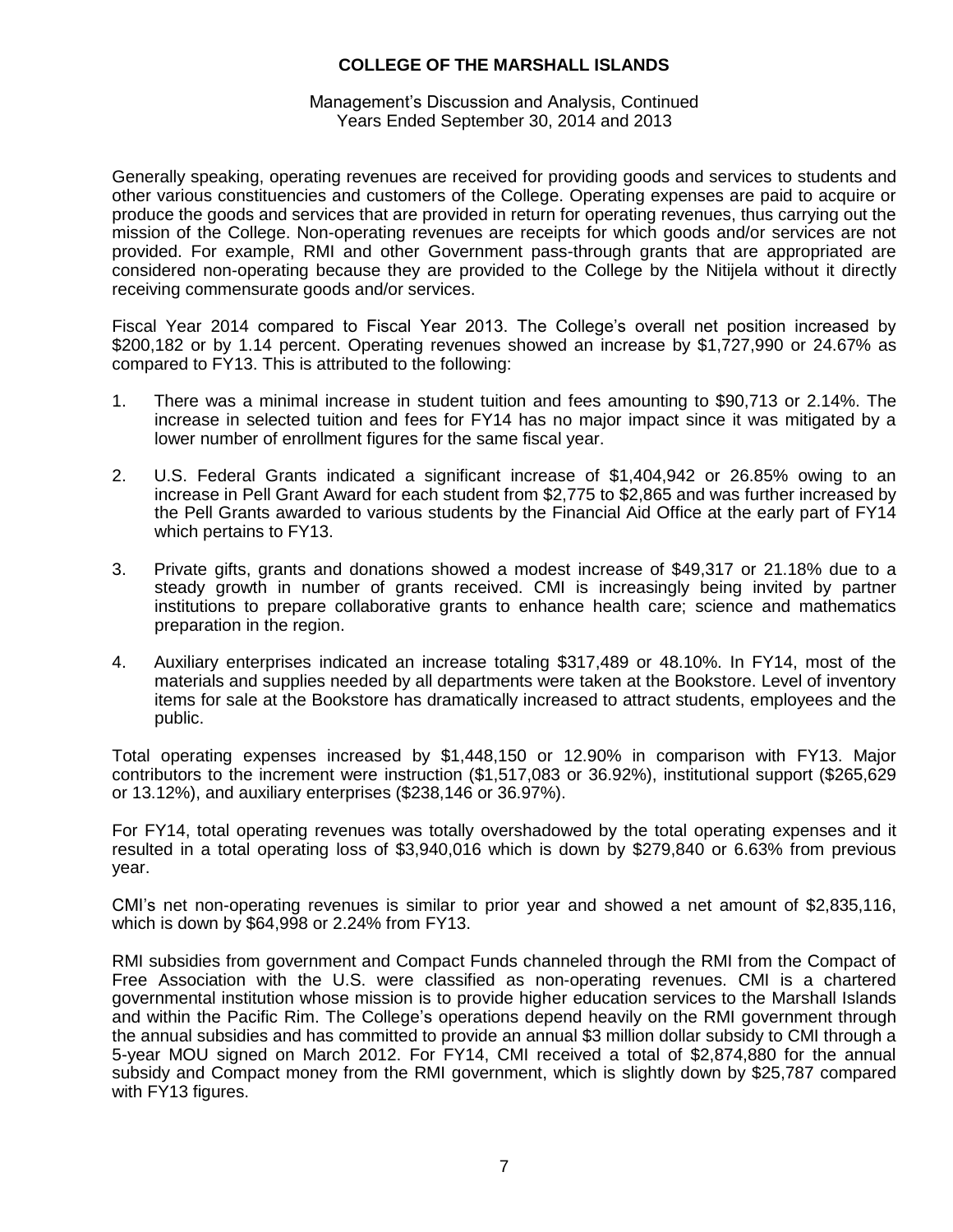Management's Discussion and Analysis, Continued Years Ended September 30, 2014 and 2013

Capital contributions include revenues received in the form of contributed capital assets, non-exchange grants and contributions restricted to capital purposes, and fees and charges restricted to capital asset acquisitions. For FY14, capital contributions decreased by \$280,075 or 47.50% compared to last year's figure.

Change in net position for FY14 resulted in a moderate increase and showed a substantial turnaround from a negative \$730,071 in FY13 to a positive \$200,182 in FY14 or a remarkable change of \$930,253 or 127.42% in relation to prior year. This can be attributed to the transfer of money from CMI Foundation to CMI Endowment Fund in the latter part of FY14, which is considered as a special item due to the nature of the transaction which is unusual and infrequent in occurrence.

### **Statement of Cash Flows**

The statement of cash flows presents detailed information about cash receipts and cash payments of the College. This statement helps users assess the College's ability to generate future cash flows, the ability to meet obligations as they come due, and its needs for external financing. It showed how changes in balance sheet and income accounts affect cash and cash equivalents, and breaks the analysis down to operating, investing and financing activities.

|                                                |                |                |               | 70 GHange   |               |
|------------------------------------------------|----------------|----------------|---------------|-------------|---------------|
|                                                | 2014           | 2013           | 2012          | $13 - 14$   | $12 - 13$     |
| Cash provided by (used in):                    |                |                |               |             |               |
| Operating activities                           | \$ (3,333,464) | \$ (2,058,799) | \$(3,058,800) | 61.91%      | (32.69%)      |
| Noncapital financing activities                | 2,812,007      | 2,975,044      | 2,895,077     | (5.48%)     | 2.76%         |
| Capital and related financing activities       | 230,615        | (390, 055)     | (34, 375)     | (159.12%)   | 1,034.71%     |
| Investing activities                           | (23, 842)      | (15,091)       | 94            | 57.99%      | (16, 154.26%) |
| Net change in cash                             | (314, 684)     | 511,099        | (198,004)     | (161.57%)   | (358.14%)     |
| Cash and cash equivalents-beginning<br>of year | 862,114        | 351,015        | 549,019       | 145.61%     | (36.07%)      |
| Cash and cash equivalents-end<br>of year       | 547,430<br>S.  | 862,114        | 351,015<br>\$ | $(36.50\%)$ | 145.61%       |

### Table III Summary of Statements of Cash Flows

 $0/$  change

For FY14, net change in cash and cash equivalents showed a substantial decrease amounting to \$314,684; and it plummeted to \$825,783 or 161.57% compared to FY13. This was brought by the following, to wit:

- 1. Cash and cash equivalents were used primarily for payments to students, employees and vendors for goods & services with an aggregate amount of \$11,320,432. This amount paled in comparison to the cash received from student's tuition and fees, U.S. Federal Grants and other money received for a total of \$7,986,968. The net cash used in operating activities resulted in a negative \$3,333,464 and compared to FY13, it showed a decrease of \$1,274,665 or 61.91%.
- 2. A decrease in the noncapital financing activities totaling to \$163,037 or 5.48% due to the shortfall of RMI subsidy (\$109,120) and Compact Funding (\$53,917) received for FY14.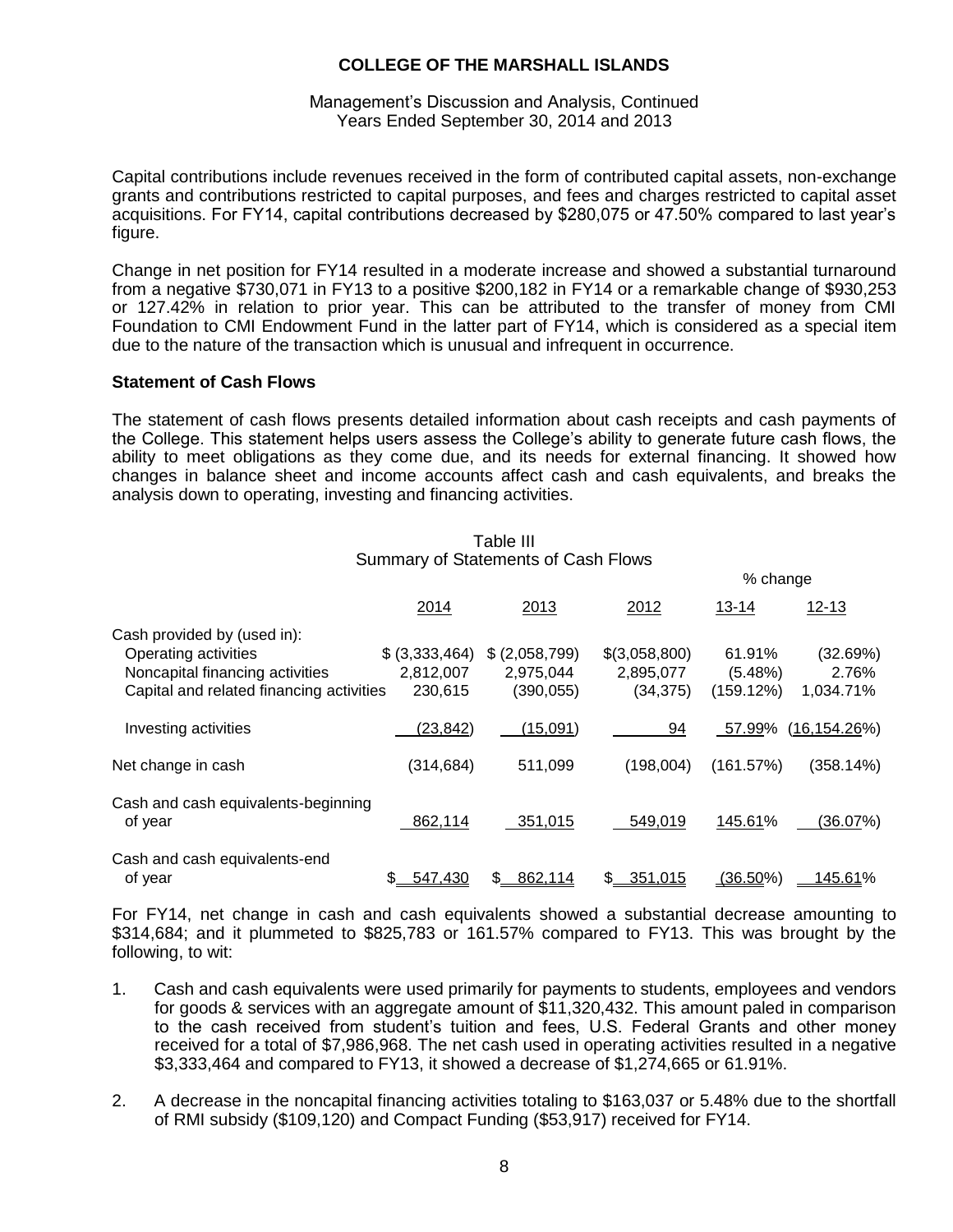Management's Discussion and Analysis, Continued Years Ended September 30, 2014 and 2013

- 3. Cash in the amount of \$309,596 were used in the purchase of property, plant and equipment while total cash provided through capital contributions amounted to \$540,211. Net cash provided by capital and related financing activities totaled \$230,615 which is a big turnaround compared to FY13 figures.
- 4. Net cash used in investing activities showed a minimal amount of \$23,842. This was brought by the difference of cash outflows for the purchase of investments totaling \$1,023,670 and the amount of transfer from CMI Foundation to CMI Endowment Fund along with the interest and dividends received amounting to \$999,828.

### **Economic Outlook**

l

The Pacific island economies are a varied mix of subsistence agriculture; public sector employment (particularly in government services, education, and health care), and small though growing private sectors (e.g., wholesale, retail, restaurant, banking, construction). Economic development in the American Affiliated Pacific Islands is best described as variable and highly dependent upon world and regional demand for selected commodities (such as fish, sugar, pineapple, copra, etc.); overseas visitors from Asian countries such as Japan, and Korea; U.S. defense and selected military research projects; and governmental expenditures (U.S., local, and international) for infrastructure projects, operations, education, health, and welfare. While many current workers are imported contract employees (depending on the availability of particular skills in the specific entity), the long term sustainability of the respective local economies is dependent upon the ability of the local colleges to prepare local residents for the full range of employment opportunities.<sup>1</sup>

The economic health of the RMI Government is important to the College because of its dependence on operational subsidies. The RMI Government's financial agreement with the U.S. Government under the Compact of Free Association and the U.S. commitment to long-term financial support for the RMI after an extended period of negotiation raised the confidence levels of all sectors of the RMI national economy. The amended Compact of Free Association financial assistance package as formally agreed with the US Government in December 2003 that represents a major change in financial relations between the two countries, affects the level of funding such as, the allocation of funds, and internal systems for managing public funds. The allocation package provides for a large shift of expenditures toward the main sectors of health and education as well as for capital improvement and maintenance.

The amended assistance package provides for the adoption of financial accountability and management standards similar to those expected of U.S. state and local governments. The Government recognizes that meeting these standards will require a sustained effort both to tailor systems and procedures to the circumstances of the Marshall Islands and to upgrade the capacity of its staff. Implementation of a government decision to move to performance-based budgeting is in its fifth year, with an initial emphasis on the Ministries of Education, Health, and Environment. The College is part of this initiative.

This economic support of the RMI Government is highly important because of the College's dependence on operational subsidies. Although the MOU between the College and the RMI Government also committed to fund its \$3,000,000 operational subsidy to CMI as represented by a Memorandum of Understanding through the end of FY2017 and renewable on a yearly basis.

<sup>1</sup> Barbara Beno, Micheal Rota, Floyd Takeuchi, et al., *Enhancing and Sustaining Higher Education Quality in the Pacific: Challenges Facing Institutions Seeking to Acquire and Maintain WASC-Accreditation* (San Francisco: Accrediting Commission of Community and Junior Colleges, 2006).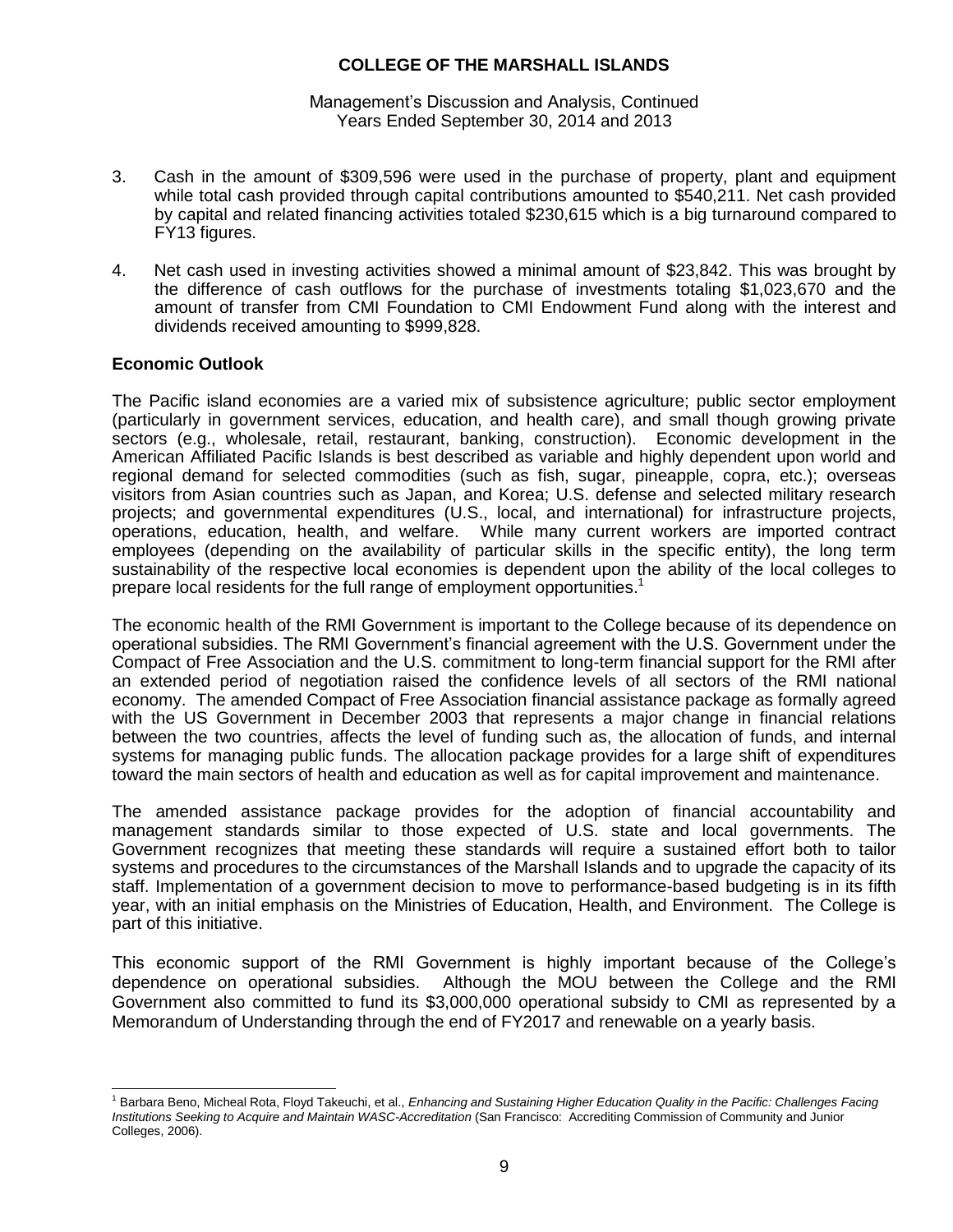Management's Discussion and Analysis, Continued Years Ended September 30, 2014 and 2013

# **Summary:**

- 1) CMI's total net position for FY2014 is \$17,821,837.
- 2) Transfer of money from CMI Foundation to CMI Endowment Fund in the latter part of FY14 amounting to \$995,486.
- 3) Current or liquidity ratio of 80 cents to 1 dollar. This is an improvement compared to FY12 & FY13, which were pegged at 56 & 72 cents, respectively.
- 4) The Statement of Net Position is highlighted by the contraction of the negative Unrestricted Net Position by \$517,600 or approximately 42% from FY13. This is the  $2^{nd}$ -year-in-a-row that CMI narrowed the gap following years of accumulated deficits in working capital.
- 5) A modest increase in the total operating revenues of \$1,727,990 or 24.67% compared to FY13.
- 6) The RMI Government has continued its subsidy amount to CMI at \$3,000,000 per annum as represented by a Memorandum of Understanding through the end of FY2017 and renewable on a yearly basis. The RMI government pays this subsidy with funds available through the Compact of Free Association with the U.S. and from its General Fund. Notably, the actual has leveled at an average of \$2.8 million as appropriated in Fiscal Year 2011, 2012, 2013, and 2014.
- 7) CMI is still enjoying the privilege of an advance method of payment for Title IV funds and other federal grants resulting to an easy access to these funds.

Management's Discussion and Analysis for the year ended September 30, 2013 is set forth in the College's report on the audit of financial statements, which is dated June 2, 2014. That Discussion and Analysis explains the major factors impacting the 2013 financial statements and can be obtained from the College's President at **info@cmi.edu**.

For further news and up-to-date information concerning the College of the Marshall Islands, please visit the College website at **www.cmi.edu.**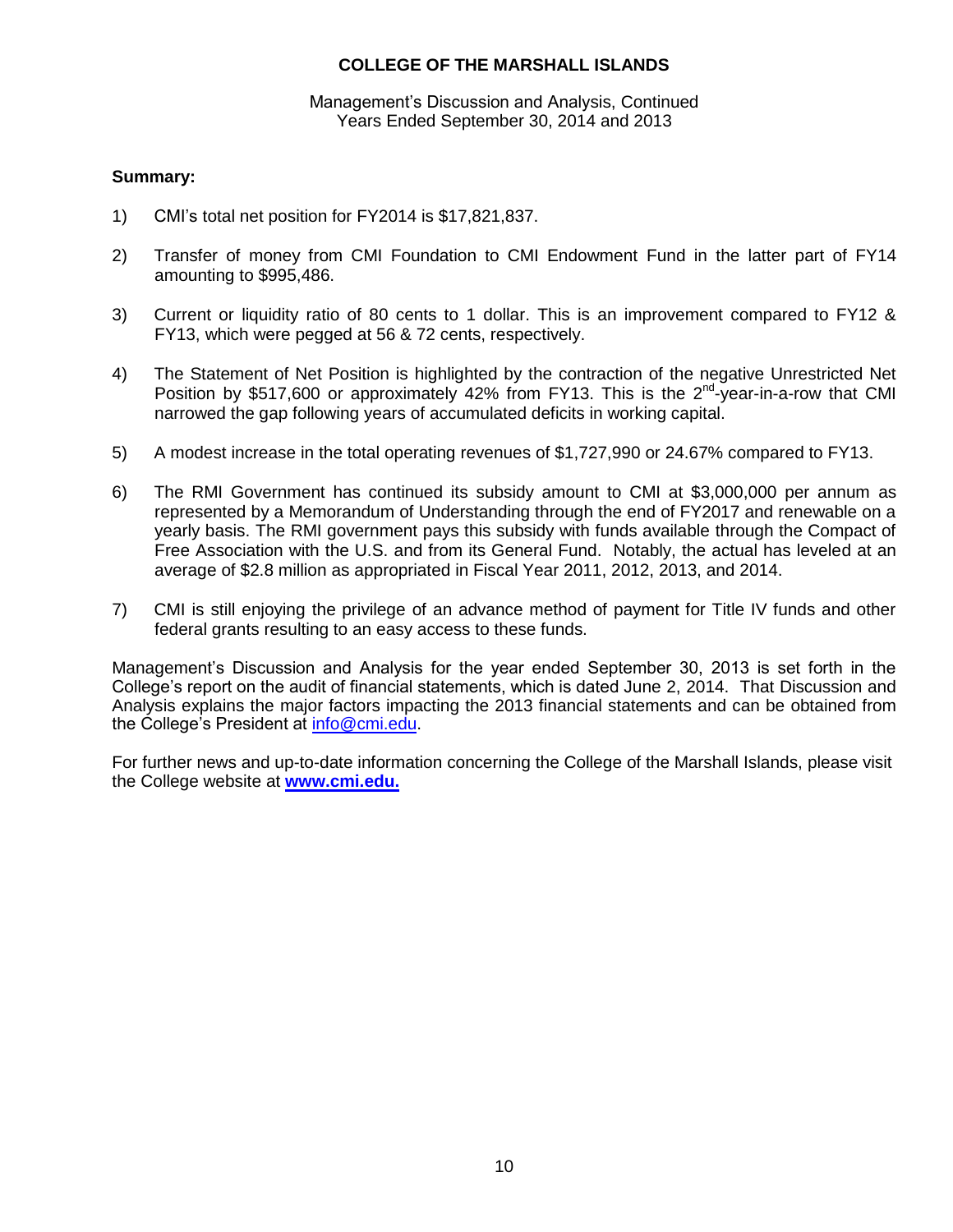# Statements of Net Position September 30, 2014 and 2013

| <b>ASSETS</b>                                                                                                                                                                                                             | 2014                                                                   | 2013                                                                              |
|---------------------------------------------------------------------------------------------------------------------------------------------------------------------------------------------------------------------------|------------------------------------------------------------------------|-----------------------------------------------------------------------------------|
| <b>Current assets:</b><br>Cash and cash equivalents<br>Accounts receivable and unbilled charges, net<br>Due from RepMar                                                                                                   | \$<br>547,430<br>1,329,652<br>122,074                                  | \$<br>862,114<br>1,647,097<br>289,816                                             |
| Due from grantor agencies<br>Prepaid items<br>Inventory                                                                                                                                                                   | 98,791<br>43,814<br>703,184                                            | 30,053<br>332,403                                                                 |
| <b>Total current assets</b>                                                                                                                                                                                               | 2,844,945                                                              | 3,161,483                                                                         |
| Noncurrent assets:<br>Investments<br>Capital assets:<br>Nondepreciable capital assets                                                                                                                                     | 1,054,293<br>372,306                                                   | 60,947<br>372,306                                                                 |
| Capital assets, net of accumulated depreciation                                                                                                                                                                           | 17,117,224                                                             | 18,427,988                                                                        |
| <b>Total noncurrent assets</b>                                                                                                                                                                                            | 18,543,823                                                             | 18,861,241                                                                        |
| <b>Total assets</b>                                                                                                                                                                                                       | 21,388,768                                                             | 22,022,724<br>\$                                                                  |
| <b>LIABILITIES AND NET POSITION</b>                                                                                                                                                                                       |                                                                        |                                                                                   |
| <b>Current liabilities:</b><br>Accounts payable<br>Withholding taxes payable<br>Social security taxes payable<br>Student refunds payable<br>Payable to grantor agencies<br><b>Accrued liabilities</b><br>Unearned revenue | \$<br>850,651<br>297,918<br>178,412<br>257,157<br>441,873<br>1,540,920 | \$<br>895,381<br>405,848<br>165,479<br>123,641<br>636,829<br>498,817<br>1,675,074 |
| <b>Total current liabilities</b>                                                                                                                                                                                          | 3,566,931                                                              | 4,401,069                                                                         |
| Commitments and contingencies                                                                                                                                                                                             |                                                                        |                                                                                   |
| Net position:<br>Net investment in capital assets<br>Restricted:<br>Endowment -nonexpendable                                                                                                                              | 17,489,530<br>1,054,293                                                | 18,800,294<br>60,947                                                              |
| Unrestricted                                                                                                                                                                                                              | (721, 986)                                                             | (1,239,586)                                                                       |
| Total net position                                                                                                                                                                                                        | 17,821,837                                                             | 17,621,655                                                                        |
| Total liabilities and net position                                                                                                                                                                                        | 21,388,768<br>P.                                                       | 22,022,724<br>\$                                                                  |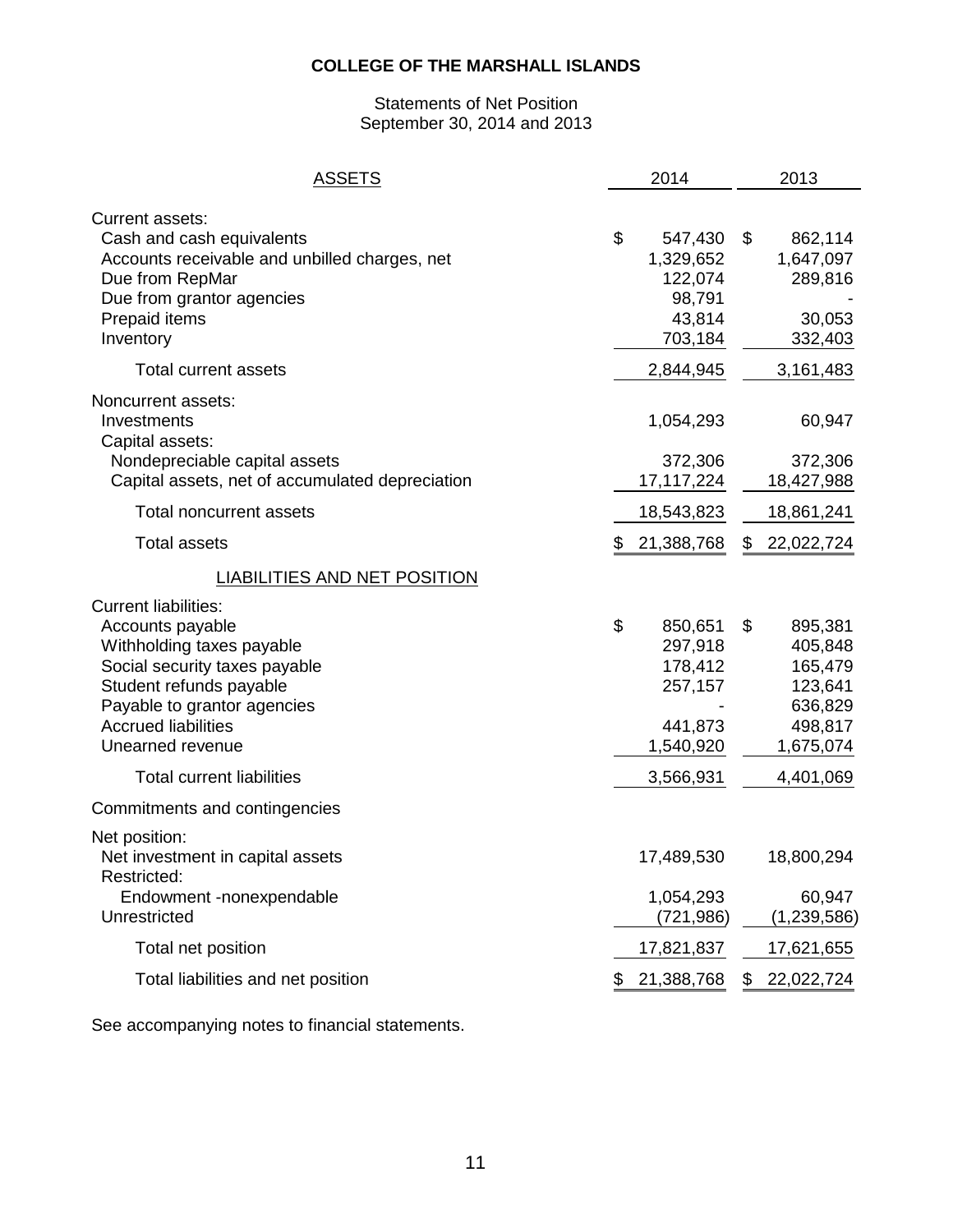#### Statements of Revenues, Expenses and Changes in Net Position Years Ended September 30, 2014 and 2013

|                                                  | 2014            | 2013             |
|--------------------------------------------------|-----------------|------------------|
| Operating revenues:                              |                 |                  |
|                                                  |                 |                  |
| Student tuition and fees                         | \$<br>4,328,552 | \$<br>4,237,839  |
| Less: Scholarship discounts and allowances       | (3,741,275)     | (3,601,816)      |
|                                                  | 587,277         | 636,023          |
| U.S. federal grants                              | 6,636,766       | 5,231,824        |
| Private gifts, grants and donations - restricted | 282,217         | 232,900          |
| <b>Auxiliary enterprises</b>                     | 977,550         | 660,061          |
| Other                                            | 248,956         | 243,968          |
| Total operating revenues                         | 8,732,766       | 7,004,776        |
| Operating expenses:                              |                 |                  |
| Instruction                                      | 5,626,192       | 4,109,109        |
| Academic support                                 | 414,796         | 646,007          |
| <b>Student services</b>                          | 644,594         | 700,809          |
| Institutional support                            | 2,290,638       | 2,025,009        |
| Operations and maintenance                       | 2,814,261       | 3,099,543        |
| <b>Auxiliary enterprises</b>                     | 882,301         | 644,155          |
|                                                  |                 |                  |
| Total operating expenses                         | 12,672,782      | 11,224,632       |
| <b>Operating loss</b>                            | (3,940,016)     | (4,219,856)      |
| Nonoperating revenues (expenses):                |                 |                  |
| <b>RepMar contributions</b>                      | 1,874,880       | 1,984,000        |
| Compact funding                                  | 1,000,000       | 916,667          |
| Loss on disposal/transfer of fixed assets        | (13, 782)       | (5,320)          |
| Investment (loss) income                         | (25, 982)       | 4,767            |
| Total nonoperating revenues (expenses), net      | 2,835,116       | 2,900,114        |
| Capital contributions                            | 309,596         | 589,671          |
| Special item - Transfers from former Foundations | 995,486         |                  |
| Change in net position                           | 200,182         | (730, 071)       |
| Net position at beginning of the year            | 17,621,655      | 18,351,726       |
| Net position at end of the year                  | 17,821,837      | \$<br>17,621,655 |
|                                                  |                 |                  |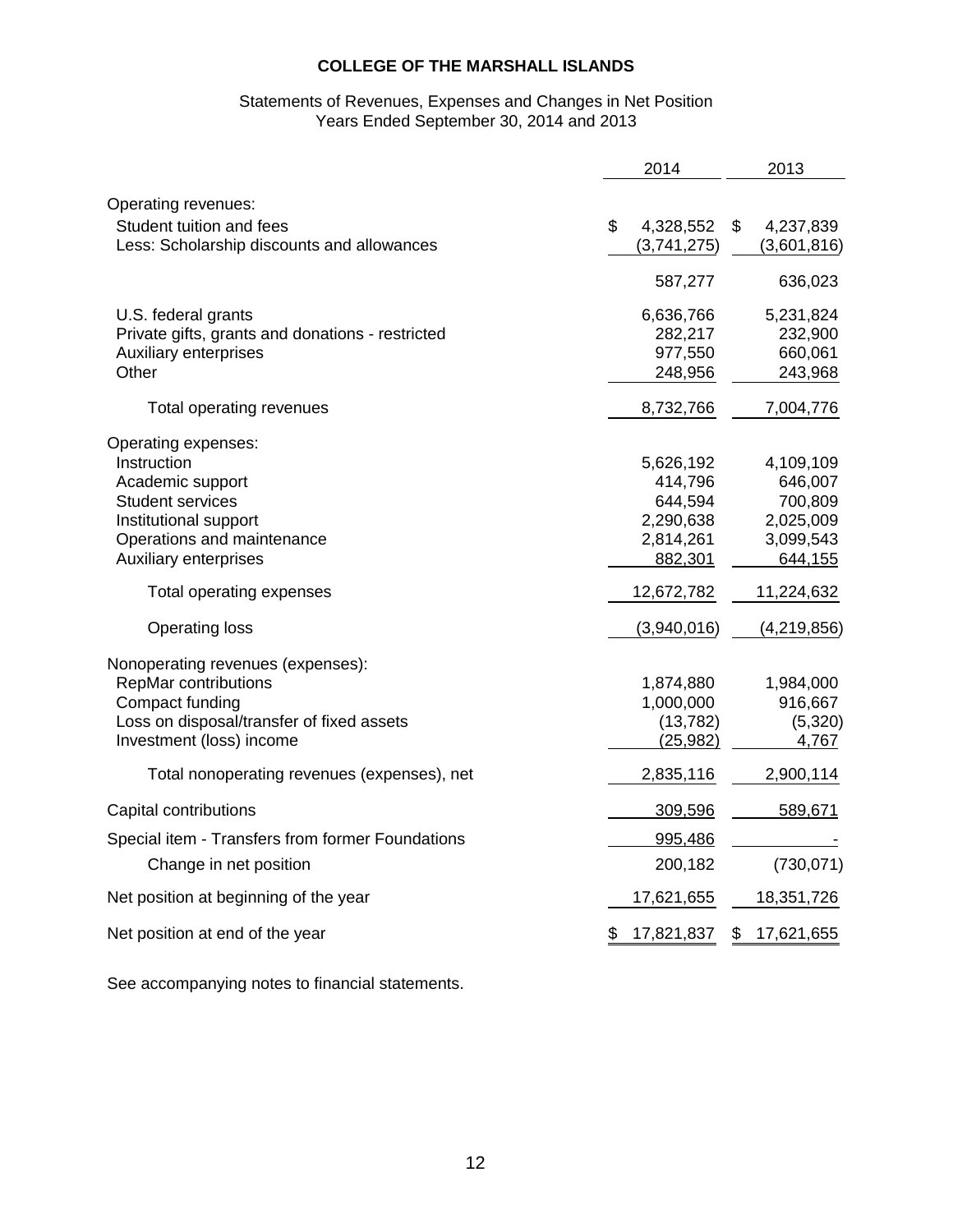### Statements of Cash Flows Years Ended September 30, 2014 and 2013

|                                                                         | 2014             | 2013          |
|-------------------------------------------------------------------------|------------------|---------------|
| Cash flows from operating activities:                                   |                  |               |
| Cash received from student tuition and fees                             | \$<br>522,142 \$ | 148,435       |
| Cash received from U.S. federal grants                                  | 5,901,146        | 5,964,837     |
| Other receipts                                                          | 1,563,680        | 1,121,052     |
| Cash payments to employees for services                                 | (4,595,795)      | (4, 206, 373) |
|                                                                         |                  |               |
| Cash payments to suppliers for goods and services                       | (6,724,637)      | (5,086,750)   |
| Net cash used in operating activities                                   | (3,333,464)      | (2,058,799)   |
| Cash flows from noncapital financing activities:                        |                  |               |
| RepMar contributions received                                           | 1,874,880        | 1,984,000     |
| Compact funding received from RepMar                                    | 937,127          | 991,044       |
|                                                                         |                  |               |
| Net cash provided by noncapital financing activities                    | 2,812,007        | 2,975,044     |
| Cash flows from capital and related financing activities:               |                  |               |
| Purchases of property, plant and equipment, net                         | (309, 596)       | (589, 671)    |
| Capital contributions received                                          | 540,211          | 199,616       |
|                                                                         |                  |               |
| Net cash provided by (used in) capital and related financing activities | 230,615          | (390,055)     |
| Cash flows from investing activities:                                   |                  |               |
| Purchases of investments                                                | (1,023,670)      | (16, 452)     |
| Fund transfers from the former Foundations                              | 995,486          |               |
| Interest and dividends received                                         | 4,342            | 1,361         |
|                                                                         |                  |               |
| Net cash used in investing activities                                   | (23, 842)        | (15,091)      |
| Net change in cash and cash equivalents                                 | (314, 684)       | 511,099       |
| Cash and cash equivalents at beginning of year                          | 862,114          | 351,015       |
| Cash and cash equivalents at end of year                                | 547,430<br>\$    | 862,114<br>\$ |
|                                                                         |                  |               |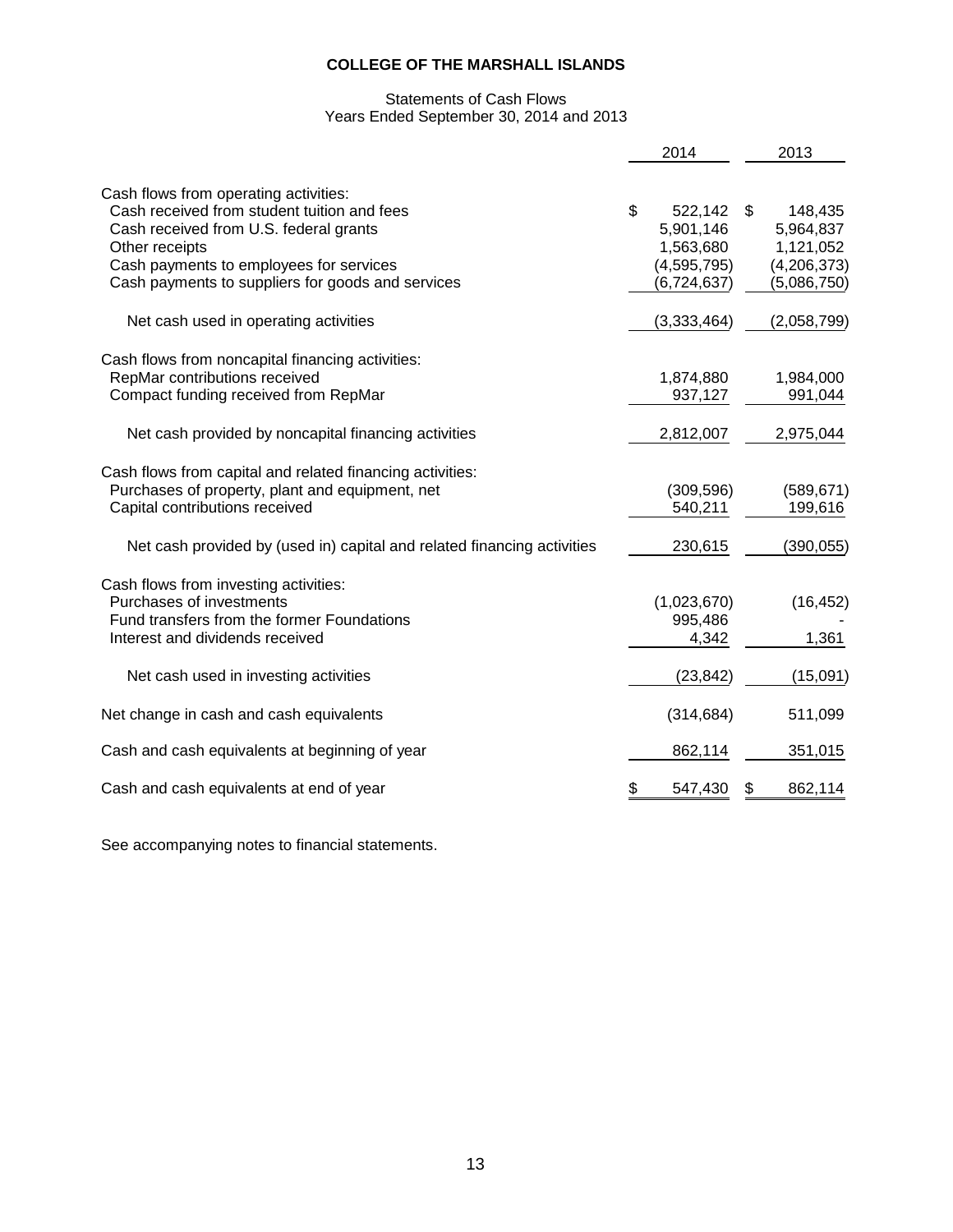# Statements of Cash Flows, Continued Years Ended September 30, 2014 and 2013

|                                                                                              | 2014        | 2013                           |
|----------------------------------------------------------------------------------------------|-------------|--------------------------------|
| Reconciliation of operating loss to net cash used in operating activities:<br>Operating loss | \$          | $(3,940,016)$ \$ $(4,219,856)$ |
| Adjustments to reconcile operating loss to net cash used in                                  |             |                                |
| operating activities:                                                                        |             |                                |
| Depreciation<br><b>Bad debts</b>                                                             | 1,606,578   | 1,863,904<br>139,429           |
| Changes in assets and liabilities:                                                           | 326,985     |                                |
| Accounts receivable and unbilled charges                                                     | (9,540)     | (538, 831)                     |
| Prepaid items                                                                                | (13,761)    | (12, 934)                      |
| Due from grantor agencies                                                                    | (98,791)    | 96,184                         |
| Inventory                                                                                    | (370, 781)  | (71, 422)                      |
| Accounts payable                                                                             | (44, 730)   | 129,155                        |
| Withholding taxes payable                                                                    | (107, 930)  | 22,622                         |
| Social security taxes payable                                                                | 12,933      | (184, 020)                     |
| Student refunds payable                                                                      | 133,516     | 2,378                          |
| Payable to grantor agencies                                                                  | (636, 829)  | 636,829                        |
| <b>Accrued liabilities</b>                                                                   | (56, 944)   | 44,775                         |
| Unearned revenue                                                                             | (134,154)   | 32,988                         |
| Net cash used in operating activities                                                        | (3,333,464) | \$<br>(2,058,799)              |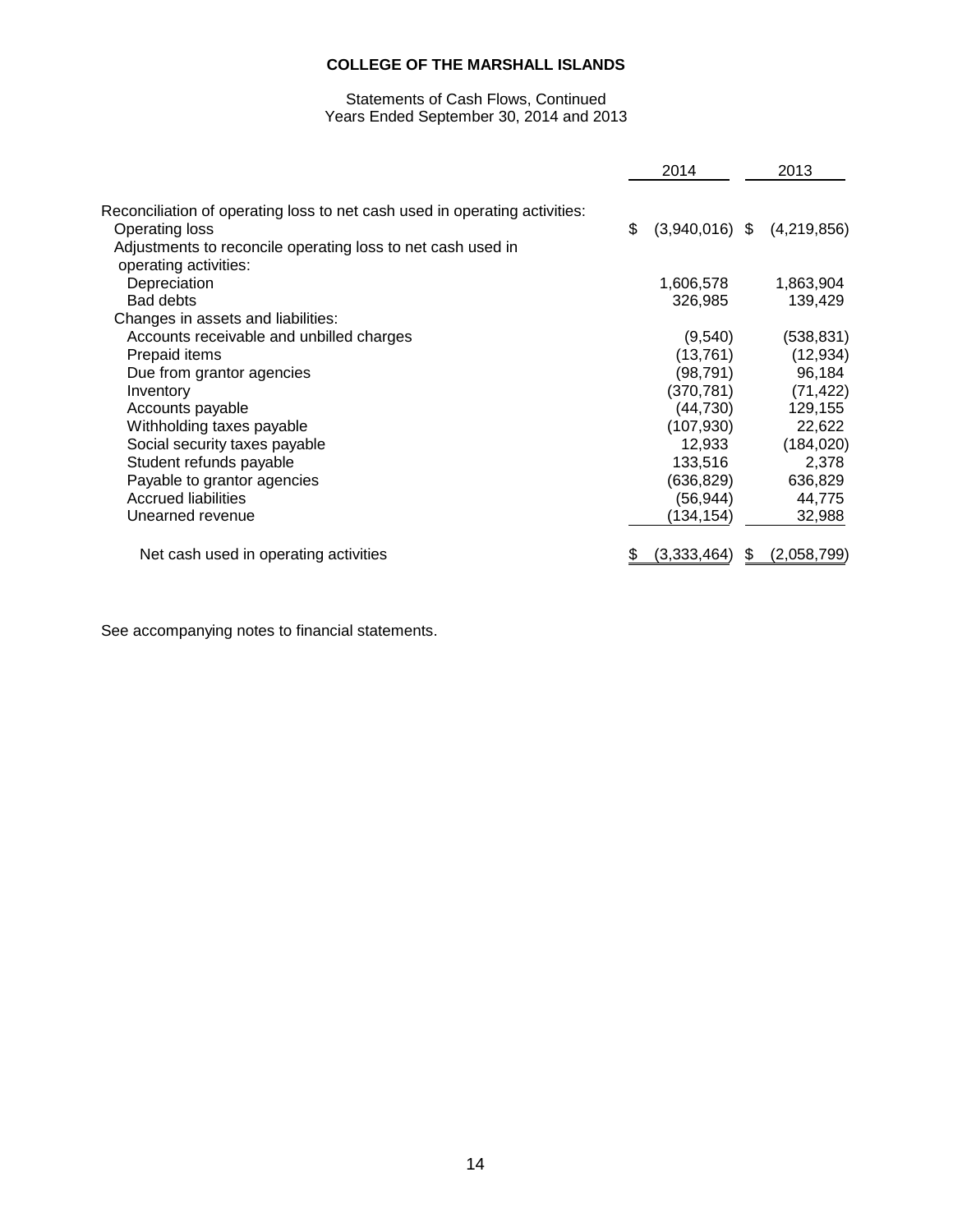Notes to Financial Statements September 30, 2014 and 2013

### (1) Organization

On April 1, 1993, the College of the Marshall Islands (the College), a component unit of the Republic of the Marshall Islands, was established as an independent institution pursuant to the College of the Marshall Islands Act of 1992 (Public Law 1992-13). The Act established the College as an independent institution governed by a Board of Regents appointed by the Republic of the Marshall Islands (RepMar) Cabinet. Previous to the Act, the College was a component of the College of Micronesia (COM). The College operates another program, the Land Grant program, but results of its operations are substantially reported within the financial statements of COM. Therefore, the accompanying financial statements relate solely to those accounting records maintained within the College and do not incorporate any accounts related to its operations that may be accounted for as a separate component of COM.

The College of the Marshall Islands Foundation, Inc. and Friends of the College of the Marshall Islands, Inc. (collectively, the Foundations) were founded on January 14, 2008 as non-profit, public benefit corporations, which operate under separate Board of Directors' from that of the College. The Foundations, as legally separate, tax-exempt entities, were previously presented as discretely presented component units in accordance with GASB Statement No. 39, *Determining Whether Certain Organizations are Component Units*. On May 15, 2013, the 501(c)(3) taxexempt status of the Foundations were revoked by the United States Internal Revenue Service. Accordingly, management considers that the accompanying financial statements are no longer required to include the accounts of the Foundations. On July 16, 2014, the College was able to recover \$995,486 in funds from the former Foundations, which is recorded as a special item – transfers from former Foundations account in the accompanying statement of revenues, expenses and changes in net position.

### (2) Summary of Significant Accounting Policies

The Governmental Accounting Standards Board (GASB) issued Statement No. 34, *Basic Financial Statements - and Management's Discussion and Analysis - for State and Local Governments*, and Statement No. 35, *Basic Financial Statements - and Management's Discussion and Analysis - for Public Colleges and Universities*. The financial statement presentation required by GASB Statements 34 and 35 provides a comprehensive, entity-wide perspective of the College's assets, liabilities, net position, revenues, expenses, changes in net position, and cash flows, and replaces the fund-group perspective previously required. Other GASB Statements are required to be implemented in conjunction with GASB Statements 34 and 35. Therefore, the College has also implemented, where applicable, Statement No. 36, *Recipient Reporting for Certain Shared Nonexchange Revenues*, Statement No. 37, *Basic Financial Statements - and Management's Discussion and Analysis - for State and Local Governments: Omnibus* and Statement No. 38, *Certain Financial Statement Note Disclosures.*

#### Basis of Accounting

For financial statement purposes, the College is considered a special-purpose government entity engaged only in business-type activities. Accordingly, the College's financial statements have been presented using the economic resources measurement focus and the accrual basis of accounting. Under the accrual basis, revenues are recognized when earned, and expenses are recorded when an obligation has been incurred. All significant intra-agency transactions have been eliminated.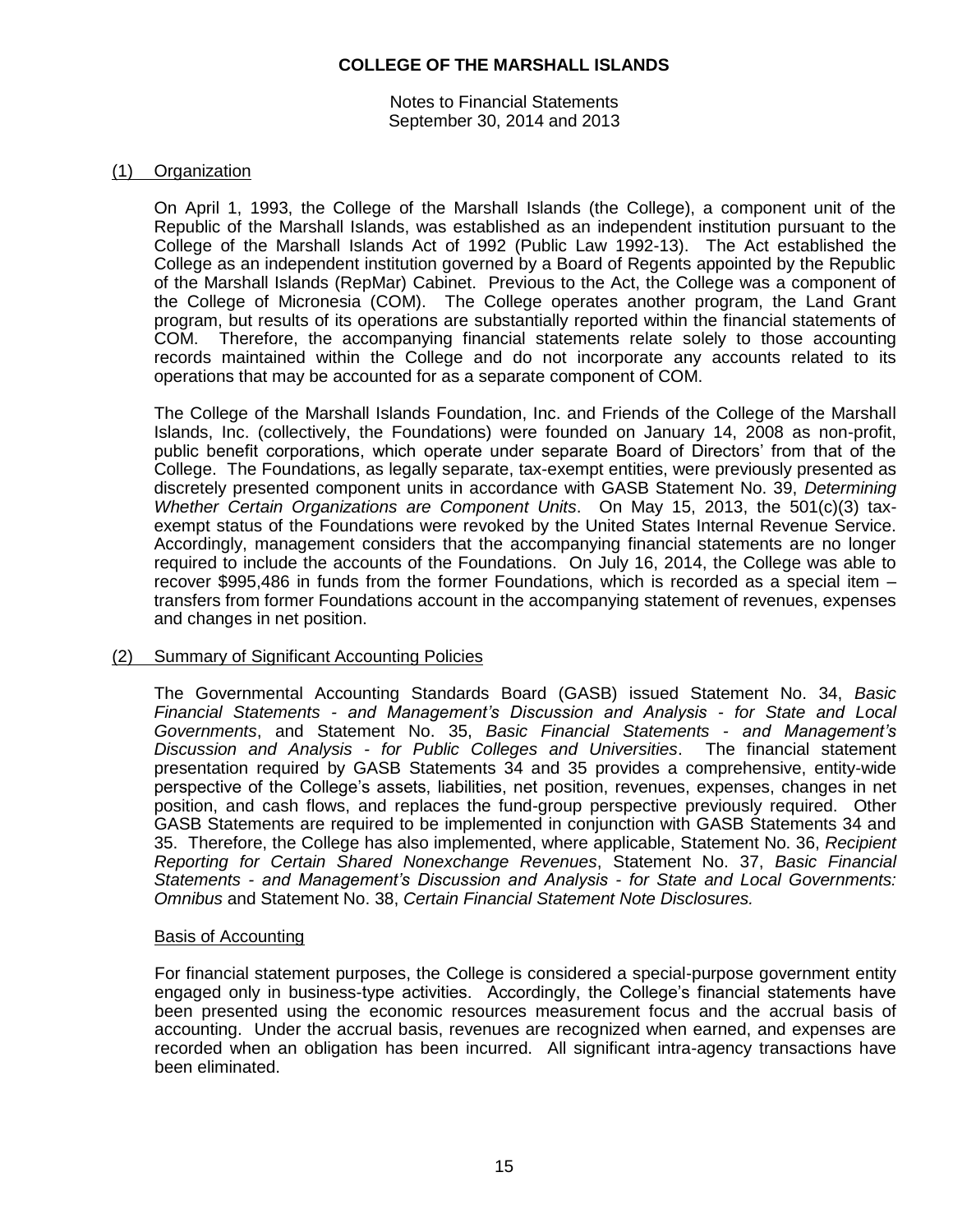Notes to Financial Statements September 30, 2014 and 2013

### (2) Summary of Significant Accounting Policies, Continued

#### Cash and Cash Equivalents and Time Certificate of Deposit

Cash and cash equivalents include cash on hand, cash held in demand and savings accounts, and short-term investments in U.S. Treasury obligations with a maturity date within three months of the date acquired by the College.

#### **Investments**

Investments and related investment earnings are reported at fair value. Fair value is the amount at which a financial instrument could be exchanged in a current transaction between willing parties, other than in a forced or liquidation sale.

#### Accounts Receivable

Accounts receivable consists of tuition and fee charges to students and auxiliary enterprise services provided to students, faculty and staff. Accounts receivable also include amounts due from the College of Micronesia, employees and officers, and other sources. Accounts receivable are recorded net of estimated allowances for uncollectible amounts.

#### Allowance for Doubtful Accounts

Management determines the adequacy of the allowance for doubtful accounts based upon review of the aged accounts receivable. Amounts determined uncollectible are charged to bad debts and are added to the allowance. Bad debts are written-off against the allowance on the specific identification method.

#### Inventory

Inventory consists of items purchased for resale at the College's bookstore. Inventory is valued at the lower of cost (first-in, first-out) or market value.

#### Property, Plant and Equipment

Property, plant and equipment with a cost that equals or exceeds \$500 are capitalized. Such assets are recorded at cost in instances where cost is determinable or estimated cost where cost is not determinable. Depreciation is provided using the straight-line basis over the estimated useful lives of the respective assets.

#### Deferred Outflows of Resources

In addition to assets, the statement of net position will sometimes report a separate section for deferred outflows of resources. This separate financial statement element, deferred outflows of resources represents a consumption of net position that applies to a future period and so will not be recognized as an outflow of resources (deduction of net position) until then. The College has no items that qualify for reporting in this category.

#### Unearned Revenue

Unearned revenues include amounts received for tuition and fees and certain auxiliary activities prior to the end of the fiscal year but related to the subsequent accounting period.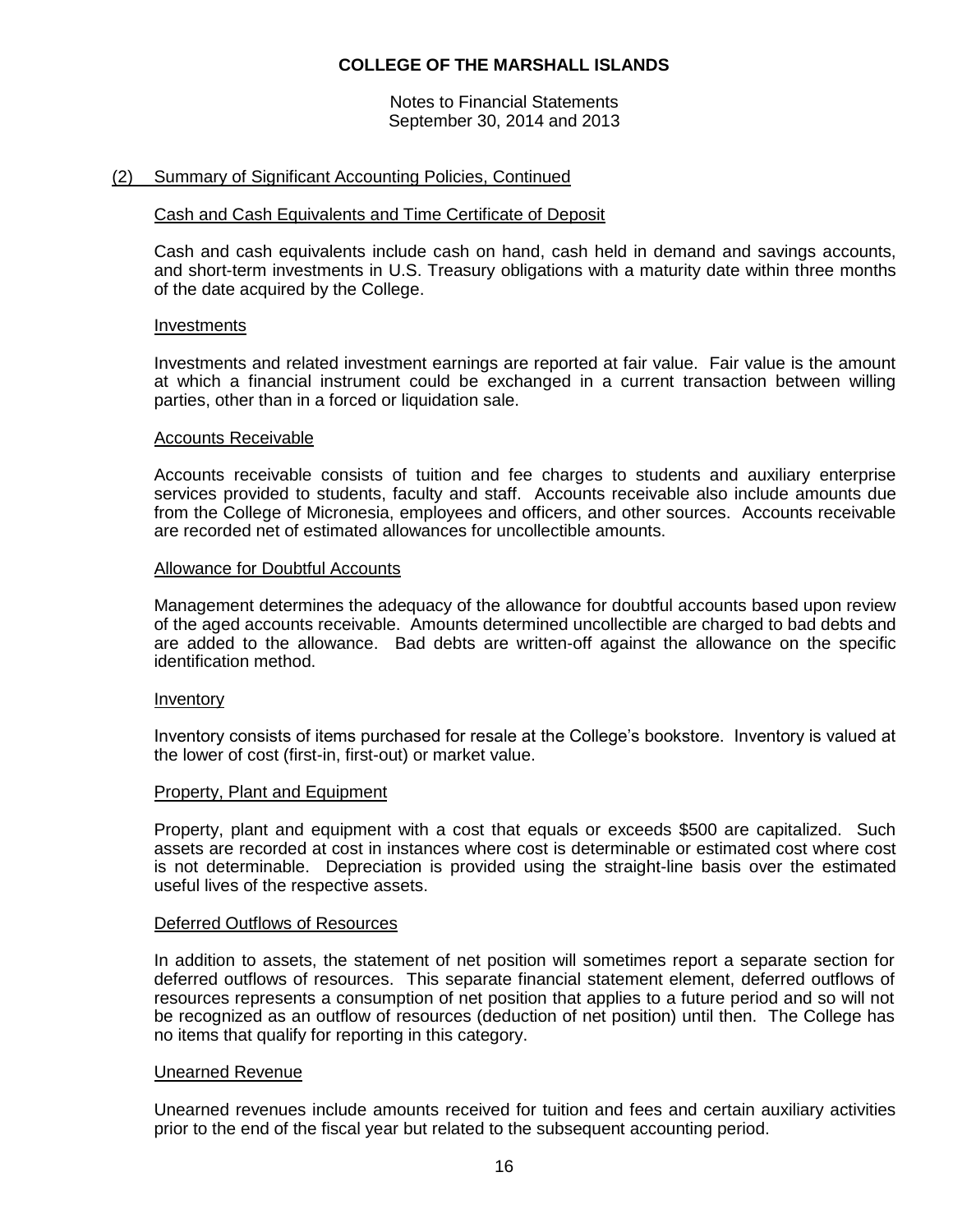Notes to Financial Statements September 30, 2014 and 2013

### (2) Summary of Significant Accounting Policies, Continued

#### Compensated Absences

The College recognizes the cost of accrued annual leave at the time such leave is earned. As of September 30, 2014 and 2013, the College recorded of \$142,130 and \$127,667, respectively, accrued annual leave, which is included within the statements of net position as accrued liabilities. The College does not participate in an employee pension plan.

#### Deferred Inflows of Resources

In addition to liabilities, the statement of net position will sometimes report a separate section for deferred inflows of resources. This separate financial statement element, deferred inflows of resources represents an acquisition of net position that applies to a future period and so will not be recognized as an inflow of resources (additions to net position) until then. The College has no items that qualify for reporting in this category.

#### Net Position

The College's net position is classified as follows:

*Net Investment In Capital Assets* - This represents the College's total investment in capital assets, net of accumulated depreciation.

*Restricted Net Position - Expendable* restricted net position includes resources in which the College is legally or contractually obligated to spend in accordance with restrictions imposed by external third parties. *Nonexpendable* restricted net position consists of endowment and similar type funds in which donors or other outside sources have stipulated, as condition of the gift instrument, that the principal is to be maintained inviolate and in perpetuity, and invested for the purpose of producing present and future income, which may either be expended or added to the principal.

*Unrestricted Net Position* - Unrestricted net position represents resources derived from student tuition and fees, RepMar appropriations, and sales and services of educational departments and auxiliary enterprises. These resources are used for transactions relating to the educational and general operations of the College, and may be used at the discretion of the governing board to meet current expenses for any purpose. These resources also include auxiliary enterprises, which are substantially self-supporting activities that provide services for students, faculty and staff.

When an expense is incurred that can be paid using either restricted or unrestricted resources, the College's policy is to first apply the expense towards unrestricted resources, and then toward restricted resources.

#### **Estimates**

The preparation of financial statements in conformity with accounting principles generally accepted in the United States of America (GAAP) requires management to make estimates and assumptions that affect the reported amounts of assets and liabilities and disclosure of contingent assets and liabilities at the date of the financial statements and the reported amounts of revenues and expenses during the reporting period. Actual results could differ from those estimates.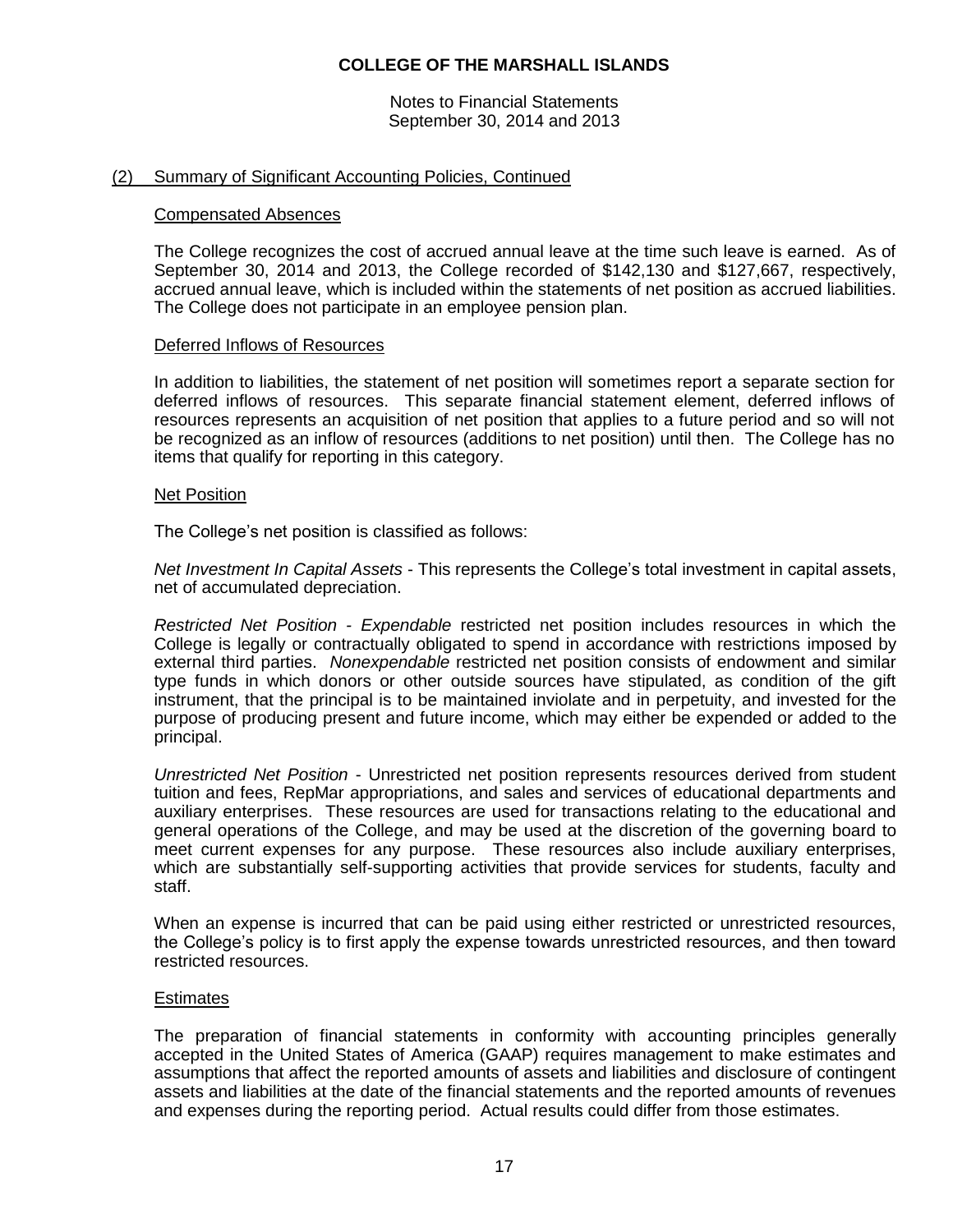Notes to Financial Statements September 30, 2014 and 2013

### (2) Summary of Significant Accounting Policies, Continued

#### Classification of Revenues

The College has classified its revenues as either operating or nonoperating according to the following criteria:

*Operating Revenues* - Operating revenues include activities that have the characteristics of exchange transactions, such as (1) student tuition and fees, (2) sales and services of auxiliary enterprises, and (3) most federal, state and local grants.

*Nonoperating Revenues* - Nonoperating revenues include activities that have the characteristics of nonexchange transactions, such as gifts and contributions, and other revenue sources that are defined as nonoperating revenues by GASB Statement No. 9, *Reporting Cash Flows of Proprietary and Nonexpendable Trust Funds and Governmental Entities That Use Proprietary Fund Accounting*, and GASB Statement No. 34, such as RepMar appropriations and investment income.

*Scholarship Discounts and Allowances* - Student tuition and fee revenues, and certain other revenues from students, are reported net of scholarship discounts and allowances in the Statement of Revenues, Expenses, and Changes in Net Position. Scholarship discounts and allowances are the difference between the stated charge for goods and services provided by the College, and the amount that is paid by students and/or third parties making payments on the students' behalf. Certain governmental grants, such as Pell grants, and other federal, state or nongovernmental programs, are recorded as either operating or nonoperating revenues in the College's financial statements. To the extent that revenues from such programs are used to satisfy tuition and fees and other student charges, the College has recorded a scholarship discount and allowance.

#### New Accounting Standards

During the year ended September 30, 2014, the College implemented the following pronouncements:

- GASB Statement No. 66, *Technical Corrections - 2012*, which enhances the usefulness of financial reports by resolving conflicting accounting and financial reporting guidance that could diminish the consistency of financial reporting. The implementation of this statement did not have a material effect on the accompanying financial statements.
- GASB Statement No. 67, *Financial Reporting for Pension Plans,* which revises existing guidance for the financial reports of most pension plans. The implementation of this statement did not have a material effect on the accompanying financial statements.
- GASB Statement No. 70, *Accounting and Financial Reporting for Nonexchange Financial Guarantees*, which requires a state or local government guarantor that offers a nonexchange financial guarantee to another organization or government to recognize a liability on its financial statements when it is more likely than not that the guarantor will be required to make a payment to the obligation holders under the agreement. The implementation of this statement did not have a material effect on the accompanying financial statements.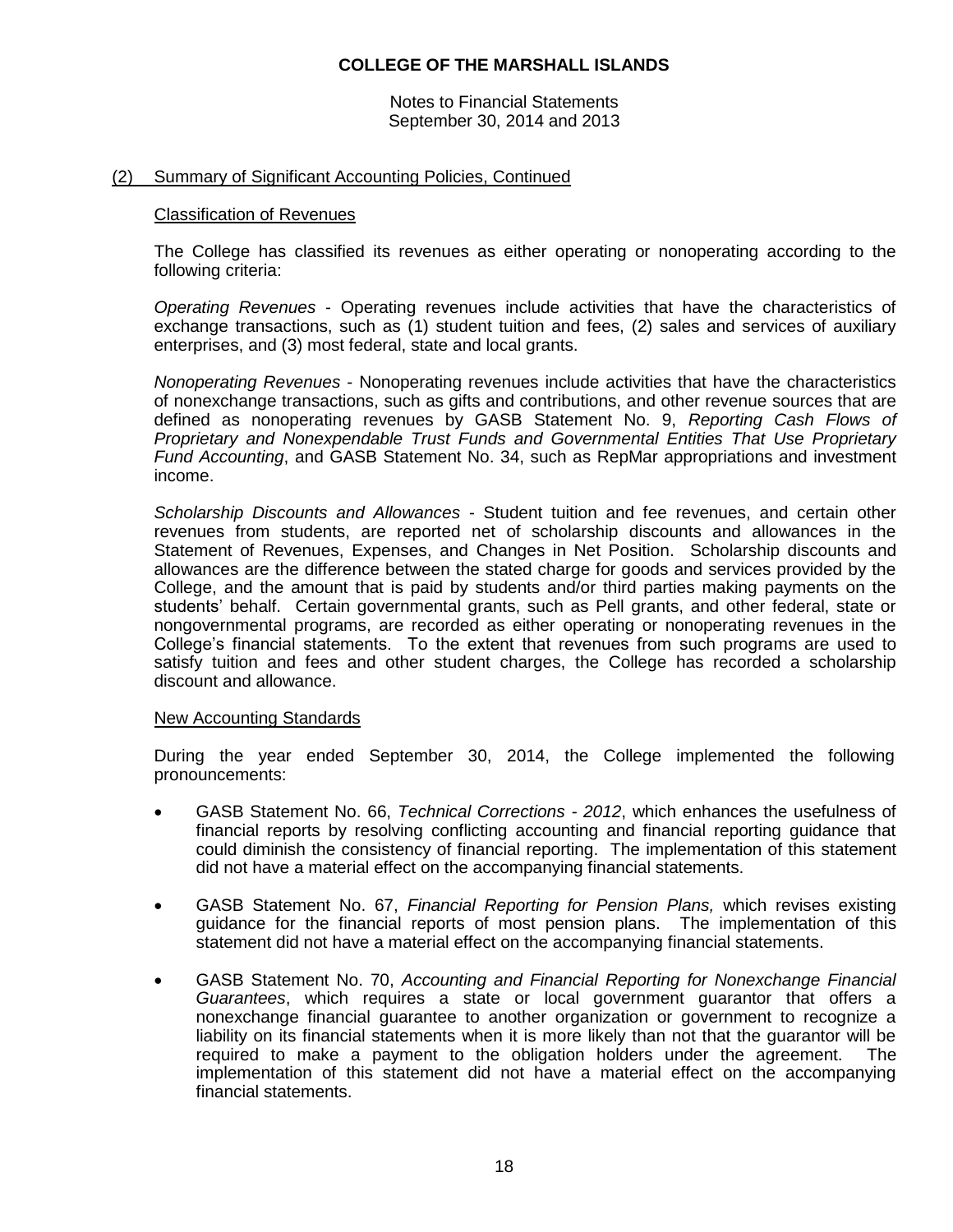Notes to Financial Statements September 30, 2014 and 2013

### (2) Summary of Significant Accounting Policies, Continued

#### New Accounting Standards, Continued

In June 2012, GASB issued Statement No. 68, *Accounting and Financial Reporting for Pensions,*  which revises and establishes new financial reporting requirements for most governments that provide their employees with pension benefits. The provisions in Statement 68 are effective for fiscal years beginning after June 15, 2014. Management does not believe that the implementation of this statement will have a material effect on the financial statements of the College.

In January 2013, GASB issued Statement No. 69, *Government Combinations and Disposals of Government Operations,* which improves accounting and financial reporting for state and local governments' combinations and disposals of government operations. Government combinations include mergers, acquisitions, and transfers of operations. A disposal of government operations can occur through a transfer to another government or a sale. The provisions in Statement 69 are effective for fiscal years beginning after December 15, 2013. Management has not yet determined the effect of implementation of this statement on the financial statements of the College.

In November 2013, GASB issued Statement No. 71, *Pension Transition for Contributions Made Subsequent to the Measurement Date - an amendment of GASB Statement No. 68,* which addresses an issue regarding application of the transition provisions of Statement No. 68, *Accounting and Financial Reporting for Pensions*. The issue relates to amounts associated with contributions, if any, made by a state or local government employer or nonemployer contributing entity to a defined benefit pension plan after the measurement date of the government's beginning net pension liability. The provisions in Statement 71 are effective for fiscal years beginning after June 15, 2014. Management has not yet determined the effect of implementation of this statement on the financial statements of the College.

#### (3) Deposits and Investments

The deposit and investment policies of the College are governed by the Board of Regents. As such, the Board of Regents is authorized to delegate certain responsibilities to third parties. Investment managers have discretion to purchase, sell, or hold the specific securities to meet the objectives set forth in the investment policy.

Generally, the College can invest in cash and cash equivalents, bonds, U.S. and non-U.S. equities, and fixed income securities, as follows:

| Global equities | 60%  |
|-----------------|------|
| Fixed income    | 40%  |
| Total portfolio | 100% |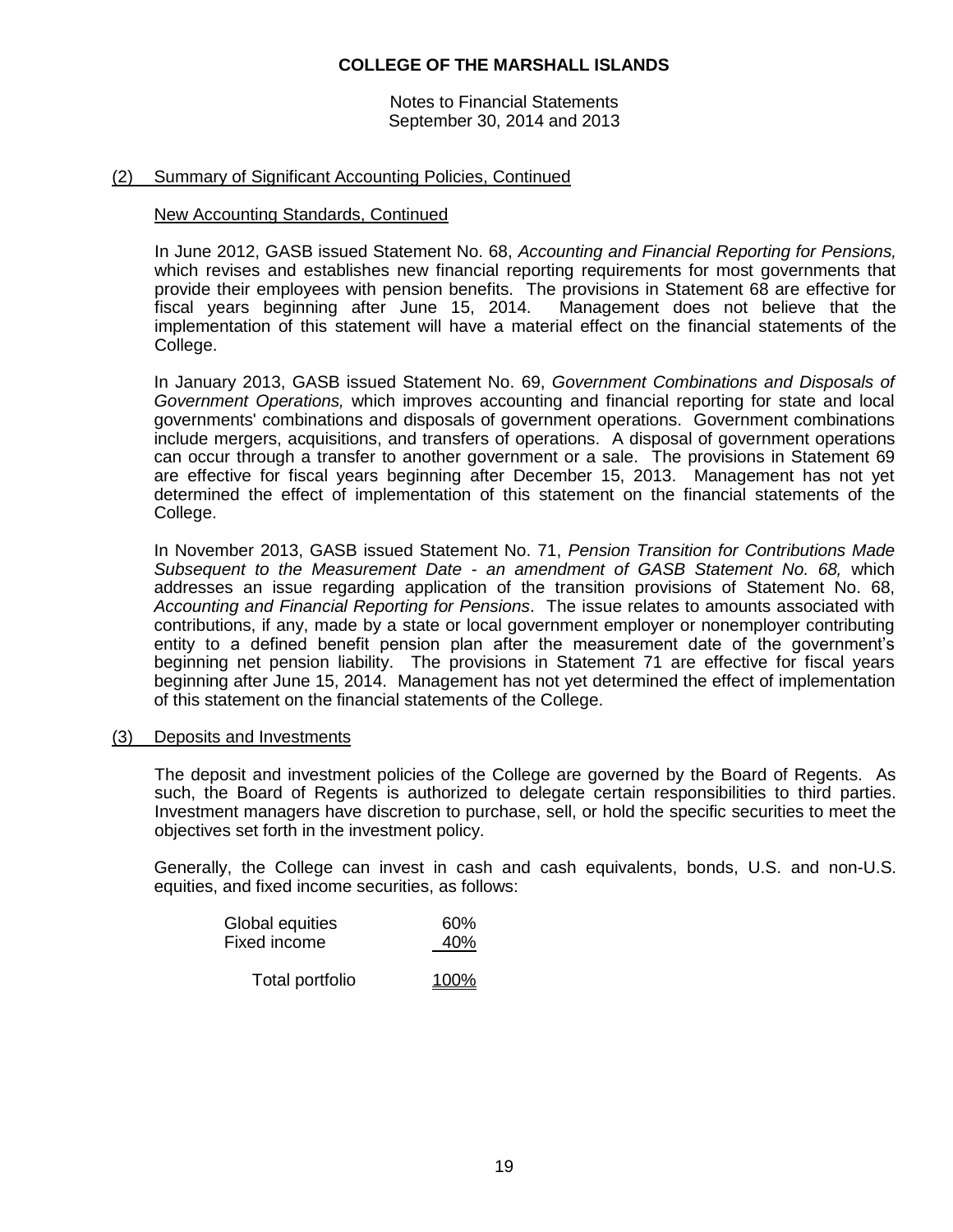Notes to Financial Statements September 30, 2014 and 2013

### (3) Deposits and Investments, Continued

#### A. Deposits

Custodial credit risk is the risk that in the event of a bank failure, the College's deposits may not be returned to it. Such deposits are not covered by depository insurance and are either uncollateralized or collateralized with securities held by the pledging financial institution but not in the College's name. The College does not have a deposit policy for custodial credit risk.

Custodial credit risk is the risk that in the event of a bank failure, the College's deposits may not be returned to it. Such deposits are not covered by depository insurance and are either uncollateralized or collateralized with securities held by the pledging financial institution but not in the College's name. The College does not have a deposit policy for custodial credit risk.

As of September 30, 2014 and 2013, the carrying amounts of the College's total cash and cash equivalents were \$547,430 and \$862,114, respectively, and the corresponding bank balances were \$640,171 and \$980,144, respectively. Of the bank balance amounts, \$268,997 and \$724,463, respectively, are maintained in financial institutions subject to Federal Deposit Insurance Corporation (FDIC) insurance. The remaining amounts of \$371,174 and \$255,681, respectively, represent short-term investments held and administered by the College's trustee. Based on negotiated trust and custody agreements, all of these investments were held by the College's trustee in the College's name. As of September 30, 2014 and 2013, bank deposits in the amount of \$250,000 were FDIC insured. The College does not require collateralization of its cash deposits; therefore, deposit levels in excess of FDIC insurance coverage are uncollateralized. Accordingly, these deposits are exposed to custodial credit risk.

### B. Investments

Credit risk for investments is the risk that an issuer or other counterparty to an investment will not fulfill its obligations. With the exception of investments in U.S. government securities, which are explicitly or implicitly guaranteed by the United States government, all other investments must be rated in accordance with the College's investment policy.

Custodial credit risk for investments is the risk that, in the event of the failure of the counterparty to a transaction, the College will not be able to recover the value of investment or collateral securities that are in the possession of an outside party. As of September 30, 2014 and 2013, the College's investments were held in the College's name and were administered by investment managers in accordance with the College's investment policy.

Concentration of credit risk for investments is the risk of loss attributed to the magnitude of an entity's investment in a single issuer. GASB Statement No. 40 requires disclosure by issuer and amount of investments in any one issuer that represents five percent (5%) or more of total investments for the College. Investments issued or explicitly guaranteed by the U.S. government and investments in mutual funds, external investment pools, and other pooled investments are excluded from this requirement. As of September 30, 2014 and 2013, there were no investments in any one issuer that exceeded 5% of total investments.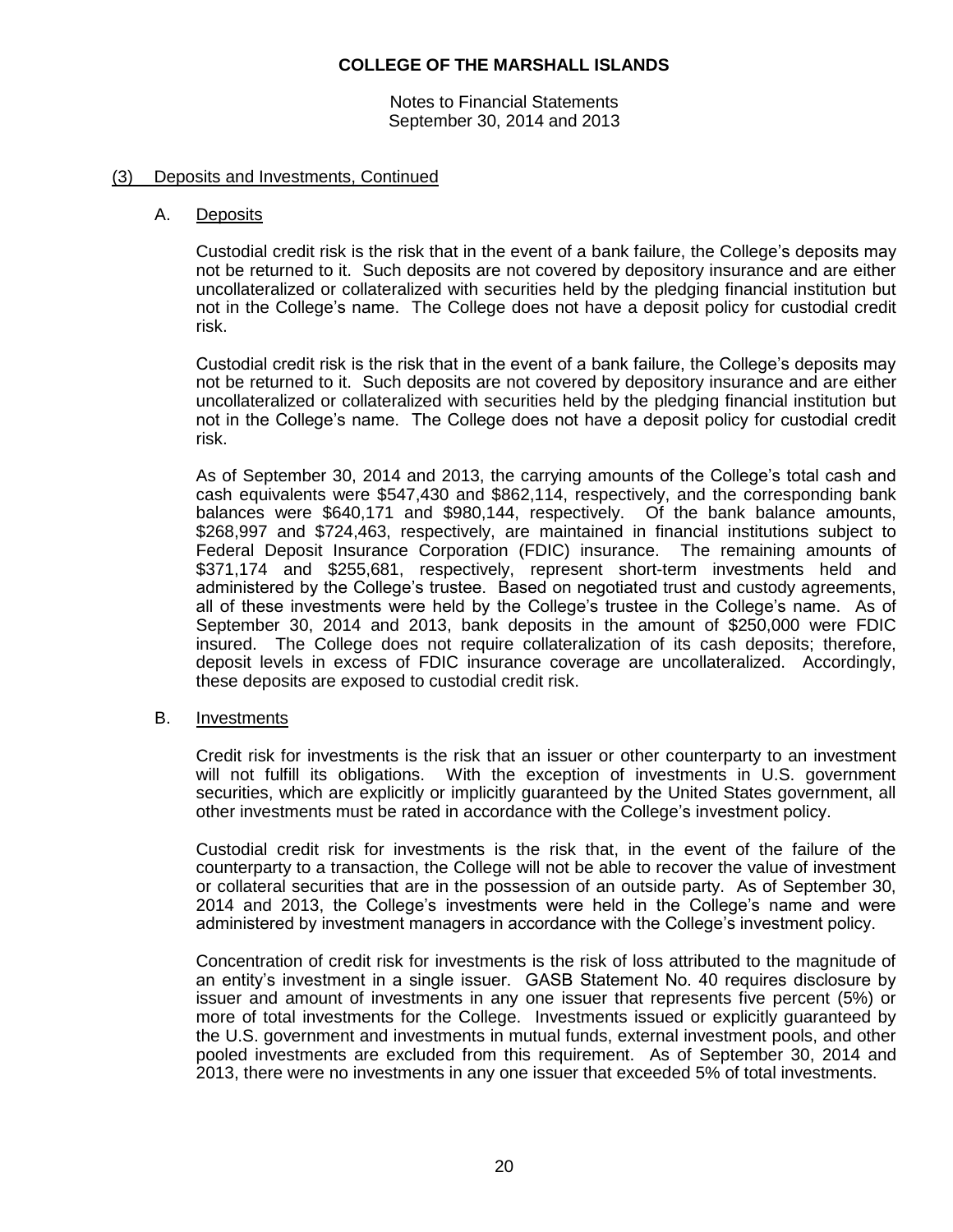Notes to Financial Statements September 30, 2014 and 2013

### (3) Deposits and Investments, Continued

#### B. Investments, Continued

Interest rate risk is the risk that changes in interest rates will adversely affect the fair value of debt instruments. The College does not have a formal investment policy that limits investment maturities as a means of managing its exposure to fair value losses arising from increasing interest rates.

As of September 30, 2014 and 2013, investments at fair value are as follows:

|                                                                | 2014                         | 2013                   |
|----------------------------------------------------------------|------------------------------|------------------------|
| Money market funds<br><b>Equity securities</b><br>Mutual funds | 11,429<br>191,178<br>851,686 | 95<br>23,547<br>37,305 |
|                                                                | \$1,054,293                  | 60.947                 |

### (4) Risk Management

The College is exposed to various risks of loss related to torts; theft of, damage to, and destruction of assets; errors and omissions; injuries to employees; and natural disasters. The College has elected to purchase commercial insurance from independent third parties for the risks of loss to which it is exposed. Settled claims from these risks have not exceeded commercial insurance coverage in any of the past three years.

#### (5) Accounts Receivable and Unbilled Charges

Summarized below is the College's accounts receivable and unbilled charges as of September 30, 2014 and 2013:

|                                                                                      | 2014                                      | 2013                                       |
|--------------------------------------------------------------------------------------|-------------------------------------------|--------------------------------------------|
| Student tuition and fees<br>College of Micronesia<br>Employees and officers<br>Other | \$2,496,365<br>52,405<br>30,787<br>57,898 | \$2,880,482<br>129,043<br>19,214<br>47,790 |
| Less allowance for doubtful accounts                                                 | 2,637,455<br>(1,307,803)                  | 3,076,529<br>(1,429,432)                   |
| Net accounts receivable and unbilled charges                                         | \$1,329,652                               | <u>1,647,097</u>                           |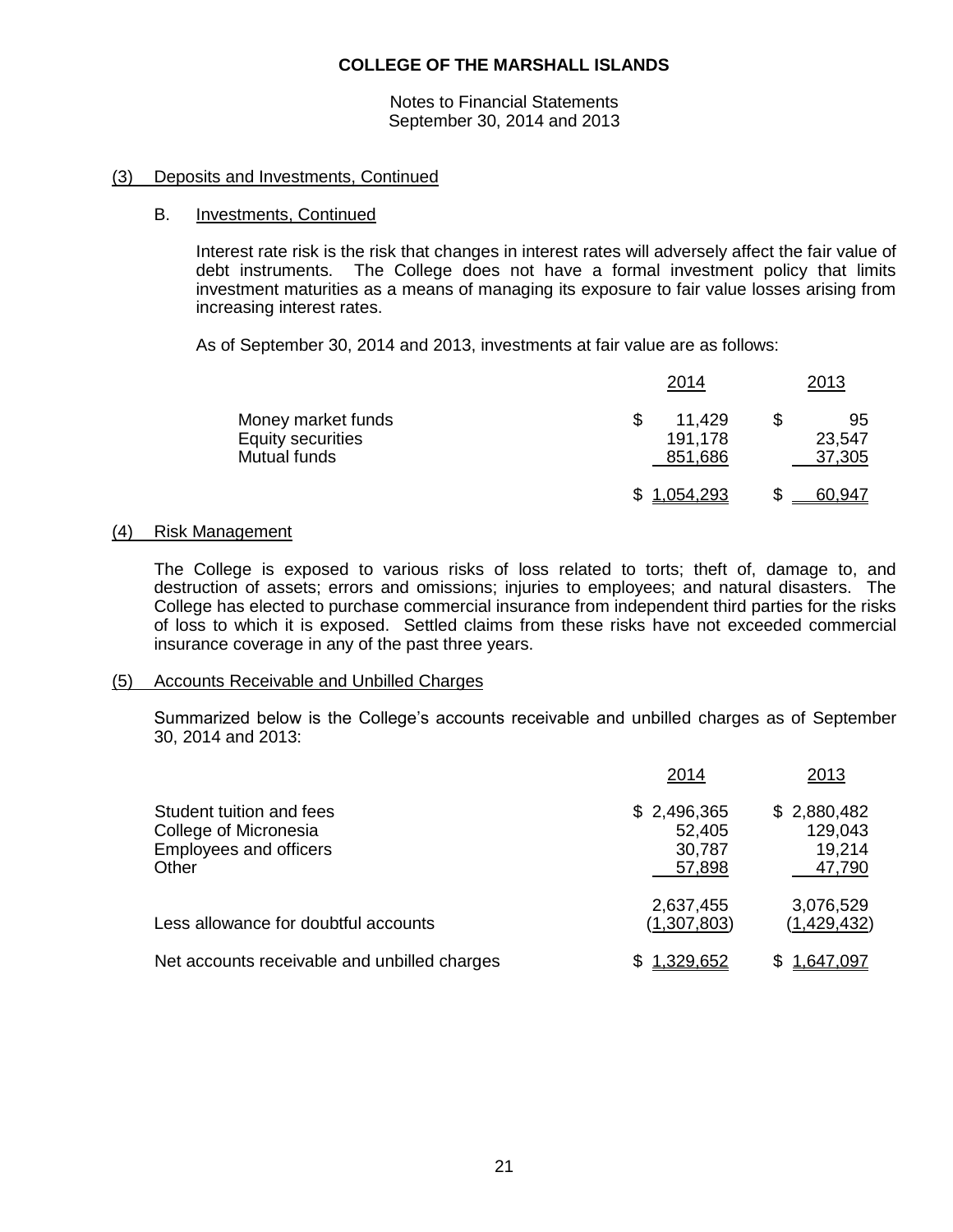#### Notes to Financial Statements September 30, 2014 and 2013

### (6) Property, Plant and Equipment

Summarized below is the College's investment in property, plant and equipment and changes for the years ended September 30, 2014 and 2013:

|                                                                                        |                              |                                  | 2014                   |                          |                                     |
|----------------------------------------------------------------------------------------|------------------------------|----------------------------------|------------------------|--------------------------|-------------------------------------|
|                                                                                        | Estimated<br>Useful<br>Lives | Balance at<br>October<br>1, 2013 | Additions              | <b>Deletions</b>         | Balance at<br>September<br>30, 2014 |
| Nondepreciable capital assets:<br>Land and improvements<br>Depreciable capital assets: |                              | \$<br>372,306                    | $\mathbb S$ -          | $\mathbb{S}$             | \$<br>372,306                       |
| Furniture, vehicles and equipment<br>Buildings and improvements                        | $3 - 5$ years<br>20 years    | 4,749,006<br>23,778,134          | 263,825<br>45,771      | (307, 581)<br>(179, 574) | 4,705,250<br>23,644,331             |
| Less accumulated depreciation                                                          |                              | 28,527,140<br>(10,099,152)       | 309,596<br>(1,606,578) | (487, 155)<br>473,373    | 28,349,581<br>(11, 232, 357)        |
|                                                                                        |                              | 18,427,988                       | (1,296,982)            | (13, 782)                | 17,117,224                          |
| Net investment in plant                                                                |                              | \$18,800,294                     | \$ (1,296,982)         | \$<br>(13, 782)          | \$17,489,530                        |
|                                                                                        |                              |                                  | 2013                   |                          |                                     |
|                                                                                        | Estimated<br>Useful<br>Lives | Balance at<br>October<br>1, 2012 | Additions              | <b>Deletions</b>         | Balance at<br>September<br>30, 2013 |
| Nondepreciable capital assets:<br>Land and improvements<br>Depreciable capital assets: |                              | \$.<br>347,306                   | \$<br>25,000           | \$                       | \$<br>372,306                       |
| Furniture, vehicles and equipment<br>Buildings and improvements                        | $3 - 5$ years<br>20 years    | 4,389,649<br>23,717,613          | 504,150<br>60,521      | (144, 793)               | 4,749,006<br>23,778,134             |
| Less accumulated depreciation                                                          |                              | 28,107,262<br>(8,374,721)        | 564.671<br>(1,863,904) | (144, 793)<br>139,473    | 28,527,140<br>(10,099,152)          |
|                                                                                        |                              | 19,732,541                       | (1,299,233)            | (5,320)                  | 18,427,988                          |
| Net investment in plant                                                                |                              | \$20,079,847                     | \$(1,274,233)          | (5,320)                  | \$18,800,294                        |

#### (7) RepMar Contributions

The College is dependent upon RepMar to provide annual appropriations in an amount sufficient to provide stable financial backing to meet educational and vocational needs of the community. During the years ended September 30, 2014 and 2013, the College received \$2,874,880 and \$2,900,667, respectively, from RepMar to administer various postsecondary functions and to improve facilities, of which \$62,873 and \$0 was receivable from RepMar at September 30, 2014 and 2013, respectively. The Nitijela of RepMar subsequently provided for an appropriation of \$2,958,300 to fund the operations of the College for fiscal year 2015 and an additional \$250,000 to fund repairs and maintenance of capital projects.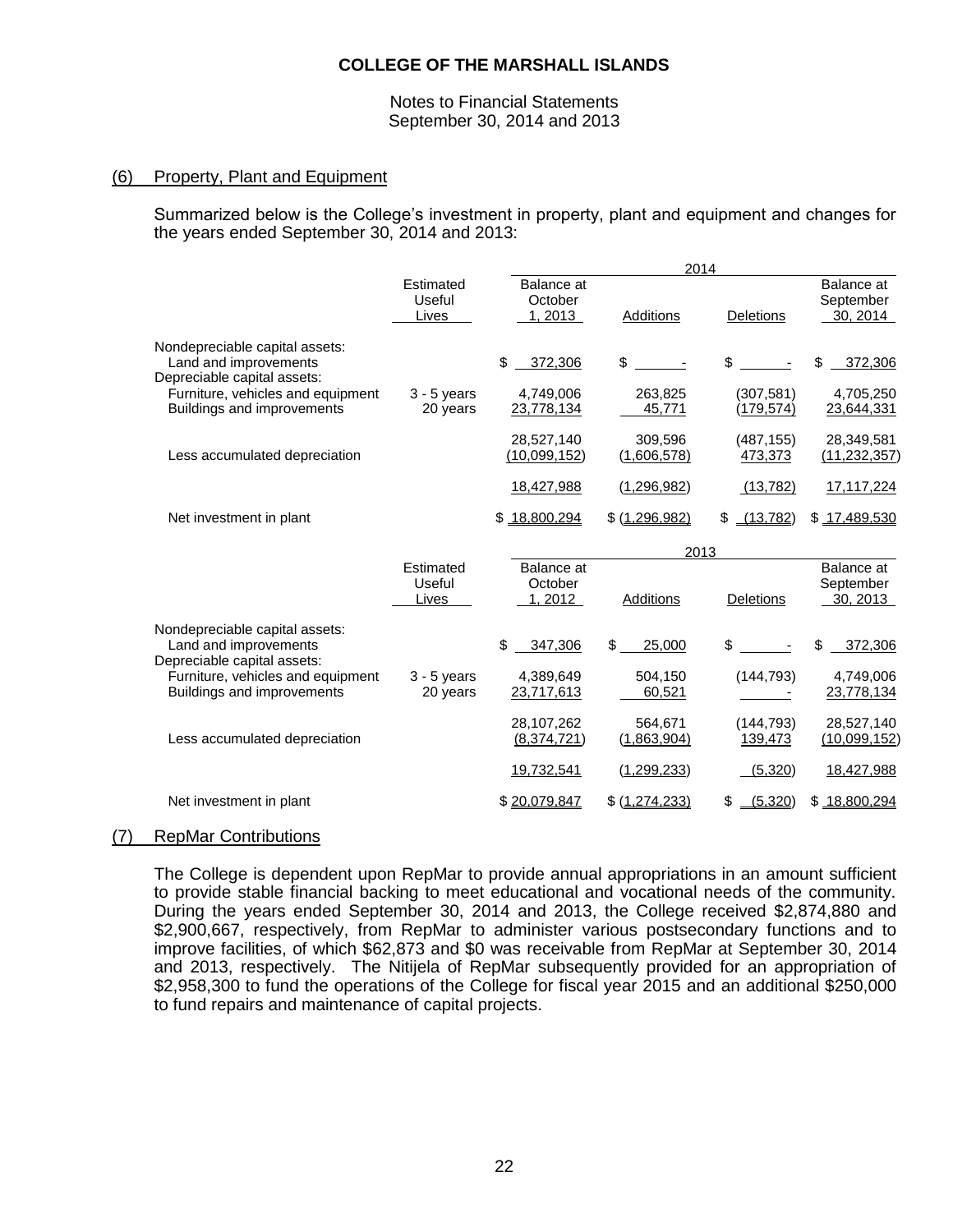Notes to Financial Statements September 30, 2014 and 2013

### (7) RepMar Contributions, Continued

Commencing fiscal year 2006, the College was appropriated \$25,000,000 of capital contributions from RepMar of which \$303,500 and \$280,000 was appropriated during the years ended September 30, 2014 and 2013, respectively. During the years ended September 30, 2014 and 2013, the College received \$309,596 and \$589,671, respectively, from RepMar under these appropriations to fund various capital improvements, of which \$59,201 and \$289,816 was receivable from and due to RepMar at September 30, 2014 and 2013, respectively.

#### (8) Functional Classifications with Natural Classifications

Operating expenses are displayed in their functional classifications. The following table shows functional classifications with natural classifications:

|                                          |                 |                 |           |                 | 2014             |               |                                |               |              |
|------------------------------------------|-----------------|-----------------|-----------|-----------------|------------------|---------------|--------------------------------|---------------|--------------|
|                                          |                 | Insurance,      |           |                 |                  |               |                                |               |              |
|                                          |                 |                 |           |                 | <b>Utilities</b> |               | <b>Bad</b>                     |               |              |
|                                          | <b>Salaries</b> | <b>Benefits</b> | Services  | <b>Supplies</b> | and Rent         | Depreciation  | Debts                          | Miscellaneous | Total        |
| Instruction                              | \$2,489,092     | \$682,692       | \$36,650  | \$144.524       | \$<br>38.984     | \$<br>124.365 | \$<br>$\overline{\phantom{a}}$ | \$2,109,885   | \$5,626,192  |
| Academic support                         | 289,564         | 51,848          | 32,143    | 4,006           | (7,500)          | 33,255        |                                | 11.480        | 414,796      |
| <b>Student services</b><br>Institutional | 324.589         | 61,219          | 155,600   | 27,837          | 91               | 1,989         | <b>-</b>                       | 73,269        | 644,594      |
| Support<br>Operations and                | 782,825         | 546,423         | 102,200   | 69,493          | 138,109          | 18.013        | 326,985                        | 306,590       | 2,290,638    |
| Maintenance<br>Auxiliary                 | 627.634         | 90,156          | 35,500    | 71,815          | 560.200          | 1,428,956     |                                |               | 2,814,261    |
| Enterprises                              | 25,146          | 3,056           |           | 3,275           | 74,958           |               |                                | 775,866       | 882,301      |
|                                          | \$4.538.850     | \$1,435,394     | \$362,093 | \$320,950       | \$804,842        | \$1.606.578   | \$326,985                      | \$3.277.090   | \$12,672,782 |

|                                   |                 |                 |           |                 | 2013             |               |                                |               |              |
|-----------------------------------|-----------------|-----------------|-----------|-----------------|------------------|---------------|--------------------------------|---------------|--------------|
|                                   |                 | Insurance,      |           |                 |                  |               |                                |               |              |
|                                   |                 |                 |           |                 | <b>Utilities</b> |               | <b>Bad</b>                     |               |              |
|                                   | <b>Salaries</b> | <b>Benefits</b> | Services  | <b>Supplies</b> | and Rent         | Depreciation  | Debts                          | Miscellaneous | Total        |
| Instruction                       | \$2,405,549     | \$537,488       | \$89,466  | \$70,882        | \$1,233          | \$<br>141.890 | \$<br>$\overline{\phantom{a}}$ | \$862,601     | \$4,109,109  |
| Academic support                  | 250,579         | 97,038          |           | 19,661          | 54,917           | 15,338        |                                | 208.474       | 646,007      |
| Student services<br>Institutional | 315,276         | 93,345          | 196,840   | 22,595          | 1,696            | 1,760         | ٠                              | 69,297        | 700,809      |
| Support<br>Operations and         | 644.774         | 476.939         | 287,716   | 53,092          | 168.184          | 22,593        | 139,429                        | 232,282       | 2,025,009    |
| Maintenance<br>Auxiliary          | 610.305         | 75,827          | 13,500    | 63,644          | 653.944          | 1,682,323     |                                | ٠             | 3,099,543    |
| Enterprises                       | 24,665          | 2,767           |           | 705             | 30,966           |               |                                | 585,052       | 644,155      |
|                                   | \$4.251.148     | \$1.283.404     | \$587,522 | \$230,579       | \$910.940        | \$1.863.904   | \$139,429                      | \$1,957,706   | \$11,224,632 |

### (9) Commitments

On July 31, 2000, the College executed two lease agreements for parcels of land and attached buildings and improvements located on Arrak Island. The leases commenced on July 1, 2000 for periods of thirty years each, ending on June 30, 2030, with options to renew for additional terms of thirty years. The terms of the leases call for rent to be paid in equal quarterly installments, with increases totaling \$800 in the quarterly installments, every five years.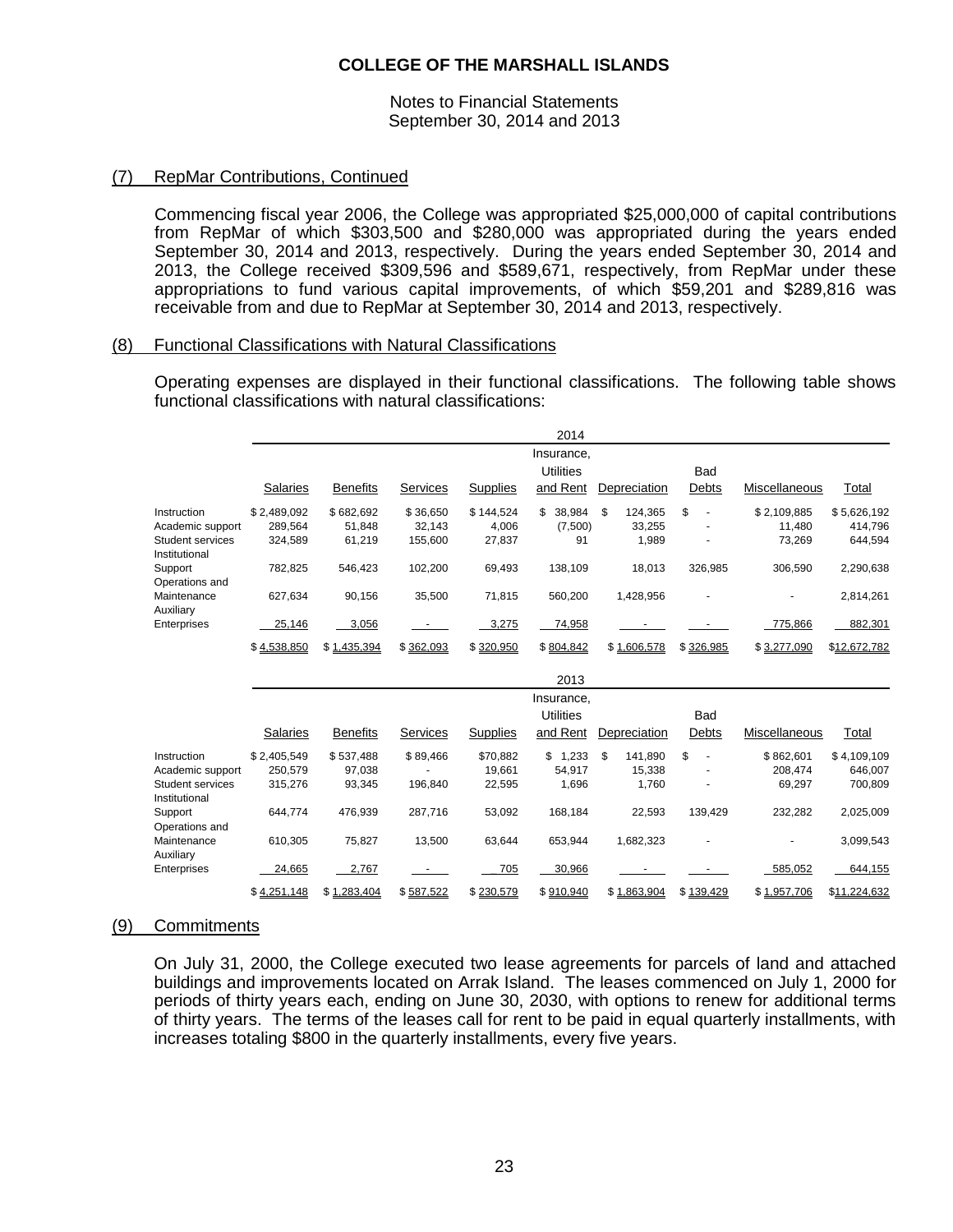Notes to Financial Statements September 30, 2014 and 2013

### (9) Commitments, Continued

On October 1, 2006, the College executed a lease agreement for the main campus location in Uliga. This lease commenced October 1, 2006 for a term of twenty-five years, ending on September 30, 2031, with an option to extend in increments of five years for a total of twenty-five years. However, in January 2008, the RepMar government extended its Land Use Agreement for the same land for a period of five (5) years. Thus, the College has not made any payments pursuant to the lease agreement.

On April 20, 2007, the College executed a sublease agreement for a parcel of land adjacent to the main campus in Uliga. The lease commenced March 1, 2007 for a term of thirty years, ending on February 13, 2037.

Future minimum lease payments under these leases are as follows:

| Year ending<br>September 30,                                                             |                                                                                                |  |
|------------------------------------------------------------------------------------------|------------------------------------------------------------------------------------------------|--|
| 2015<br>2016<br>2017<br>2018<br>2019<br>2020-2024<br>2025-2029<br>2030-2034<br>2035-2037 | \$<br>78,896<br>79,196<br>79,196<br>79,196<br>79,196<br>410,481<br>425,581<br>86,192<br>11,042 |  |
|                                                                                          | <u>\$ 1,328,976</u>                                                                            |  |

### (10) Contingencies

#### Going Concern

The accompanying financial statements have been prepared in conformity with GAAP, which contemplates the continuation of the College as a going concern. However, the College has sustained operating losses in recent years. Furthermore, at September 30, 2014, current liabilities exceed current assets by \$721,986 and a deficit unrestricted net position of \$721,986 exists at that date.

Management believes actions presently being undertaken to revise the College's operating requirements in the implementation of a Financial Recovery Plan, which includes employee salary and benefits reduction, electric energy conservation efforts, reduction of adjunct and overload rates and limited employee travels, will provide the opportunity for the College to continue as a going concern.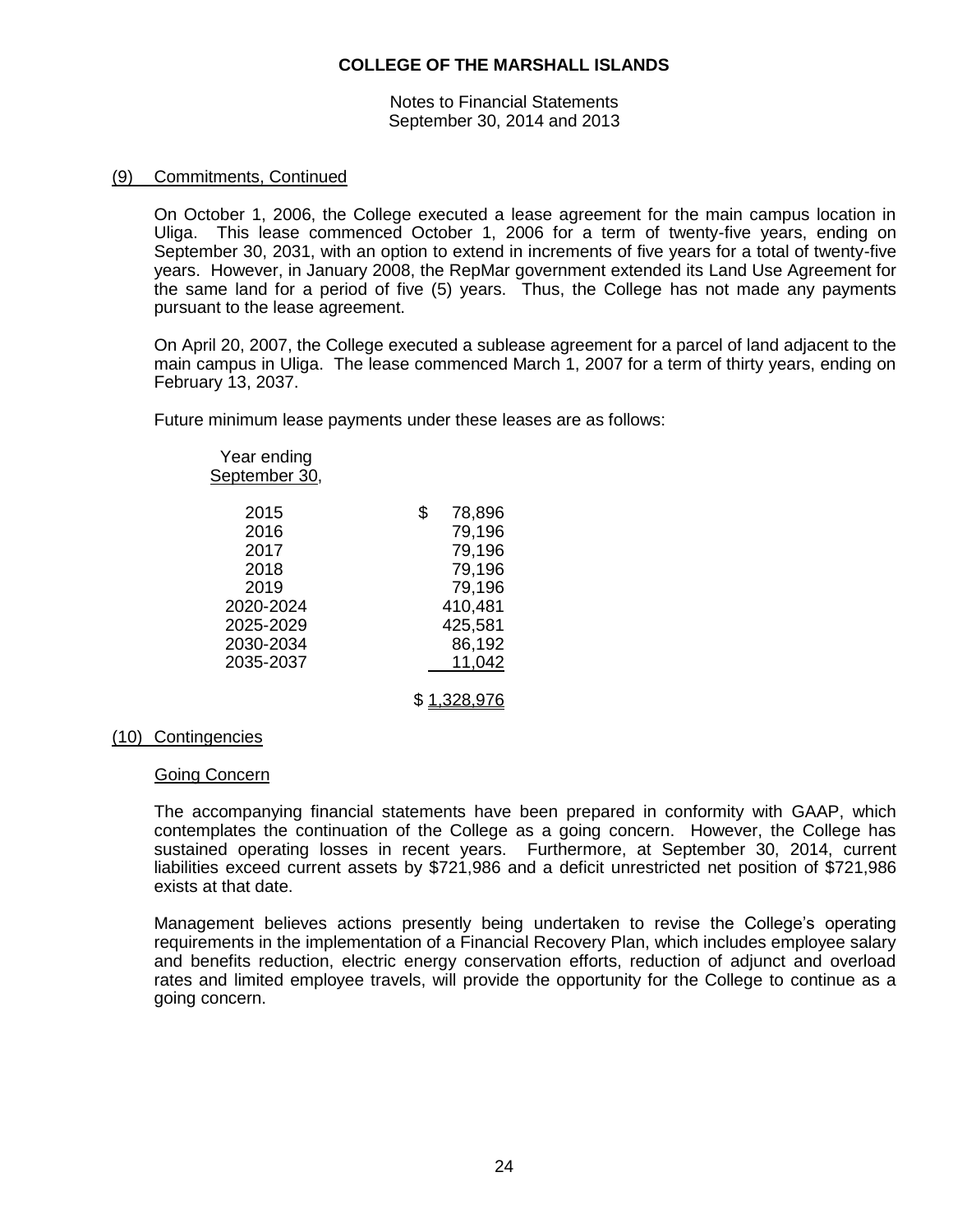Notes to Financial Statements September 30, 2014 and 2013

### (10) Contingencies, Continued

#### Federal Grants

The College participates in a number of federally assisted grant programs and other various U.S. Department of Education grants. These programs are subject to financial and compliance audits to ascertain if Federal laws and guidelines have been followed. Questioned costs relating to fiscal year 2013 have been set forth in the College's Single Audit Report for the year ended September 30, 2014. The ultimate disposition of these questioned costs can be determined only by final action of the respective grantor agencies. Therefore, no provision for any liability that may result upon resolution of this matter has been made in the accompanying financial statements.

#### Sick Leave

It is the policy of the College to record expenditures for sick leave when leave is actually taken. Sick leave is compensated time for absence during working hours arising from employee illness or injury. The estimated accumulated sick leave at September 30, 2014 and 2013 was \$139,695 and \$126,706, respectively.

#### Accreditation

The Accrediting Commission for Community and Junior Colleges (ACCJC) of the Western Association of Schools and Colleges (WASC) at its semi-annual meeting on June 9-11, 2009 reaffirmed accreditation of the College with a requirement that the College complete a follow-up report by March, 2010. The follow up report was submitted by the College on March 15, 2010. The Commission meets semi-annually in January and June to review the status of institutional reports. On July 3, 2013, WASC issued a Warning status and requires the College to complete a Follow-Up report by March 15, 2014. The College is due for its next comprehensive evaluation during Spring 2015.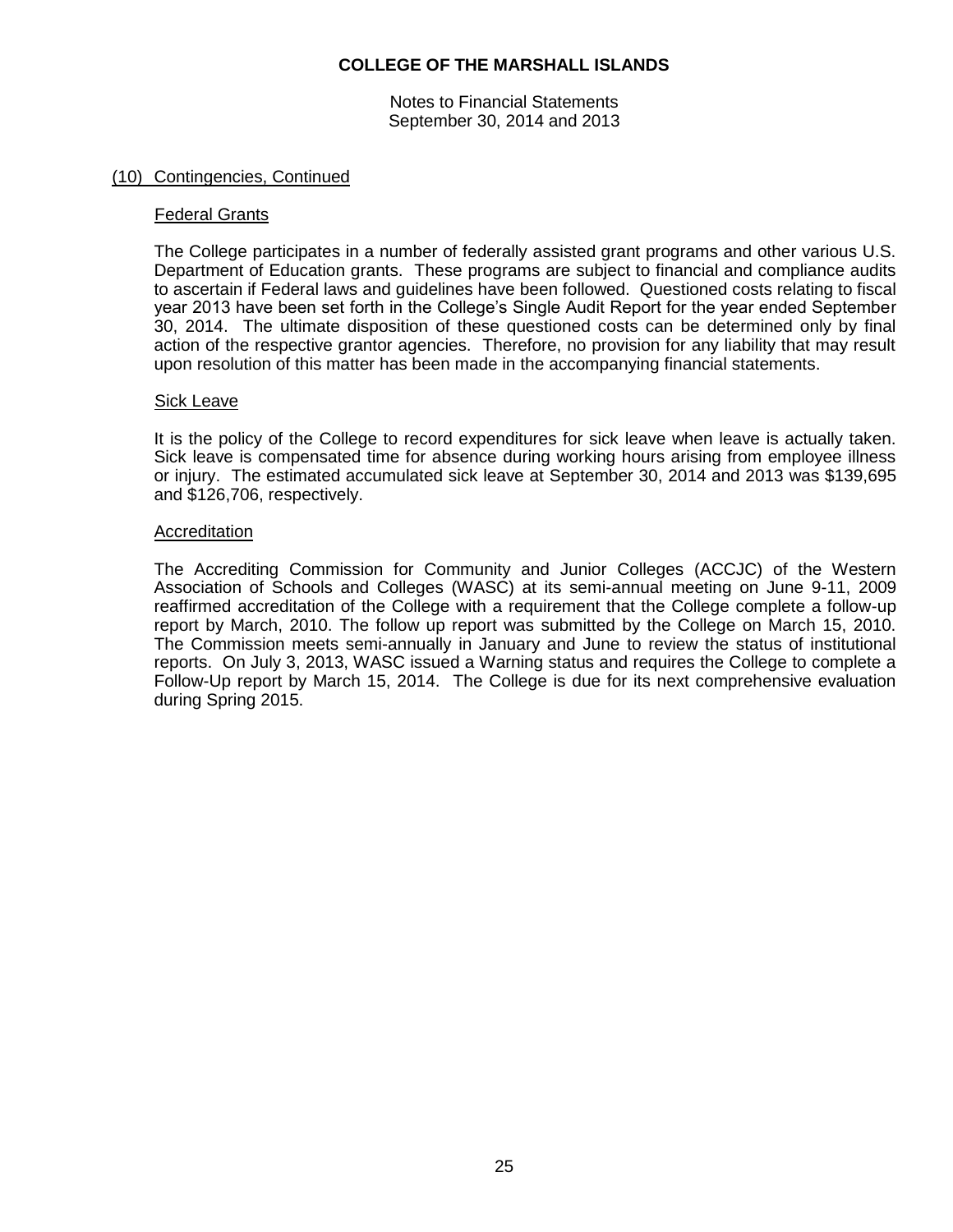

Deloitte & Touche LLP 361 South Marine Corps Drive Tamuning, GU 96913-3911 USA

Tel: (671)646-3884 Fax: (671)649-4932 www.deloitte.com

### **INDEPENDENT AUDITORS' REPORT ON INTERNAL CONTROL OVER FINANCIAL REPORTING AND ON COMPLIANCE AND OTHER MATTERS BASED ON AN AUDIT OF FINANCIAL STATEMENTS PERFORMED IN ACCORDANCE WITH**  *GOVERNMENT AUDITING STANDARDS*

Board of Regents College of the Marshall Islands:

We have audited, in accordance with the auditing standards generally accepted in the United States of America and the standards applicable to financial audits contained in *Government Auditing Standards* issued by the Comptroller General of the United States, the financial statements of the College of the Marshall Islands (the College), which comprise the statement of net position as of September 30, 2014, and the related statements of revenues, expenses and changes in net position, and of cash flows for the year then ended, and the related notes to the financial statements, and have issued our report thereon dated May 29, 2015. Our report included an emphasis-of-matter paragraph regarding a going concern uncertainty.

### **Internal Control Over Financial Reporting**

In planning and performing our audit of the financial statements, we considered the College's internal control over financial reporting (internal control) to determine the audit procedures that are appropriate in the circumstances for the purpose of expressing our opinion on the financial statements, but not for the purpose of expressing an opinion on the effectiveness of the College's internal control. Accordingly, we do not express an opinion on the effectiveness of the College's internal control.

A *deficiency in internal control* exists when the design or operation of a control does not allow management or employees, in the normal course of performing their assigned functions, to prevent, or detect and correct, misstatements on a timely basis. A *material weakness* is a deficiency, or a combination of deficiencies, in internal control, such that there is a reasonable possibility that a material misstatement of the entity's financial statements will not be prevented, or detected and corrected on a timely basis. A *significant deficiency* is a deficiency, or a combination of deficiencies, in internal control that is less severe than a material weakness, yet important enough to merit attention by those charged with governance.

Our consideration of internal control was for the limited purpose described in the first paragraph of this section and was not designed to identify all deficiencies in internal control that might be material weaknesses or significant deficiencies. Given these limitations, during our audit we did not identify any deficiencies in internal control that we consider to be material weaknesses. However, material weaknesses may exist that have not been identified.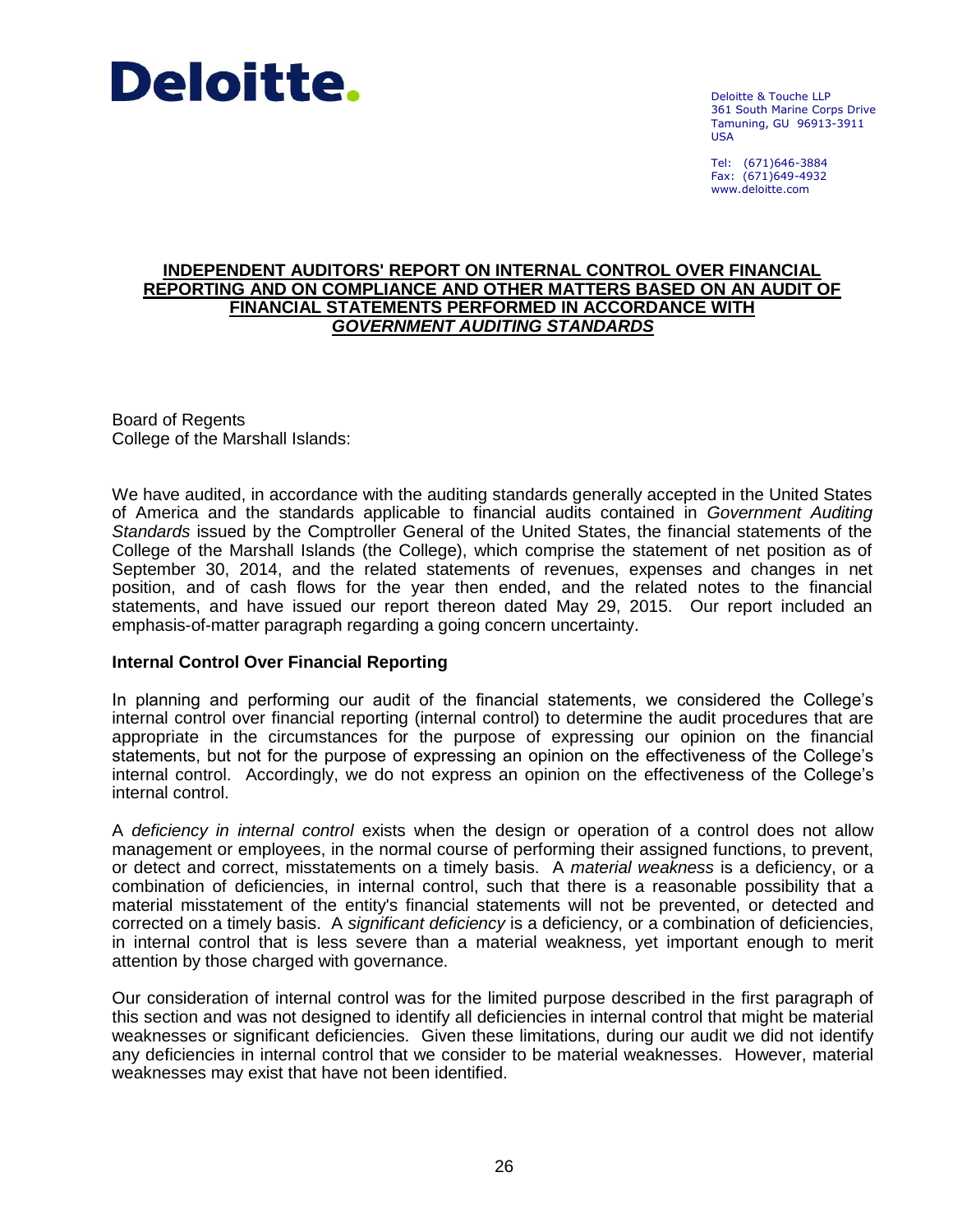# **Compliance and Other Matters**

As part of obtaining reasonable assurance about whether the College's financial statements are free from material misstatement, we performed tests of its compliance with certain provisions of laws, regulations, contracts, and grant agreements, noncompliance with which could have a direct and material effect on the determination of financial statement amounts. However, providing an opinion on compliance with those provisions was not an objective of our audit, and accordingly, we do not express such an opinion. The results of our tests disclosed instances of noncompliance or other matters that are required to be reported under *Government Auditing Standards* and which are described in the accompanying Schedule of Findings and Questioned Costs as item 2014-001.

### **The College's Responses to Findings**

The College's responses to the findings identified in our audit are described in the accompanying Schedule of Findings and Questioned Costs. The College's responses were not subjected to the auditing procedures applied in the audit of the financial statements and, accordingly, we express no opinion on them.

# **Purpose of this Report**

The purpose of this report is solely to describe the scope of our testing of internal control and compliance and the results of that testing, and not to provide an opinion on the effectiveness of the entity's internal control or on compliance. This report is an integral part of an audit performed in accordance with *Government Auditing Standards* in considering the entity's internal control and compliance. Accordingly, this communication is not suitable for any other purpose.

loite Harlell

May 29, 2015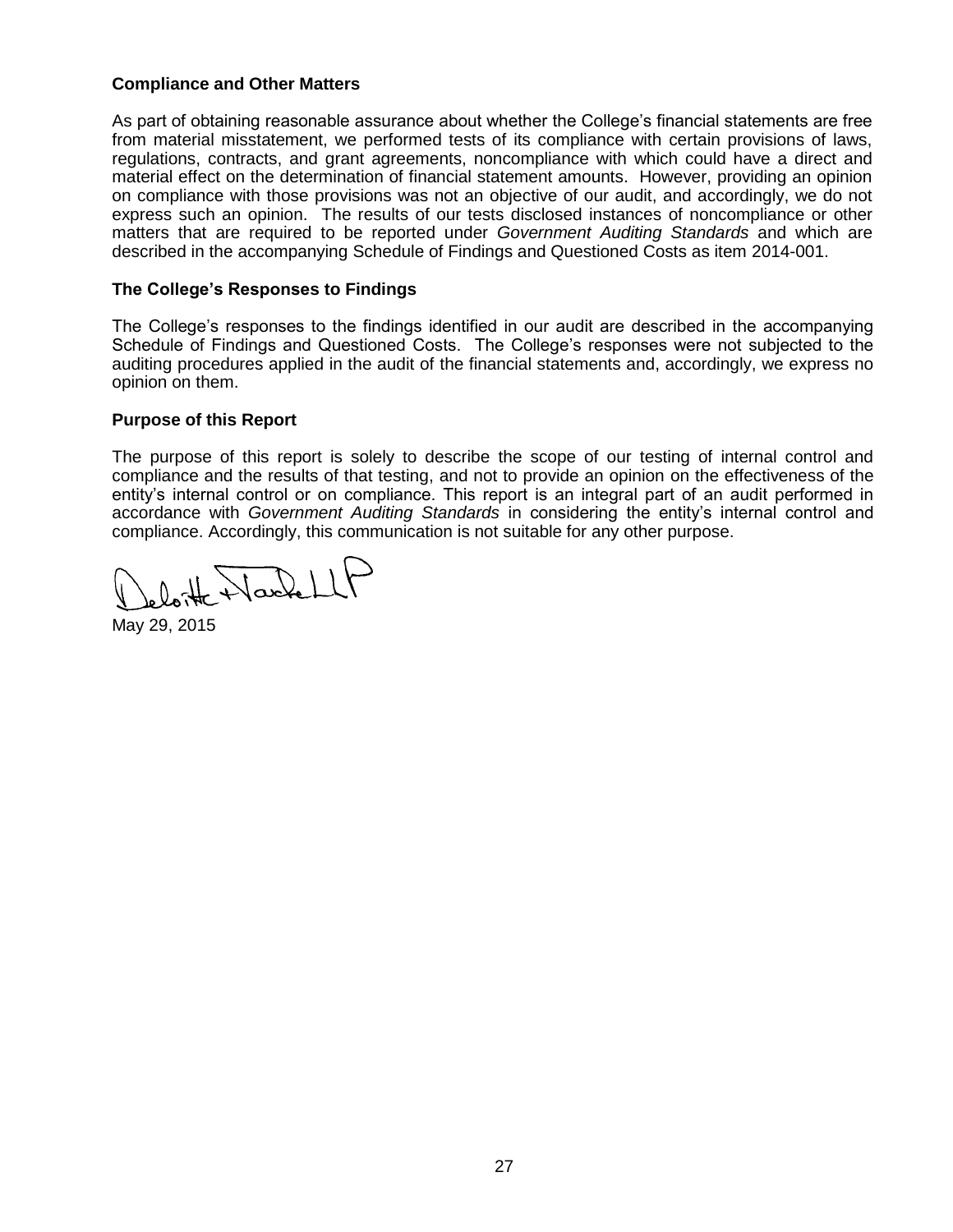

Deloitte & Touche LLP 361 South Marine Corps Drive Tamuning, GU 96913-3911 USA

Tel: (671)646-3884 Fax: (671)649-4932 www.deloitte.com

### **INDEPENDENT AUDITORS' REPORT ON COMPLIANCE FOR EACH MAJOR FEDERAL PROGRAM; REPORT ON INTERNAL CONTROL OVER COMPLIANCE; AND REPORT ON SCHEDULE OF EXPENDITURES OF FEDERAL AWARDS REQUIRED BY OMB CIRCULAR A-133**

Board of Regents College of the Marshall Islands:

# **Report on Compliance for Each Major Federal Program**

We have audited the College of the Marshall Island's (the College's) compliance with the types of compliance requirements described in the *OMB Circular A-133 Compliance Supplement* that could have a direct and material effect on each of the College's major federal programs for the year ended September 30, 2014. The College's major federal programs are identified in the summary of auditors' results section of the accompanying Schedule of Findings and Questioned Costs.

### *Management's Responsibility*

Management is responsible for compliance with the requirements of laws, regulations, contracts, and grants applicable to its federal programs.

### *Auditors' Responsibility*

Our responsibility is to express an opinion on compliance for each of the College's major federal programs based on our audit of the types of compliance requirements referred to above. We conducted our audit of compliance in accordance with auditing standards generally accepted in the United States of America; the standards applicable to financial audits contained in *Government Auditing Standards*, issued by the Comptroller General of the United States; and OMB Circular A-133, *Audits of States, Local Governments, and Non-Profit Organizations*. Those standards and OMB Circular A-133 require that we plan and perform the audit to obtain reasonable assurance about whether noncompliance with the types of compliance requirements referred to above that could have a direct and material effect on a major federal program occurred. An audit includes examining, on a test basis, evidence about the College's compliance with those requirements and performing such other procedures as we considered necessary in the circumstances.

We believe that our audit provides a reasonable basis for our opinion on compliance for each major federal program. However, our audit does not provide a legal determination of the College's compliance.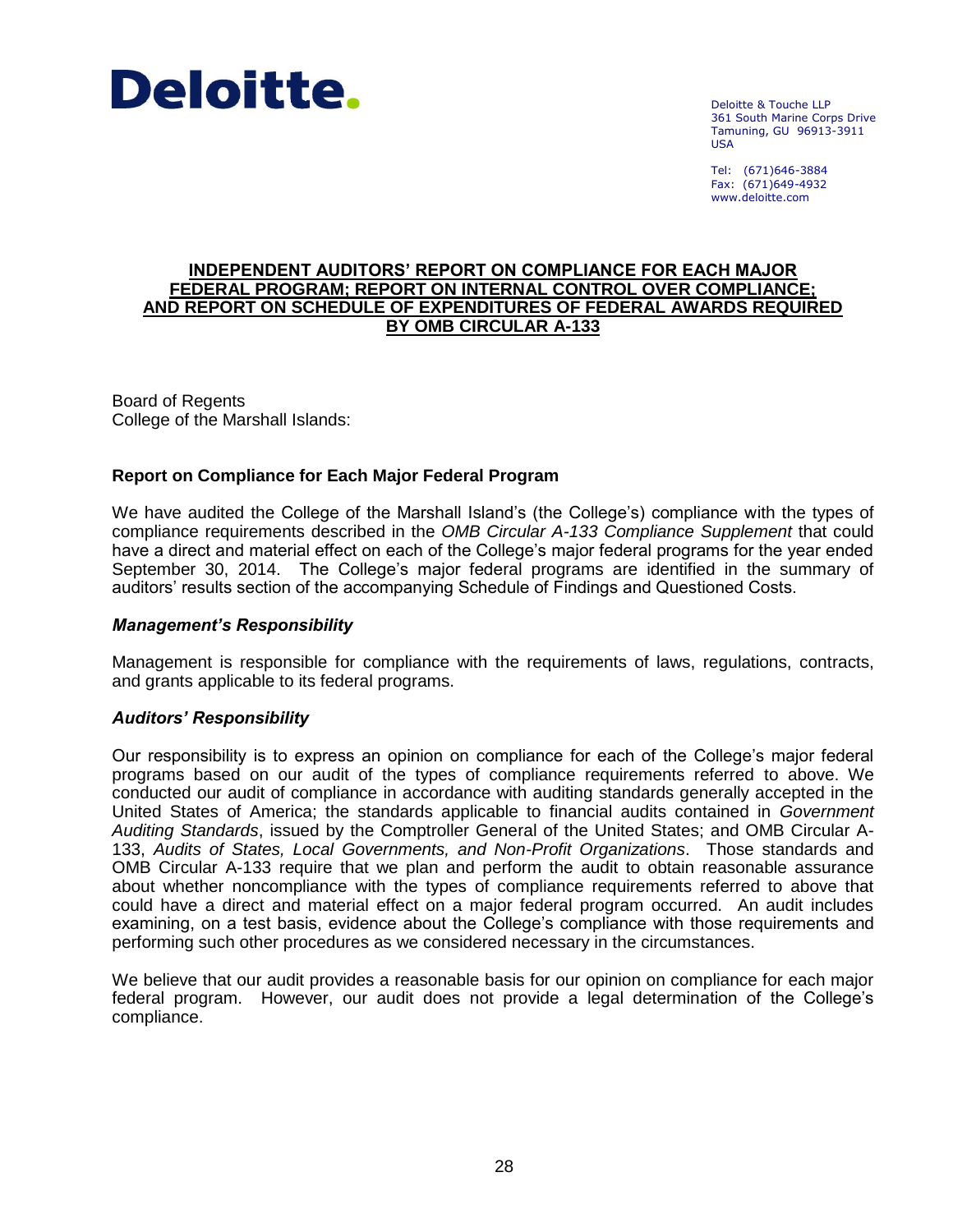# *Opinion on Each Major Federal Program*

In our opinion, the College complied, in all material respects, with the types of compliance requirements referred to above that could have a direct and material effect on each of its major federal programs for the year ended September 30, 2014.

# *Other Matters*

The results of our auditing procedures disclosed instances of noncompliance, which are required to be reported in accordance with OMB Circular A-133 and which are described in the accompanying Schedule of Findings and Questioned Costs as items 2014-002 through 2014-004. Our opinion on each major federal program is not modified with respect to these matters.

The College's responses to the noncompliance findings identified in our audit are described in the accompanying Schedule of Findings and Questioned Costs. The College's responses were not subjected to the auditing procedures applied in the audit of compliance and, accordingly, we express no opinion on the responses.

### **Report on Internal Control Over Compliance**

Management of the College is responsible for establishing and maintaining effective internal control over compliance with the types of compliance requirements referred to above. In planning and performing our audit of compliance, we considered the College's internal control over compliance with the types of requirements that could have a direct and material effect on each major federal program to determine the auditing procedures that are appropriate in the circumstances for the purpose of expressing an opinion on compliance for each major federal program and to test and report on internal control over compliance in accordance with OMB Circular A-133, but not for the purpose of expressing an opinion on the effectiveness of internal control over compliance. Accordingly, we do not express an opinion on the effectiveness of the College's internal control over compliance.

A *deficiency in internal control over compliance* exists when the design or operation of a control over compliance does not allow management or employees, in the normal course of performing their assigned functions, to prevent, or detect and correct, noncompliance with a type of compliance requirement of a federal program on a timely basis. A *material weakness in internal control over compliance* is a deficiency, or combination of deficiencies, in internal control over compliance, such that there is reasonable possibility that material noncompliance with a type of compliance requirement of a federal program will not be prevented, or detected and corrected, on a timely basis. A *significant deficiency in internal control over compliance* is a deficiency, or a combination of deficiencies, in internal control over compliance with a type of compliance requirement of a federal program that is less severe than a material weakness in internal control over compliance, yet important enough to merit attention by those charged with governance.

Our consideration of internal control over compliance was for the limited purpose described in the first paragraph of this section and was not designed to identify all deficiencies in internal control over compliance that might be material weaknesses or significant deficiencies and therefore, material weaknesses or significant deficiencies may exist that were not identified. We did not identify any deficiencies in internal control over compliance that we consider to be material weaknesses. However, we identified certain deficiencies in internal control over compliance, as described in the accompanying Schedule of Findings and Questioned Costs as items 2014-002 through 2014-004, that we consider to be significant deficiencies.

The College's responses to the internal control over compliance findings identified in our audit are described in the accompanying Schedule of Findings and Questioned Costs. The College's responses were not subjected to the auditing procedures applied in the audit of compliance and, accordingly, we express no opinion on the responses.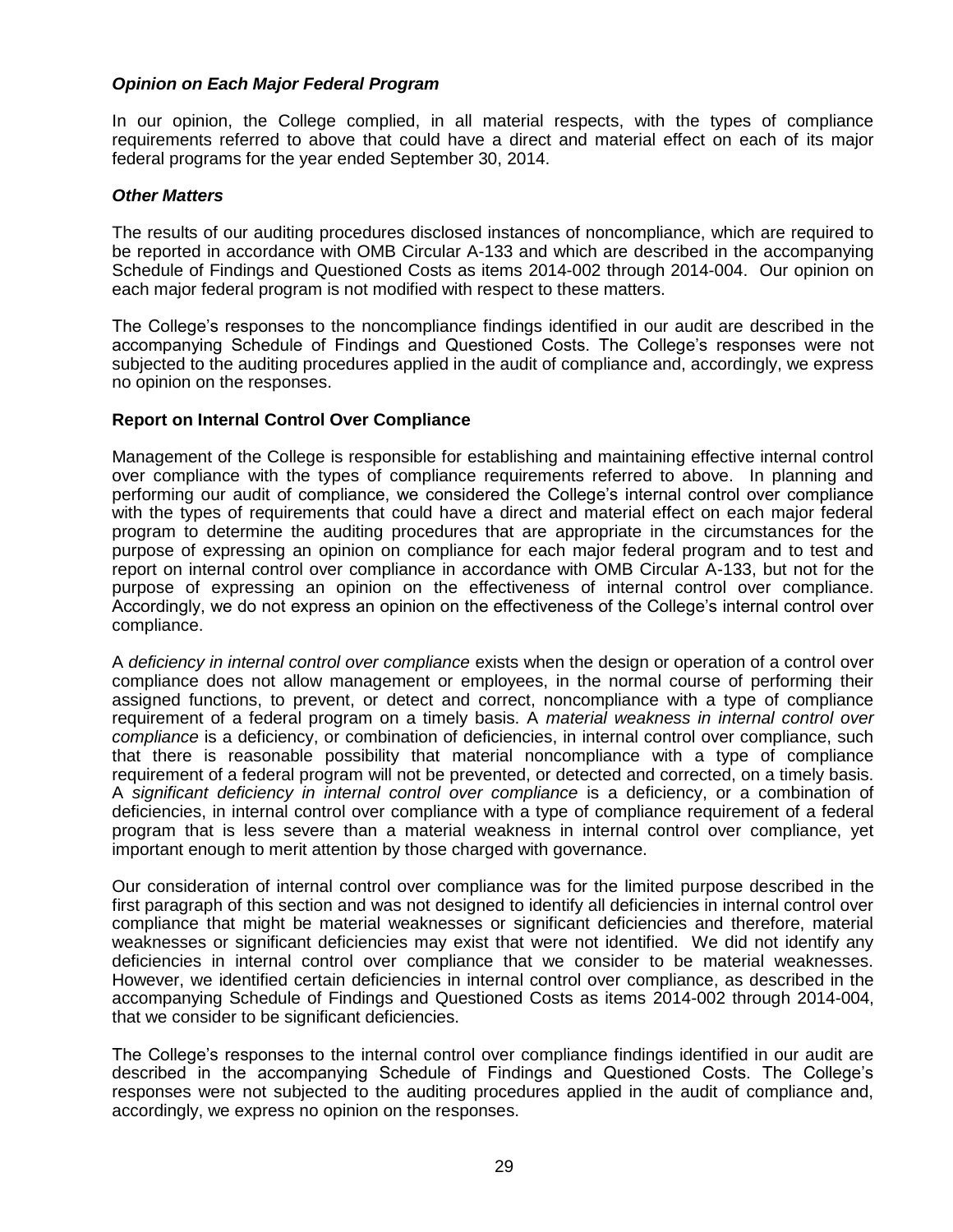The purpose of this report on internal control over compliance is solely to describe the scope of our testing of internal control over compliance and the results of that testing based on the requirements of OMB Circular A-133. Accordingly, this report is not suitable for any other purpose.

# **Report on Schedule of Expenditures of Federal Awards Required by OMB Circular A-133**

We have audited the financial statements of the College of the Marshall Islands as of and for the year ended September 30, 2014, and have issued our report thereon dated May 29, 2015, which contained an unmodified opinion on those financial statements. Our audit was conducted for the purpose of forming an opinion on the financial statements as a whole. The accompanying Schedule of Expenditures of Federal Awards is presented for purposes of additional analysis as required by OMB Circular A-133 and is not a required part of the financial statements. Such information is the responsibility of management and was derived from and relates directly to the underlying accounting and other records used to prepare the financial statements. The information has been subjected to the auditing procedures applied in the audit of the financial statements and certain additional procedures, including comparing and reconciling such information directly to the underlying accounting and other records used to prepare the financial statements or to the financial statements themselves, and other additional procedures in accordance with auditing standards generally accepted in the United States of America. In our opinion, the Schedule of Expenditures of Federal Awards is fairly stated in all material respects in relation to the financial statements as a whole.

May 29, 2015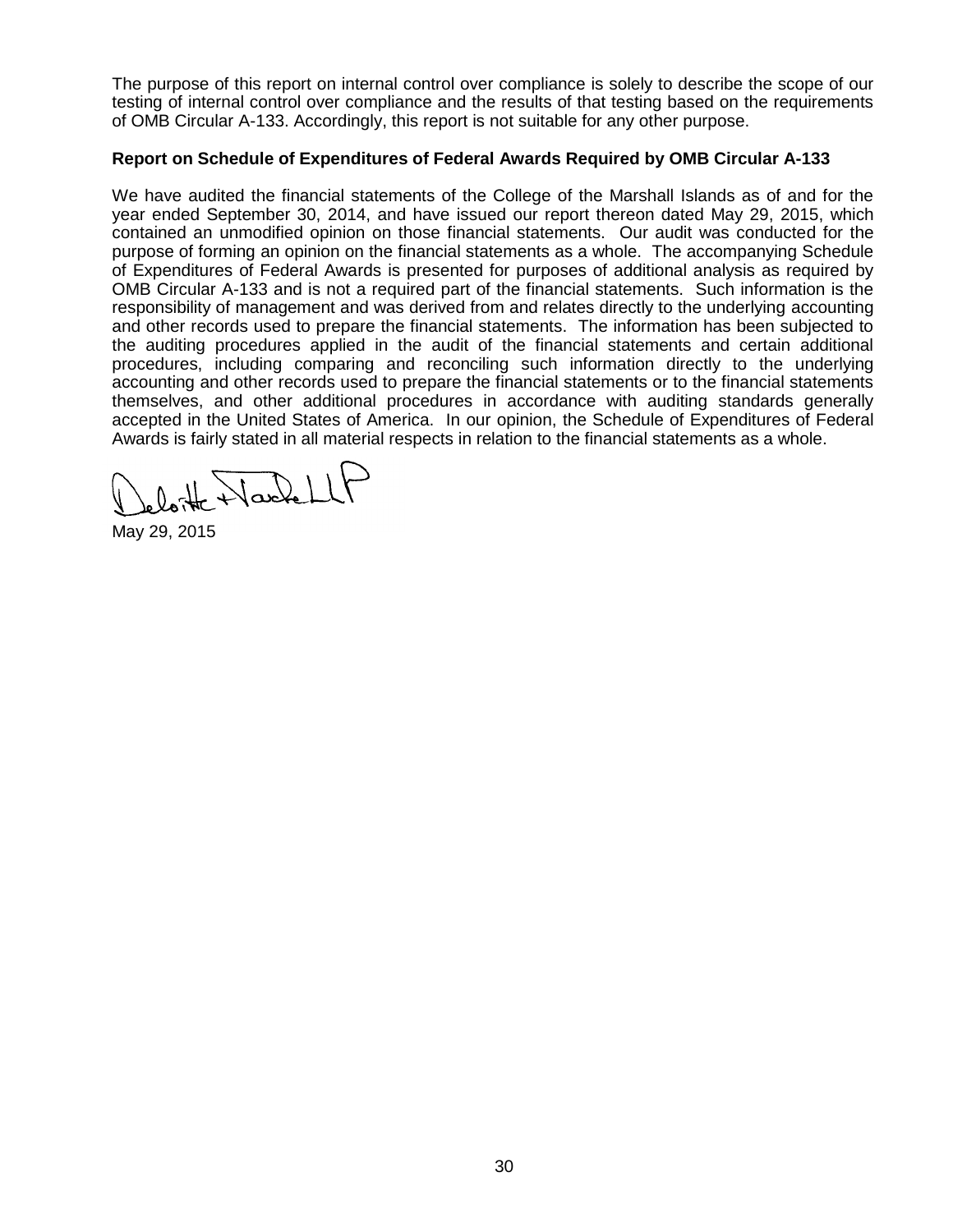# Schedule of Expenditures of Federal Awards Year Ended September 30, 2014

| Federal Grantor/<br>Pass-Through Grantor's<br>Program Title           | Federal<br><b>CFDA</b><br>Number | Expenditures/<br>Adjustments<br><b>FY14</b> |
|-----------------------------------------------------------------------|----------------------------------|---------------------------------------------|
| U.S. DEPARTMENT OF AGRICULTURE                                        |                                  |                                             |
| <b>Direct Program</b>                                                 |                                  |                                             |
| <b>Community Facilities Loans and Grants</b>                          | 10.780                           | \$<br>(23,091)                              |
| Subtotal Direct Program                                               |                                  | (23,091)                                    |
| Pass-Through University of Guam:                                      |                                  |                                             |
| Resident Instruction Grants for Insular Area Activities               | 10.308                           | 117,608                                     |
| Distance Education Grants for Institutions of Higher Education        |                                  |                                             |
| in Insular Areas                                                      | 10.322                           | 10,120                                      |
| Subtotal Pass-Through University of Guam                              |                                  | 127,728                                     |
| TOTAL U.S. DEPARTMENT OF AGRICULTURE                                  |                                  | 104,637                                     |
| <b>U.S DEPARTMENT OF COMMERCE</b>                                     |                                  |                                             |
| Direct Program                                                        |                                  |                                             |
| <b>Habitat Conservation</b>                                           | 11.463                           | 32,647                                      |
| TOTAL U.S. DEPARTMENT OF COMMERCE                                     |                                  | 32,647                                      |
| U.S. DEPARTMENT OF THE INTERIOR                                       |                                  |                                             |
| Direct Program                                                        |                                  |                                             |
| Economic, Social and Political Development of the Territories:        |                                  |                                             |
| School Information System                                             | 15.875                           | 161,313                                     |
| Subtotal Direct Program                                               |                                  | 161,313                                     |
| Pass-Through Republic of the Marshall Islands (RepMar)                |                                  |                                             |
| Economic, Social and Political Development of the Territories:        |                                  |                                             |
| Compact of Free Association Program, As Amended, Sector Grants:       |                                  |                                             |
| <b>Supplemental Education Grant</b>                                   | 15.875                           | 326,491                                     |
| <b>ESN-GED Program Ebeye</b>                                          | 15.Unknown                       | 124,349                                     |
| Subtotal Pass-Through RepMar                                          |                                  | 450,840                                     |
| TOTAL U.S. DEPARTMENT OF THE INTERIOR                                 |                                  | 612,153                                     |
| See accompanying notes to Schedule of Expenditures of Federal Awards. |                                  |                                             |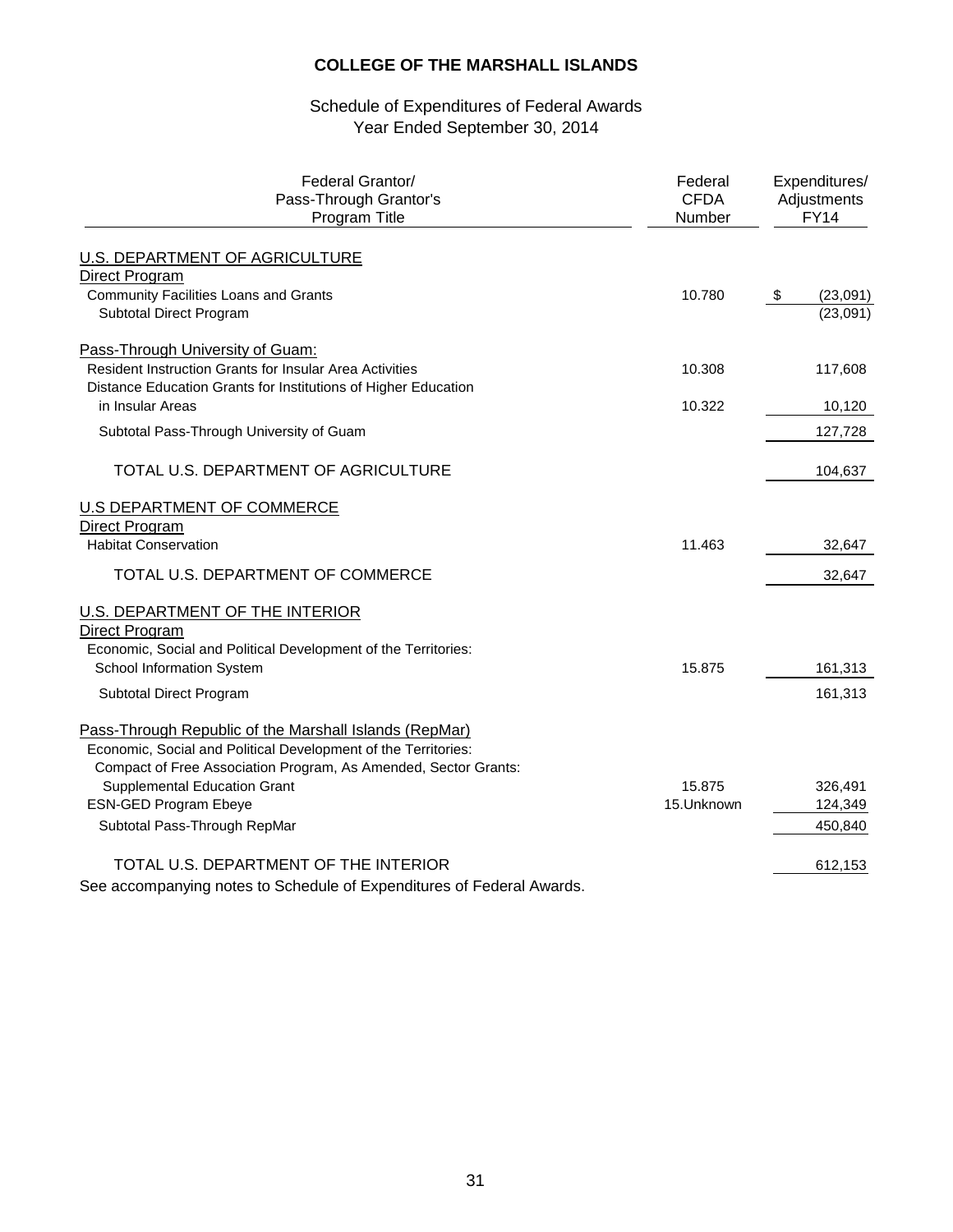# Schedule of Expenditures of Federal Awards, Continued Year Ended September 30, 2014

| Federal Grantor/<br>Pass-Through Grantor's<br>Program Title     | Federal<br><b>CFDA</b><br>Number | Expenditures/<br>Adjustments<br><b>FY14</b> |
|-----------------------------------------------------------------|----------------------------------|---------------------------------------------|
| NATIONAL SCIENCE FOUNDATION                                     |                                  |                                             |
| Pass-Through University of Hawaii                               |                                  |                                             |
| Research and Development Cluster:                               |                                  |                                             |
| <b>Education and Human Resources</b>                            | 47.076                           | 6,263                                       |
| <b>Education and Human Resources</b>                            | 47.076                           | 2,770                                       |
| Coastal Storms Program - RCUH                                   | 47. Unknown                      | 10,876                                      |
| TOTAL NATIONAL SCIENCE FOUNDATION                               |                                  | 19,909                                      |
| U.S. DEPARTMENT OF EDUCATION                                    |                                  |                                             |
| Direct Program                                                  |                                  |                                             |
| <b>Student Financial Assistance Cluster:</b>                    |                                  |                                             |
| Federal Pell Grant Program                                      | 84.063                           | 5,404,177                                   |
| Subtotal Direct Program                                         |                                  | 5,404,177                                   |
| Pass-Through RepMar:                                            |                                  |                                             |
| Katakin Pre-Service Teacher Program                             | 84.Unknown                       | 83,736                                      |
| TOTAL U.S. DEPARTMENT OF EDUCATION                              |                                  | 5,487,913                                   |
| U.S. DEPARTMENT OF HEALTH AND HUMAN SERVICES                    |                                  |                                             |
| Pass-Through University of Guam:                                |                                  |                                             |
| Area Health Education Centers Infrastructure Development Awards | 93.824                           | 185,860                                     |
| TOTAL U.S. DEPARTMENT OF HEALTH AND HUMAN SERVICES              |                                  | 185,860                                     |
| <b>TOTAL FEDERAL AWARDS</b>                                     |                                  | \$<br>6,443,119                             |
| Reconciliation to financial statements:                         |                                  |                                             |
| Total federal awards expenditure                                |                                  | 6,443,119                                   |
| Depreciation                                                    |                                  | 1,606,578                                   |
| Non-federal awards                                              |                                  | 4,623,085                                   |
| Total expenses per financial statements                         |                                  | 12,672,782<br>S                             |
|                                                                 |                                  |                                             |

See accompanying notes to Schedule of Expenditures of Federal Awards.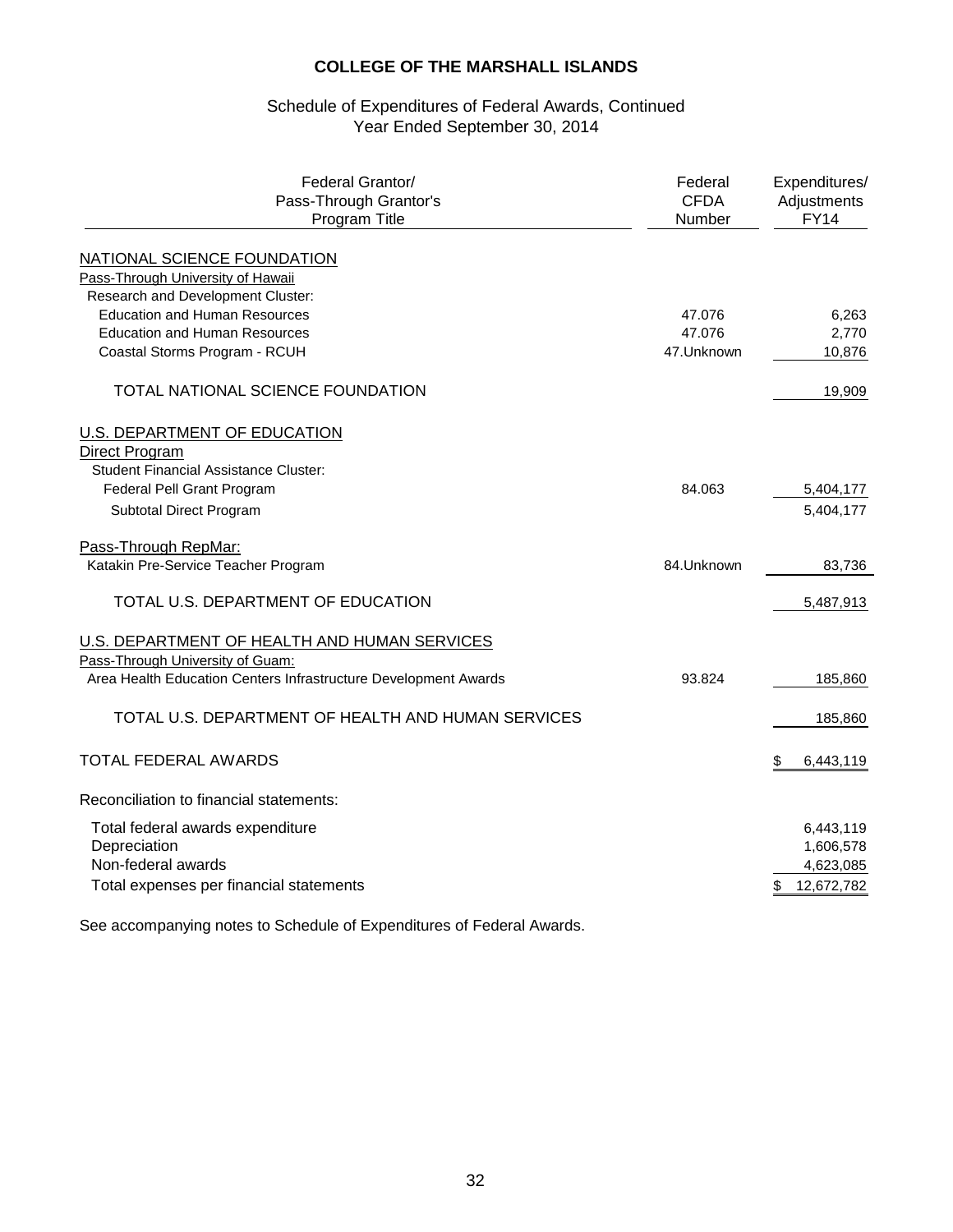### Notes to Schedule of Expenditures of Federal Awards Year Ended September 30, 2014

### (1) Scope of Schedule

The College of the Marshall Islands (the College), a component unit of Republic of the Marshall Islands (RepMar), was established as an independent institution pursuant to the College of the Marshall Islands Act of 1992 (Public Law 1992-13). The Act established the College as an independent institution governed by a Board of Regents appointed by RepMar's Cabinet. Previous to the Act, the College was a component of College of Micronesia (COM).

The accompanying Schedule of Expenditures of Federal Awards relates solely to those grants administered by the College, and does not incorporate any grants that may still be administered by College of Micronesia central office. The U.S. Department of the Interior has been designated as the College's cognizant agency.

### Programs Subject to OMB Circular A-133

The Schedule of Expenditures of Federal Awards presents each Federal program related to the U.S. Department of Agriculture, U.S. Department of Commerce, U.S. Department of the Interior, National Science Foundation, U.S. Department of Education, and U.S. Department of Health and Human Services, which are subject to OMB Circular A-133.

### (2) Summary of Significant Accounting Policies

### • Basis of Accounting

The accompanying Schedule of Expenditures of Federal Awards includes the federal grant activity of the College and is presented on the accrual basis of accounting. The information in this schedule is presented in accordance with the requirements of OMB Circular A-133. Therefore, some amounts presented in this schedule may differ from amounts presented in, or used in the preparation of, the basic financial statements. All program award amounts represent the total allotment or grant award received. All expenses and capital outlays are reported as expenditures.

#### (3) Indirect Cost Allocation

The College has not entered into an approved indirect cost negotiation agreement covering the year ended September 30, 2014.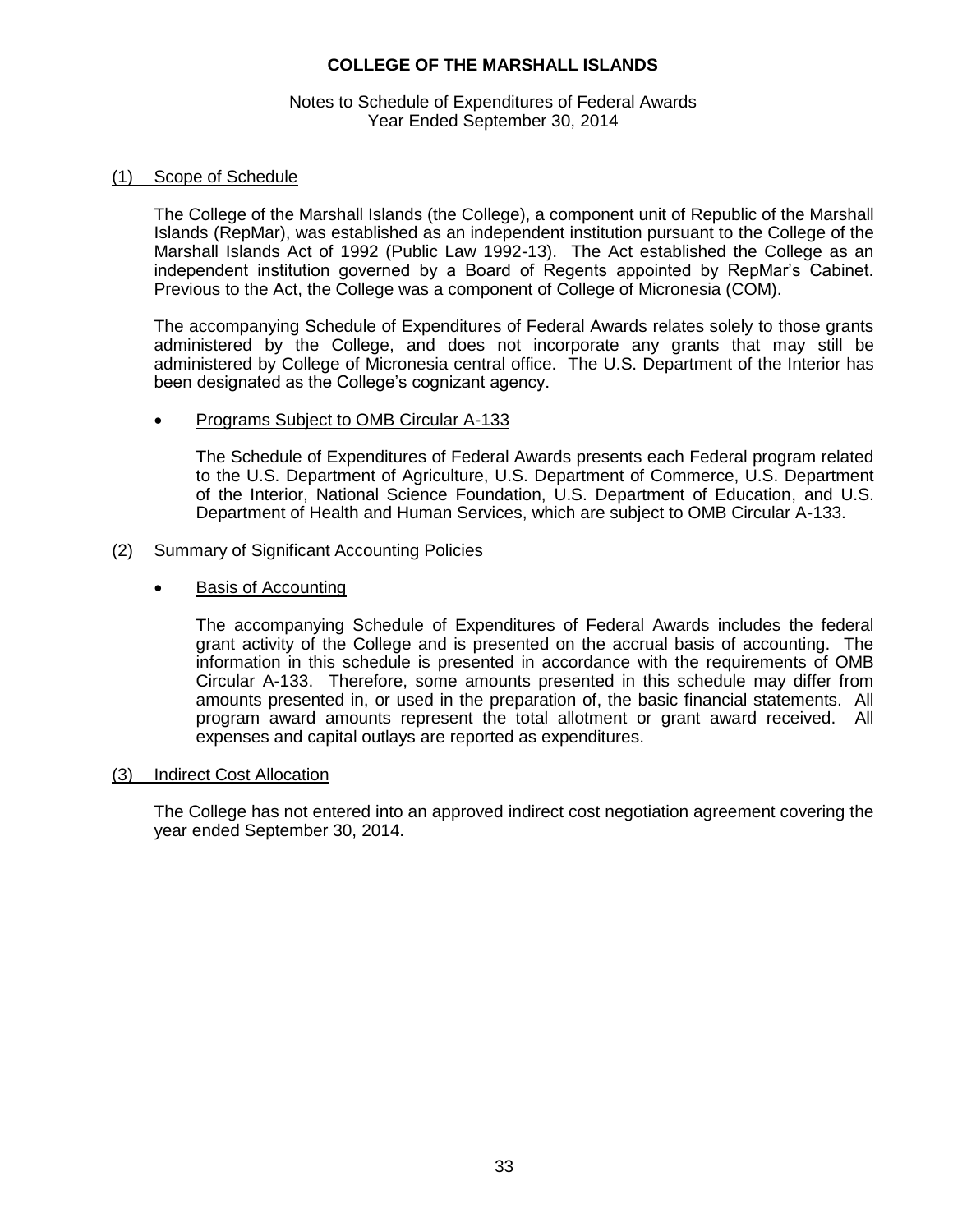Schedule of Findings and Questioned Costs Year Ended September 30, 2014

# **Section I - Summary of Auditors' Results**

# *Financial Statements*

| 1.                | Type of auditors' report issued:<br>Unmodified                                                                                   |                                                                                             |               |  |  |  |  |
|-------------------|----------------------------------------------------------------------------------------------------------------------------------|---------------------------------------------------------------------------------------------|---------------|--|--|--|--|
|                   | Internal control over financial reporting:                                                                                       |                                                                                             |               |  |  |  |  |
| 2.                |                                                                                                                                  | Material weakness(es) identified?                                                           | <b>No</b>     |  |  |  |  |
| 3.                |                                                                                                                                  | Significant deficiency(ies) identified?                                                     | None reported |  |  |  |  |
| 4.                |                                                                                                                                  | Noncompliance material to financial statements noted?                                       | Yes           |  |  |  |  |
|                   | <b>Federal Awards</b>                                                                                                            |                                                                                             |               |  |  |  |  |
|                   |                                                                                                                                  | Internal control over major federal programs:                                               |               |  |  |  |  |
| 5.                |                                                                                                                                  | Material weakness(es) identified?                                                           | <b>No</b>     |  |  |  |  |
| 6.                | Significant deficiency(ies) identified?<br>Yes                                                                                   |                                                                                             |               |  |  |  |  |
| 7.                | Type of auditors' report issued on compliance for major federal programs Unmodified                                              |                                                                                             |               |  |  |  |  |
| 8.                | Any audit findings disclosed that are required to be reported in<br>accordance with section 510(a) of OMB Circular A-133?<br>Yes |                                                                                             |               |  |  |  |  |
| 9.                |                                                                                                                                  | Identification of major federal programs:                                                   |               |  |  |  |  |
|                   | CFDA #                                                                                                                           | Name of Federal Program                                                                     |               |  |  |  |  |
|                   | 15.875                                                                                                                           | Economic, Social and Political Development of the Territories:                              |               |  |  |  |  |
|                   | 84.063                                                                                                                           | Compact of Free Association, As Amended, Sector Grants<br><b>Federal Pell Grant Program</b> |               |  |  |  |  |
| 10.               | Dollar threshold used to distinguish between Type A and Type B<br>\$300,000<br>Programs:                                         |                                                                                             |               |  |  |  |  |
| 11.               | <b>No</b><br>Auditee qualified as low-risk auditee?                                                                              |                                                                                             |               |  |  |  |  |
|                   |                                                                                                                                  | <b>Section II - Financial Statement Findings</b>                                            |               |  |  |  |  |
| Finding<br>Number |                                                                                                                                  | Findings                                                                                    |               |  |  |  |  |

2014-001 Local Noncompliance - Taxes on Wages and Salaries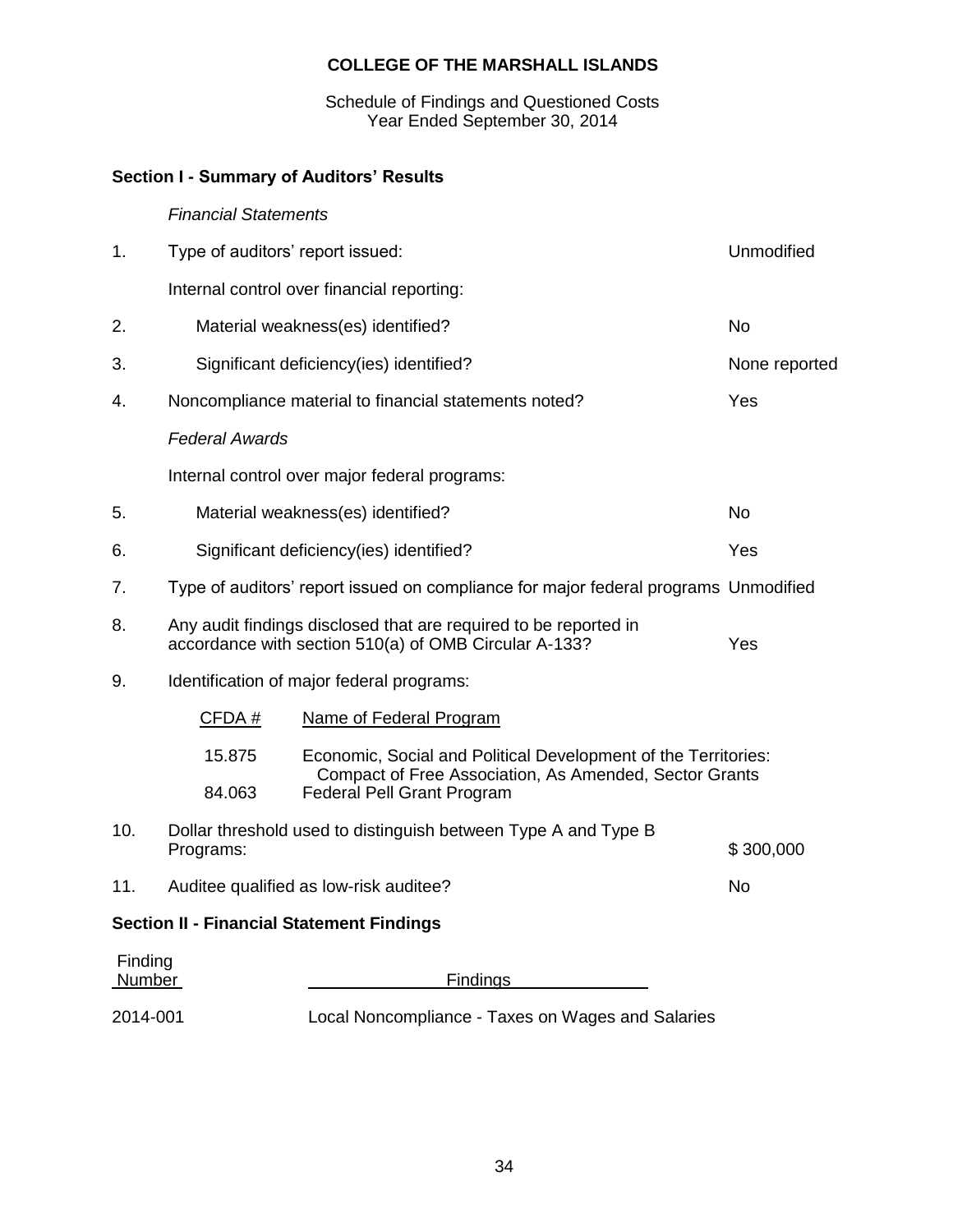Schedule of Findings and Questioned Costs, Continued Year Ended September 30, 2014

# **Section III - Federal Award Findings and Questioned Costs**

| Finding<br>Number                                     | CFDA# | <b>Findings</b>                                                                                                      | Questioned<br>Costs                                |
|-------------------------------------------------------|-------|----------------------------------------------------------------------------------------------------------------------|----------------------------------------------------|
| 2014-002 15.875<br>2014-003 84.063<br>2014-004 84.063 |       | Equipment and Real Property Management<br><b>Special Tests and Provisions</b><br><b>Special Tests and Provisions</b> | $\blacksquare$<br>$\blacksquare$<br>$\blacksquare$ |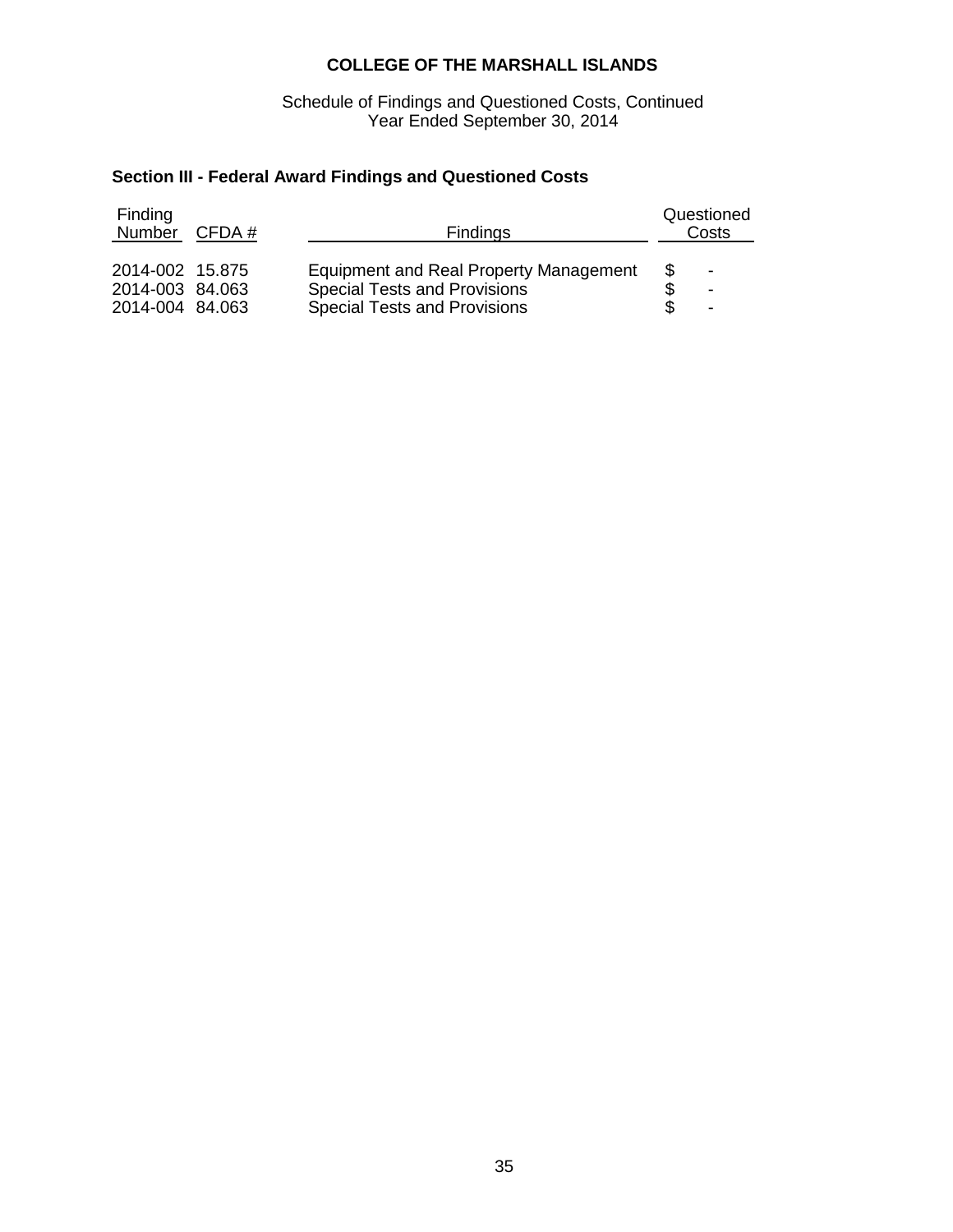Schedule of Findings and Questioned Costs, Continued Year Ended September 30, 2014

Finding No. 2014-001

#### Local Noncompliance - Taxes on Wages and Salaries

Criteria: Marshall Islands Revised Code 2004, Title 28 Chapter 1, *Income Tax*, Part II, *Tax on Wages and Salaries*, Section 105, *Employer to file return covering tax on wages and salaries,* states the following:

- (1) The employer shall, once every four (4) weeks or thirteen (13) times per year, pay the taxes withheld under Section 104 of this Chapter. The employer shall, along with the taxes, within two (2) weeks following the preceding four (4) week period make a full, true and correct return showing all wages and salaries paid by the employer to the employees during the preceding four (4) week period and showing the tax due and withheld thereon as provided in Section 104 of this Chapter. The return shall contain such other information as shall be required or prescribed by the Secretary of Finance.
- (2) Every employer required to deduct and withhold any tax on the salaries and wages of any employee shall furnish to each such employee, at least once every four (4) weeks, a written statement showing the wages and salaries paid by the employer to such employee during the preceding four (4) week period and the amount of tax deducted and withheld or paid with respect to such wages and salaries.
- (3) Every employer who violates any of the provisions of this Section shall be guilty of an offense. Further, pursuant to P.L. 2006-64 (Repeal of Government Entities Tax Exemptions Act of 2005), the College's import tax payments for purchase of textbooks and other educational materials, and for purchase of building materials for construction projects are reimbursable upon submission of certification satisfactory to the Secretary of Finance. The College reimburses through application of resulting tax credits for the applicable import tax payments against employee withholding income taxes.

Condition: The College has withholding taxes payable of \$297,918 as of September 30, 2014 related to unremitted taxes in previous fiscal years. There is no calculation and approval documentation of a tax credit that can be offset pursuant to P.L 2006-64 provided in fiscal year 2014.

Cause: The College lacks funds to remit withholding taxes and failed to calculate, document and apply for applicable tax credits.

Effect: The College is in noncompliance with the applicable public law on taxes on wages and salaries as noted in the criteria above.

Recommendation: The College should comply with Section 105, *Employer to file return covering tax on wages and salaries*. Furthermore, management should establish policies and procedures to determine the accuracy of withholding tax payments and the application of eligible tax reimbursements.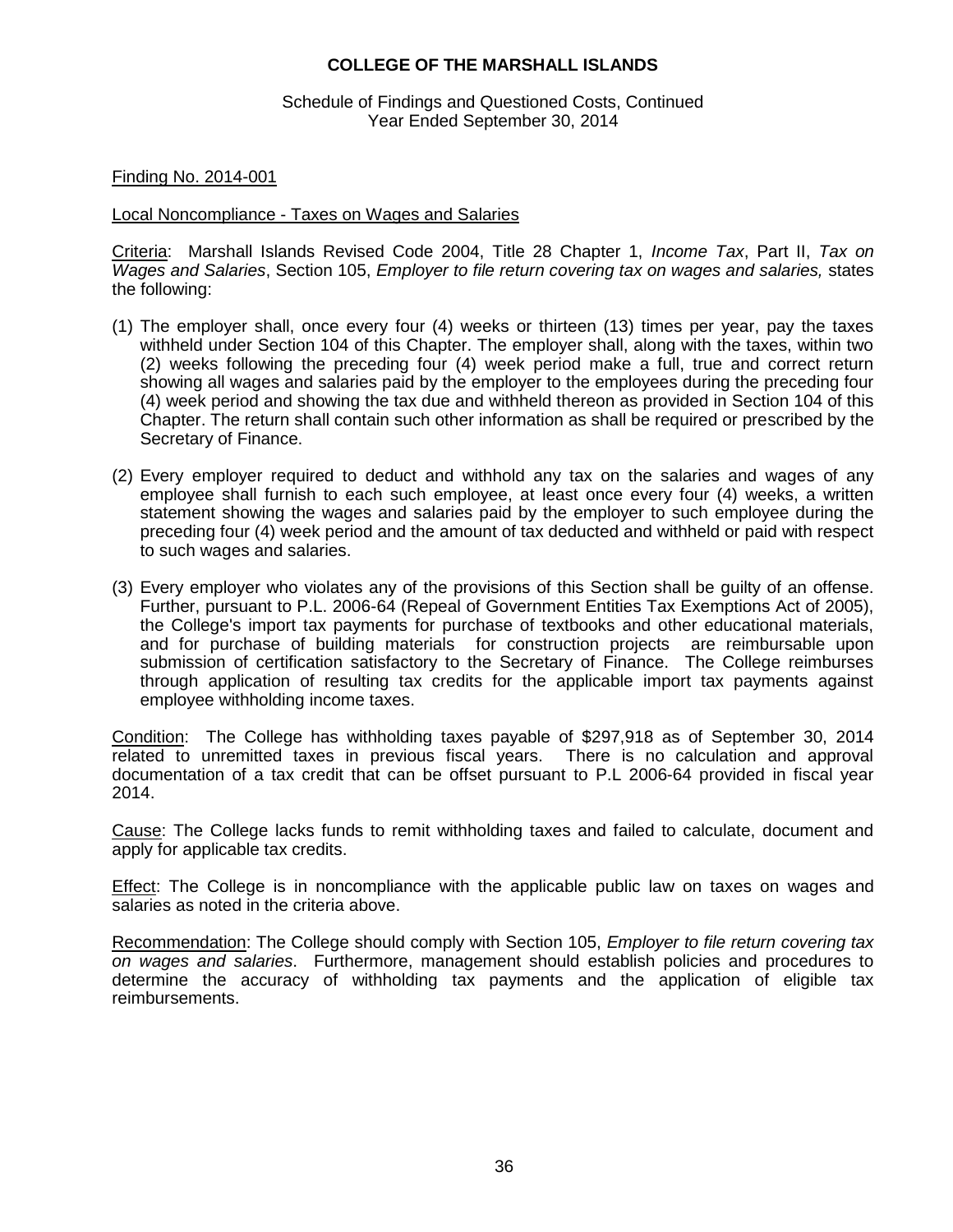### Schedule of Findings and Questioned Costs, Continued Year Ended September 30, 2014

### Finding No. 2014-001, Continued

#### Local Noncompliance - Taxes on Wages and Salaries, Continued

Prior Year Status: The College's lack of funds to remit withholding taxes and the failure to calculate, document and apply for applicable tax credits was reported as finding 2011-01, 2012-1 and 2013- 001 in the Single Audits of the College.

Auditee Response and Corrective Action Plan: The College disagrees with the finding as stated as a result of external factors that prevented the College from executing its corrective action plans as stated in the prior year audit report. The College has been in compliance with applicable public law on tax on wages and salaries as noted in the College's latest financial reports; the only issue is its prior year withholding taxes dated back to Fiscal Year 2010. The College has set an action plan as stated in its FY2012 & FY2013 audit reports; however, CMI needs the Ministry of Finance's cooperation on its requests to offset liabilities using the College's receivables from unclaimed paid import tax duties.

The College will continue to work closely with the MOF to ensure that the action plan is executed accordingly.

#### Auditor Response:

The finding reported unremitted taxes in prior years. The College has been able to pay current taxes due; however, the College will need to continue coordinating with the MOF to address the remaining unpaid taxes as indicated in the auditee response.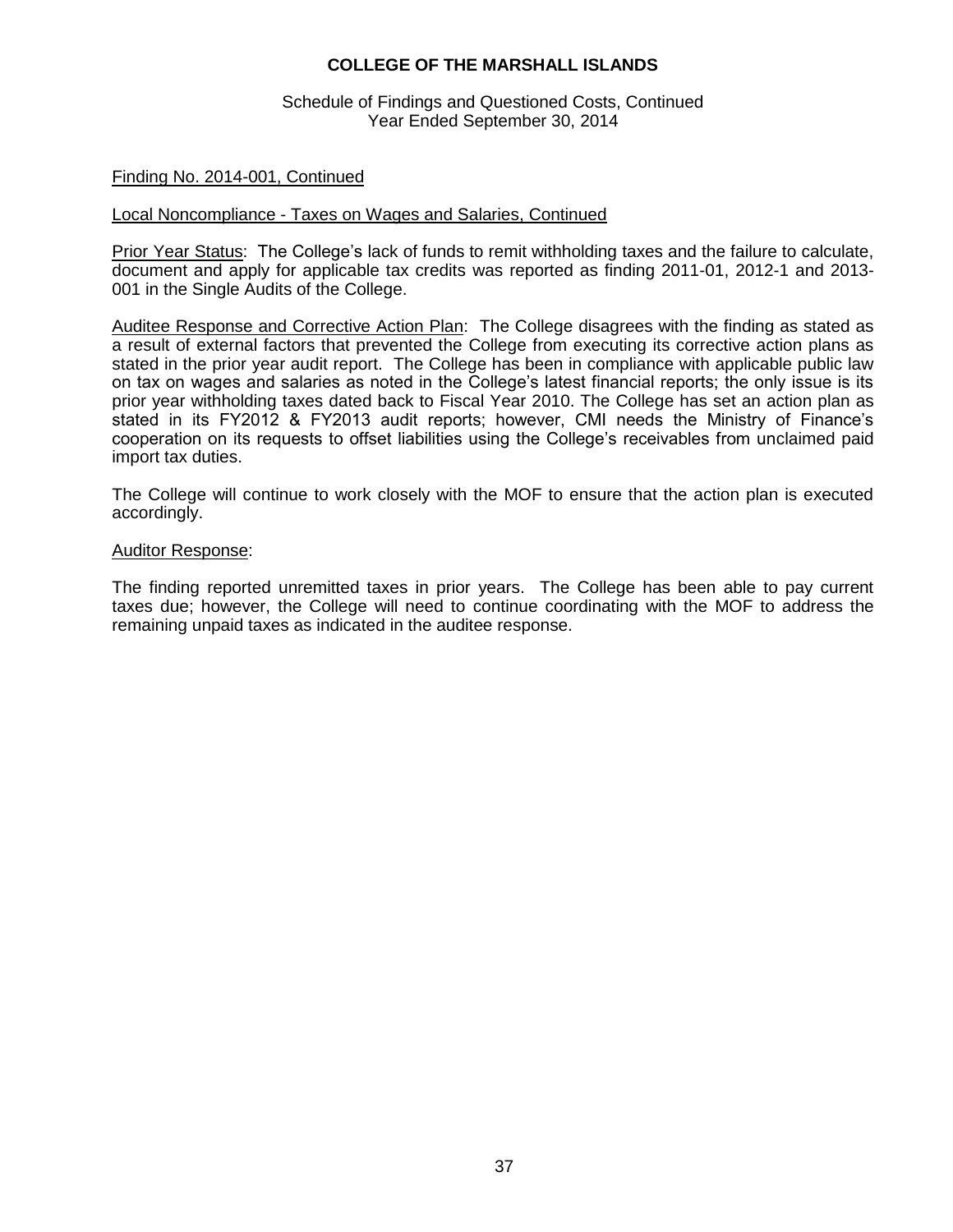Schedule of Findings and Questioned Costs, Continued Year Ended September 30, 2014

| Finding No.:            | 2014-002                                                             |
|-------------------------|----------------------------------------------------------------------|
| Federal Agency:         | U.S. Department of the Interior                                      |
| CFDA Program:           | 15.875 Economic, Social and Political Development of the Territories |
| <b>Grant Number:</b>    | Compact of Free Association, As Amended, Sector Grants               |
| Requirement:            | Equipment and Real Property Management                               |
| <b>Questioned Cost:</b> | \$0                                                                  |

Criteria: Records for equipment acquired with Federal funds and federally-owned equipment shall be maintained accurately and include the following information: 1) a description of the equipment, 2) manufacturer's serial number, model number, Federal stock number, national stock number, or other identification number; 3) source of the equipment, including the award number; 4) whether title vests in the recipient or the Federal Government; 5) acquisition date (or date received, if the equipment was furnished by the Federal Government) and cost; 6) information from which one can calculate the percentage of Federal participation in the cost of the equipment; 7) location and condition of the equipment and the date the information was reported; 8) unit acquisition cost; and 9) ultimate disposition data, including date of disposal and sales price or the method used to determine current fair market value where a recipient compensates the Federal awarding agency for its share.

Furthermore, the recipient shall take a physical inventory of equipment and reconcile the results with the equipment records at least once every two years; maintain a control system to ensure adequate safeguards to prevent loss, damage or theft of the equipment; and implement adequate maintenance procedures to keep the equipment in good condition.

Condition: The College conducted an inventory of fixed assets and have provided inventory count sheets dated from July 2014 through October 2014; however, a reconciliation of the results of the count to the fixed asset records is not evident. Further, our scrutiny of the fixed assets listing provided on March 10, 2015 noted the following:

| Number of Assets   Asset Value   Deficiency Noted |          |                                                                               |
|---------------------------------------------------|----------|-------------------------------------------------------------------------------|
| 15                                                |          | 75.727 Some items do not have a location                                      |
| 156                                               |          | 310.794   Several items do not have a tag or equivalent identification number |
|                                                   | $\cdots$ |                                                                               |

Total 386,521

Cause: Although procedures over compliance with applicable equipment and real property management are newly in place, a complete reconciliation and update of the register with required information has yet to be performed.

Effect: The College is in noncompliance with applicable equipment and real property management requirements. No questioned cost is presented as we were unable to assess the overall cumulative monetary value of the deficiencies above.

Recommendation: The College should reconcile results of its physical inventory of fixed assets to remove nonexistent assets and to include locations and identification numbers for all assets.

Prior Year Status: The lack of controls over compliance with equipment and real property management requirements was reported as finding 2011-03. 2012-3 and 2013-002 in the Single Audits of the College.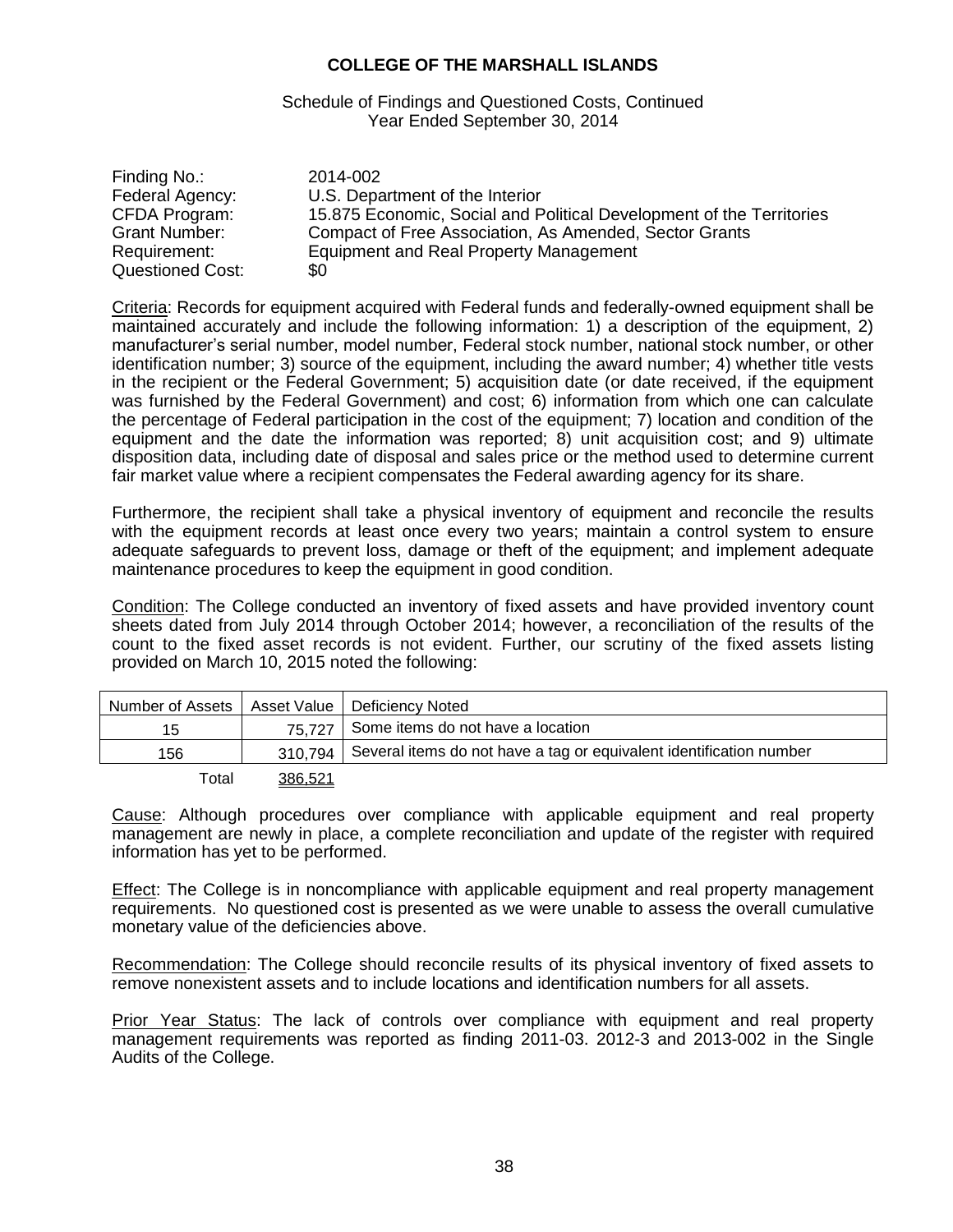Schedule of Findings and Questioned Costs, Continued Year Ended September 30, 2014

| Finding No.:            | 2014-002, Continued                                                  |
|-------------------------|----------------------------------------------------------------------|
| Federal Agency:         | U.S. Department of the Interior                                      |
| CFDA Program:           | 15.875 Economic, Social and Political Development of the Territories |
| Grant Number:           | Compact of Free Association, As Amended, Sector Grants               |
| Requirement:            | Equipment and Real Property Management                               |
| <b>Questioned Cost:</b> | \$0                                                                  |

Auditee Response and Corrective Action Plan: The College has revised its policies and procedures to ensure proper control measures are instituted in handling and managing its assets. With the new policies and procedures in place, the College has sufficient control measures in safeguarding the College's assets.

The College already provided additional information to the external auditors to justify that the College has the proper policies and procedures in handling and managing its assets. Additionally, the College continues to implement the corrective action plans as stated in the FY2013 Audit report.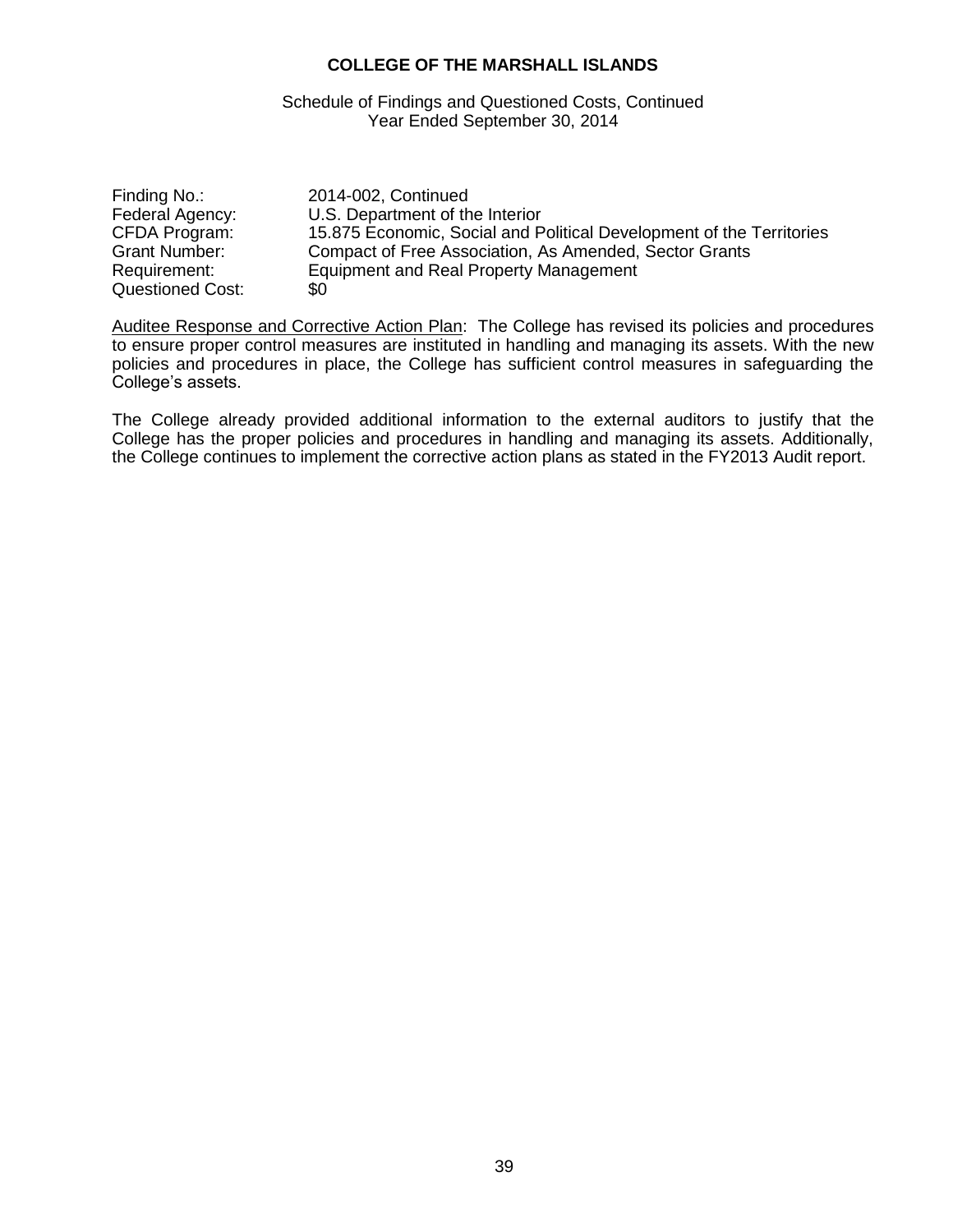Schedule of Findings and Questioned Costs, Continued Year Ended September 30, 2014

| Finding No.:            | 2014-003                                         |
|-------------------------|--------------------------------------------------|
| Federal Agency:         | U.S. Department of Education                     |
| CFDA Program:           | 84.063 Federal Pell Grant Program                |
| <b>Grant Number:</b>    | 03022400                                         |
| Requirement:            | Special Tests and Provisions: Return to Title IV |
| <b>Questioned Cost:</b> | \$0                                              |

Criteria: Per Volume 5 of 2013-2014 SFA Handbook, Title IV funds are awarded to a student under the assumption that the student will attend school for the entire period for which the assistance is awarded. When a student withdraws, the student may no longer be eligible for the full amount of Title IV funds that the student was originally scheduled to receive.

If a recipient of Title IV grant or loan funds withdraws from a school after beginning attendance, the amount of Title IV grant or loan assistance earned by the student must be determined. If the amount disbursed to the student is greater than the amount the student earned, the unearned funds must be returned.

Per 2013-2014 SFA Handbook, some schools can opt to use the 50% point as the withdrawal date for a student who unofficially withdraws in determining earned Title IV aid. Further, a school must return unearned funds for which it is responsible, but no later than 45-days from the determination of student's withdrawal.

Condition: Of 34 Pell students tested totaling \$86,251, one student, in Fall 2013, withdrew 100% from all courses enrolled. Calculation of amount payable to U.S. Department of Education (U.S. ED) was performed on 12/16/2013; however, funds were returned on 3/10/2015 which is 277 days after the determination of student's withdrawal.

Cause: The cause of the above condition is an oversight in the monitoring of each student's academic progress throughout the semester.

Effect: The effect of the above condition is noncompliance with special tests and provisions requirements related to the return to Title IV. No questioned cost result since the funds were eventually returned.

Recommendation: We recommend that the College strengthen internal control policies and procedures to monitor each student's academic progress and determine that unearned funds are timely returned.

Auditee Response and Corrective Action: The College agrees with the finding and the recommendations. With the new Student Information System being completed, the College has moved away from a manual review type system into an automated system where the student information will be properly reviewed using the new system to avoid errors in processing student applications and records.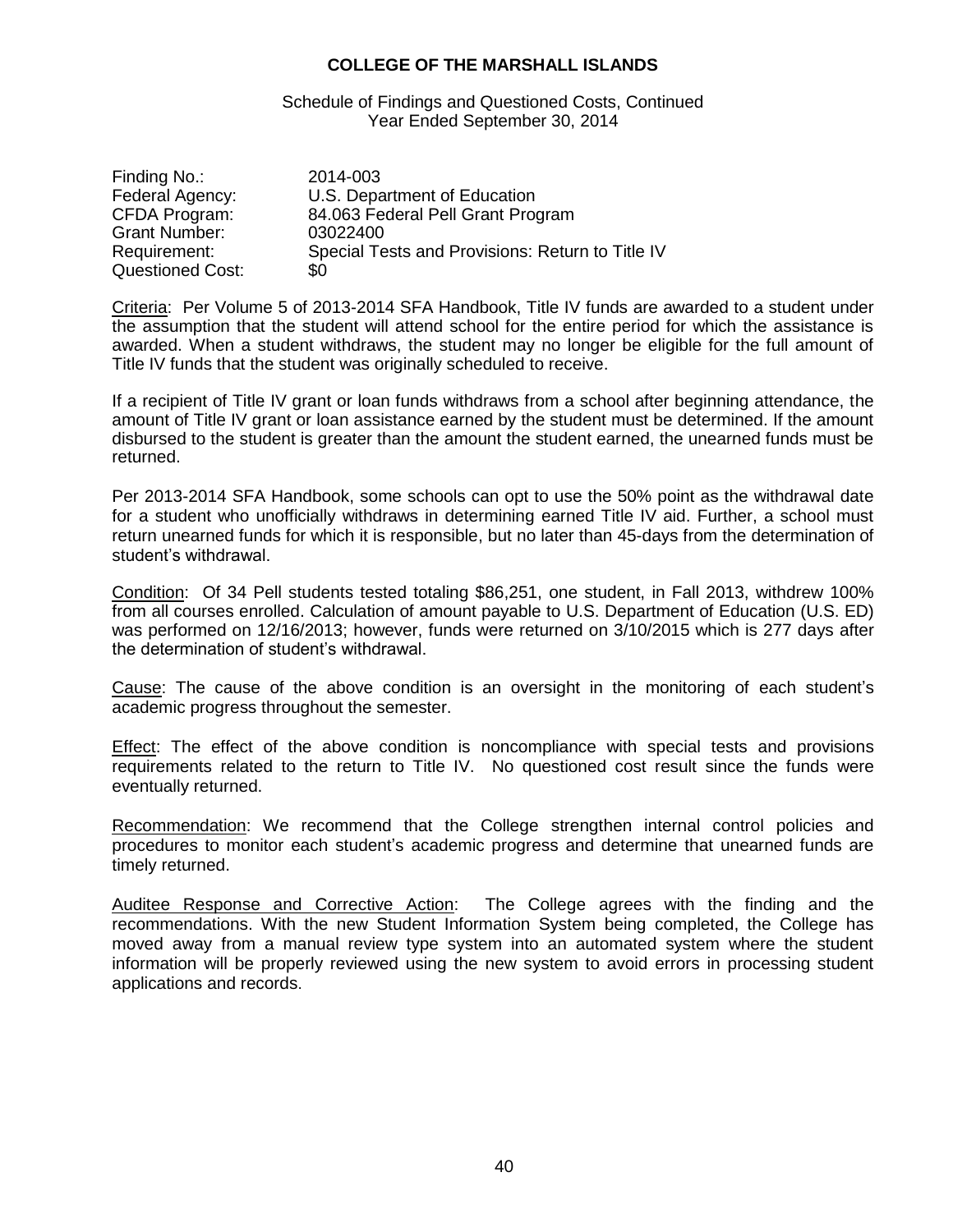Schedule of Findings and Questioned Costs, Continued Year Ended September 30, 2014

| Finding No.:            | 2014-004                                                                |
|-------------------------|-------------------------------------------------------------------------|
| Federal Agency:         | U.S. Department of Education                                            |
| CFDA Program:           | 84.063 Federal Pell Grant Program                                       |
| Grant Number:           | 03022400                                                                |
| Requirement:            | Special Tests and Provisions: Disbursements To or On Behalf of Students |
| <b>Questioned Cost:</b> | \$0                                                                     |

Criteria: Per Chapter 1 of Volume 4: 2013-2014 Federal Student Aid Handbook: "It is the sole responsibility of the school to pay, or make available, any FSA credit balance within the 14-day regulatory time frames." Further, pursuant to SY13-14 FSA Handbook, a school may hold the check for up to 21 days after the date it notifies the student. If the student does not pick up the check within this 21-day period, the institution must immediately mail the check to the student or parent, initiate an EFT to the student's or parent's bank account, or return the funds to the appropriate FSA program.

Condition: Tests of student refund disbursements and payable noted the following:

1. For six (or 18%) of thirty-four student refunds tested, totaling \$2,235, the College did not release refunds owed within the 14-day time frame. Details follow:

| Check<br># | Refund<br>Owed | <b>Check Date</b> | Last Day to<br>Charge<br><b>Bookstore</b> | Days Elapsed<br>between<br>Drawdown and<br><b>Refund Dates</b> |
|------------|----------------|-------------------|-------------------------------------------|----------------------------------------------------------------|
| 60275      | 66<br>\$.      | 12/23/2013        | 11/1/2013                                 | 37                                                             |
| 60237      | 8              | 12/23/2013        | 11/1/2013                                 | 37                                                             |
| 60107      | 134            | 12/23/2013        | 11/1/2013                                 | 37                                                             |
| 60061      | 17             | 12/23/2013        | 11/1/2013                                 | 37                                                             |
| 1889       | 22             | 12/15/2014        | 11/21/2014                                | 17                                                             |
| 1875       | 60             | 12/15/2014        | 9/3/2014                                  | 74                                                             |

2. Student Refund Payable beyond 21 days old amounting to \$254,944 should be returned to the Federal Programs. CMI has not performed an assessment of student refund payables older than 21 days for any necessary adjustments.

Cause: The cause of the above condition is the College's implementation of a new accounting system at the bookstore.

Effect: The effect of the above condition is noncompliance with applicable special tests and provisions regarding disbursements to or on behalf of students. No questioned costs result since student refunds were consequently disbursed.

Recommendation: We recommend that the College continue to strengthen control policies and procedures to comply with applicable federal regulations on issuing Pell refunds to students timely. Further, we recommend that the College perform an assessment for all unissued student refund checks periodically to make sure funds are timely returned to the federal program.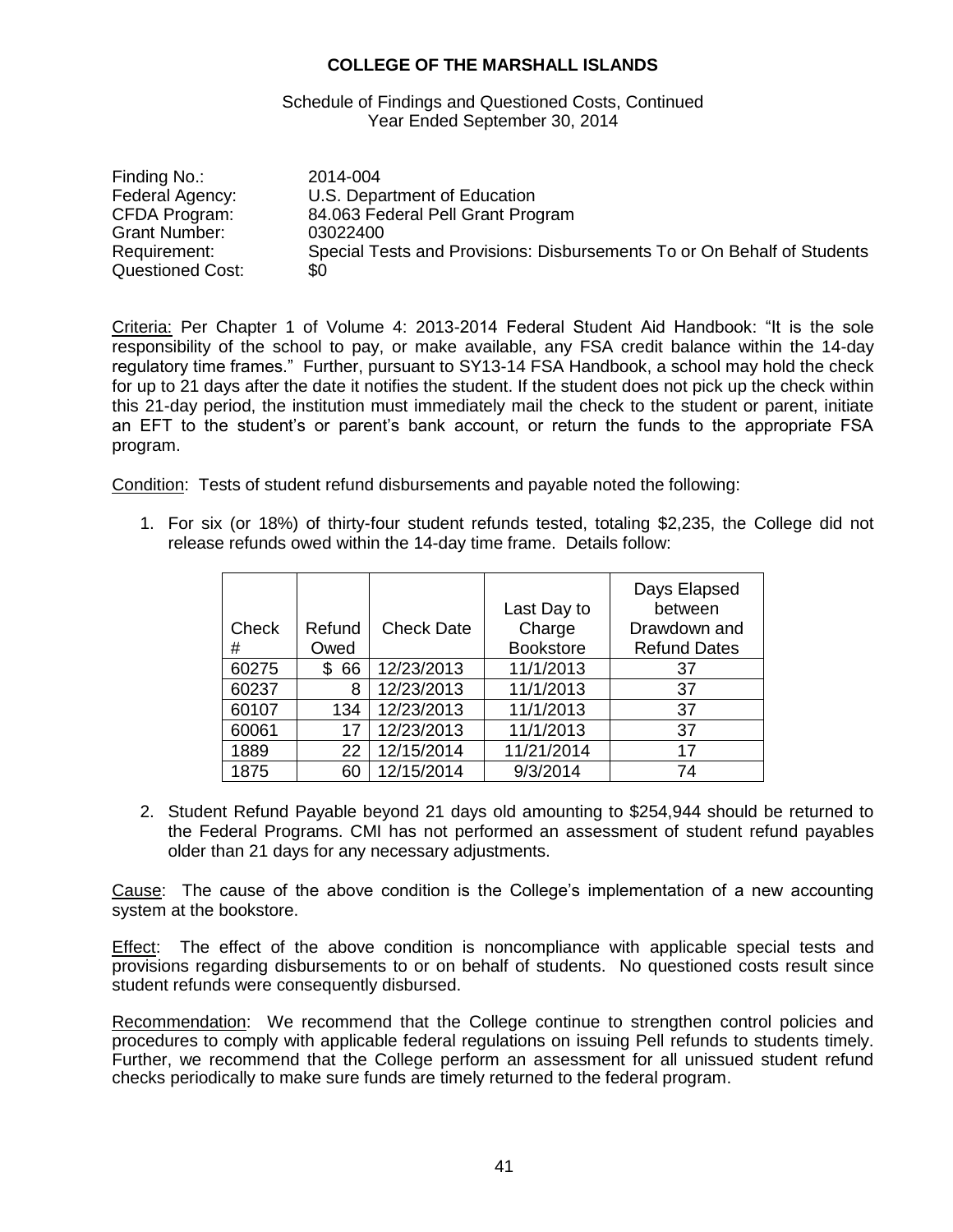Schedule of Findings and Questioned Costs, Continued Year Ended September 30, 2014

| Finding No.:            | 2014-004, Continued                                                     |
|-------------------------|-------------------------------------------------------------------------|
| Federal Agency:         | U.S. Department of Education                                            |
| CFDA Program:           | 84.063 Federal Pell Grant Program                                       |
| Grant Number:           | 03022400                                                                |
| Requirement:            | Special Tests and Provisions: Disbursements To or On Behalf of Students |
| <b>Questioned Cost:</b> | \$0                                                                     |

Prior Year Status: The lack of controls over compliance with special tests and provisions regarding disbursements to or on behalf of student requirements was reported as finding 2012-8 and 2013-004 in the Single Audits of the College.

Auditee Response and Corrective Action Plan: As indicated in finding No. 2012-08 & 2013-004, the College advances the students' anticipated refunds during the registration week after deducting all tuition and fees into the students' ID card which is used on CMI campus like the regular bank debit card. The students have full control of how and when their funds are spent using the student ID card. A month prior to the last day of instruction, all students' accounts are closed and if students have balance on their ID cards, it is refunded back to the students within the 14-day period. This was initiated to ensure students use their Pell grants for educational purposes.

Accordingly, the number of days elapsed between the drawdown and the refund dates is based on when student accounts are closed. Although the College closed the student accounts on November 01, 2013, the Business Office was not able to refund the students credit balance within the 14-day regulatory time frames due to technical systematic issues in testing the new SIS system. This is the same testing/finding from Fiscal Year 2013 Audit report finding #2013-04. This issue was discussed with the external auditors during their audit fieldwork.

The needs for compliance were not neglected but due to the testing phase of the system it is difficult to avoid the glitches while trying to perfect the system. The new student information system now bring testing will resolve all these issues if and when it's completed.